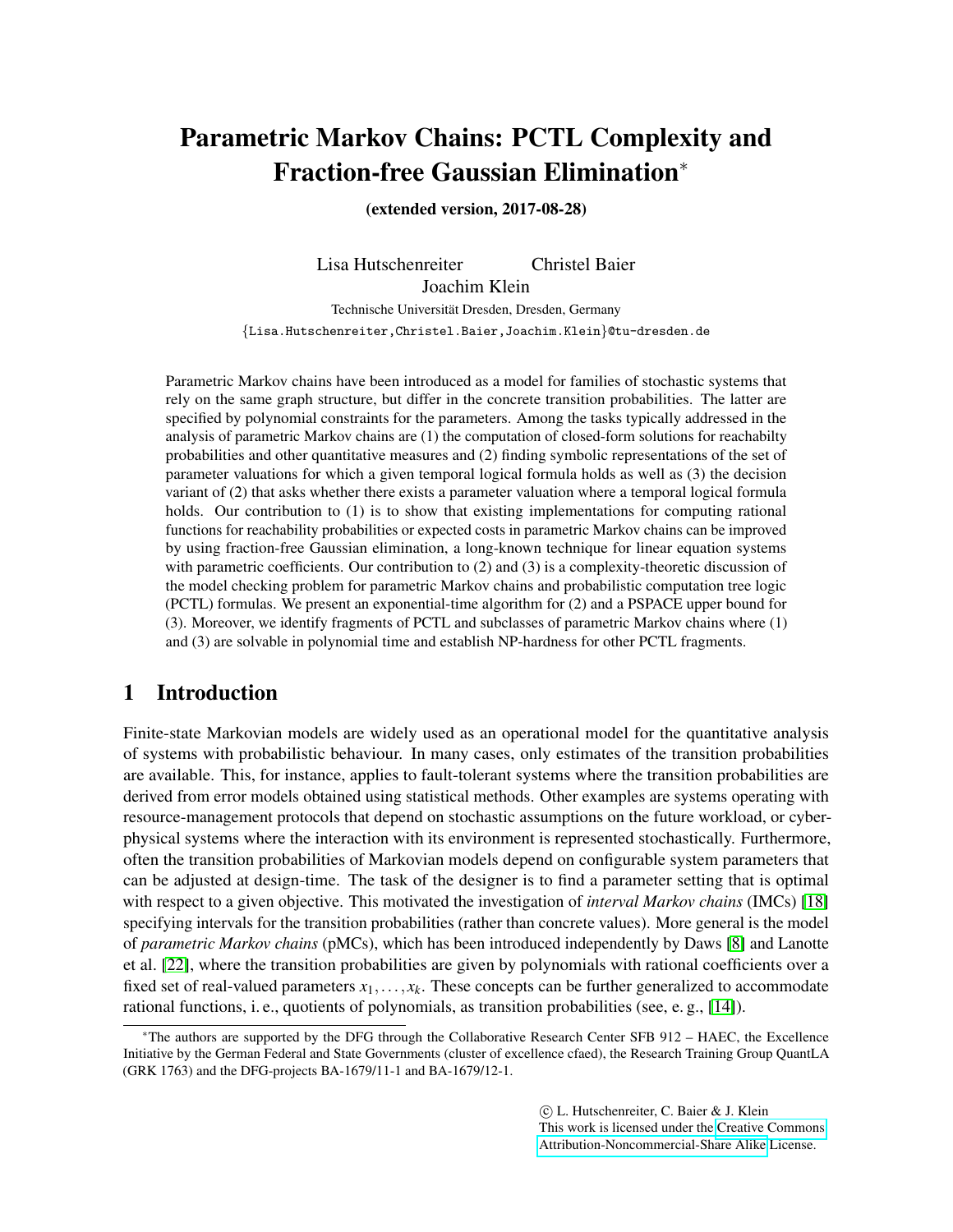It is well-known that the probabilities  $p_s$  for reachability conditions  $\Diamond$  *Goal* in parametric Markov chains with a finite state space *S* can be characterized as the unique solution of a linear equation system  $A \cdot p = b$  where  $p = (p_s)_{s \in S}$  is the solution vector, and  $A = A(x_1, \ldots, x_k)$  is a matrix where the coefficients are rational functions. Likewise,  $b = b(x_1, \ldots, x_k)$  is a vector whose coefficients are rational functions. Note that it is no limitation to assume that the entries in *A* and *b* are polynomials, as rational function entries can be converted to a common denominator, which can then be removed. Now,  $A \cdot p = b$  can be viewed as a linear equation system over the field  $\mathbb{Q}(x_1,\ldots,x_k)$  of rational functions with rational coefficients. As a consequence, the probabilities for reachability conditions are rational functions. This has been observed independently by Daws [\[8\]](#page-13-0) and Lanotte et al. [\[22\]](#page-14-1) for pMCs. Daws [\[8\]](#page-13-0) describes a computation scheme that relies on a state-elimination algorithm inspired by the state-elimination algorithm for computing regular expressions for nondeterministic finite automata. This, however, is fairly the same as Gaussian elimination for matrices over the field of rational functions.

As observed by Hahn et al. [\[14\]](#page-14-2), the naïve implementation of Gaussian elimination for pMCs, that treats the polynomials in *A* and *b* as syntactic atoms, leads to a representation of the rational functions  $p_s = p_s(x_1, \ldots, x_k)$  as the quotient of extremely (exponentially) large polynomials. In their implementation PARAM [\[13\]](#page-13-1) (as well as in the re-implementation within the tool PRISM [\[21\]](#page-14-3)), the authors of [\[14\]](#page-14-2) use computer-algebra tools to simplify rational functions in each step of Gaussian elimination by identifying the greatest common divisor (gcd) of the numerator and the denominator polynomial. Together with polynomial-time algorithms for the gcd-computation of univariate polynomials, this approach yields a polynomial-time algorithm for computing the rational functions for reachability probabilities in pMCs with a single parameter. Unfortunately, gcd-computations are known to be expensive for the multivariate case (i. e.,  $k \ge 2$ ) [\[12\]](#page-13-2). To mitigate the cost of the gcd-computations, the tool Storm [\[10\]](#page-13-3) successfully uses techniques proposed in [\[17\]](#page-14-4) such as caching and the representation of the polynomials in partially factorized form during the elimination steps. However, it is possible to completely avoid gcd-computations by using *one-step fraction-free Gaussian elimination*. Surprisingly, this has not yet been investigated in the context of pMCs, although it is a well-known technique in mathematics. According to Bareiss [\[2\]](#page-13-4), this variant of Gaussian elimination probably goes back to Camille Jordan (1838–1922), and has been rediscovered several times since. Like standard Gaussian elimination it relies on the triangulation of the matrix, and finally obtains the solution by back substitution. Applied to matrices over polynomial rings the approach generates matrices with polynomial coefficients (rather than rational functions) and ensures that the degree of the polynomials in all intermediate matrices grows at most linearly. This is achieved by dividing, in each elimination step, by a factor known by construction. Thus, when applied to a pMC with linear expressions for the transition probabilities, the degree of all polynomials in the solution vector is bounded by the number of states. For the univariate case  $(k = 1)$ , this yields an alternative polynomial-time algorithm for the computation of the rational functions for reachability probabilities. Analogous statements hold for expectations of random variables that are computable via linear equation systems. This applies to expected accumulated weights until reaching a goal, and to the expected mean payoff.

Contribution. The purpose of the paper is to study the complexity of the model checking problem for pMCs and probabilistic computation tree logic (PCTL) [\[15\]](#page-14-5), and its extensions by expectation operators for pMCs augmented by weights for its states. In the first part of the paper (Section [3\)](#page-4-0), we discuss the use of Bareiss' one-step fraction-free Gaussian elimination for the computation of reachability probabilities. The second part of the paper (Section [4\)](#page-9-0) presents complexity-theoretic results for the PCTL model checking problem in pMCs. We describe an exponential-time algorithm for computing a symbolic representation of all parameter valuations under which a given PCTL formula holds, and provide a PSPACE upper bound for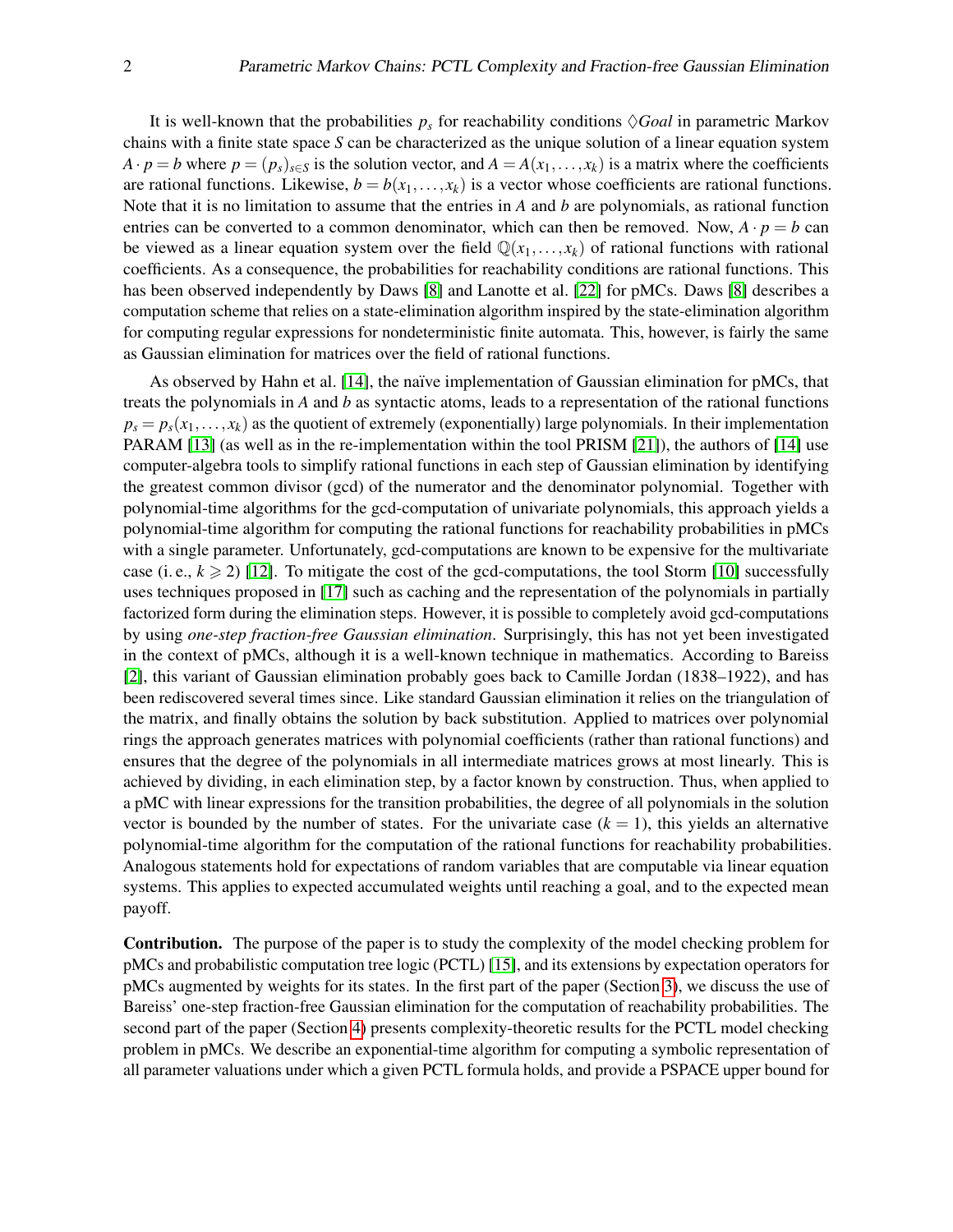the decision variants that ask whether a given PCTL formula holds for some or all admissible parameter valuations. The known NP-/coNP-hardness results for IMCs [\[26,](#page-14-6) [6\]](#page-13-5) carry over to the parametric case. We strengthen this result by showing that the existential PCTL model checking problem remains NP-hard even for acyclic pMCs and PCTL formulas with a single probability operator. For the univariate case, we prove NP-completeness for the existential PCTL model checking problem, and identify two fragments of PCTL where the model checking is solvable in polynomial time. The first fragment are Boolean combinations of threshold constraints for reachability probabilities, expected accumulated weights until reaching a goal, and expected mean payoffs. The second fragment consists of PCTL formulas in positive normal form with lower probability thresholds interpreted over pMCs satisfying some monotonicity properties. Furthermore, we observe that the model checking problem for PCTL with expectation operators for reasoning about expected costs until reaching a goal is in P for Markov chains where the weights of the states are given as polynomials over a single parameter, when restricting to Boolean combinations of the expectation operators.

Proofs and further details on the experiments omitted in the main part due to space constraints can be found in the [appendix](#page-15-0) of this extended version [\[16\]](#page-14-7).

Related work. Fraction-free Gaussian elimination is well-known in mathematics, and has been further investigated in various directions for matrices over unique factorization domains (such as polynomial rings), see e. g. [\[23,](#page-14-8) [19,](#page-14-9) [27,](#page-14-10) [24\]](#page-14-11). To the best of our knowledge, fraction-free Gaussian elimination has not yet been studied in the context of parametric Markovian models.

Besides the above mentioned work [\[8,](#page-13-0) [13,](#page-13-1) [14,](#page-14-2) [17,](#page-14-4) [9\]](#page-13-6) on the computation of the rational functions for reachability probabilities in pMCs, [\[22\]](#page-14-1) identifies instances where the parameter synthesis problem for pMCs with 1 or 2 parameters and probabilistic reachability constraints is solvable in polynomial time. These rely on the fact that there are closed-form representations of the (complex) zero's for univariate polynomials up to degree 4 and rather strong syntactic characterizations of pMCs. In Section [3](#page-4-0) we will provide an example to illustrate that the number of monomials in the numerators of the rational functions for reachability probabilities can grow exponentially in the number of states. We hereby reveal a flaw in [\[22\]](#page-14-1) where the polynomial-time computability of the rational functions for reachability probabilities has been stated even for the multivariate case. [\[11\]](#page-13-7) considers an approach for solving the parametric linear equation system obtained from sparse pMCs via Laplace expansion.

Model checking problems for IMCs and temporal logics have been studied by several authors. Most in the spirit of our work on the complexity of the PCTL model checking problem for pMCs is the paper [\[26\]](#page-14-6) which studies the complexity of PCTL model checking in IMCs. Further complexity-theoretic results of the model checking problem for IMCs and temporal logics have been established in [\[6\]](#page-13-5) for omega-PCTL (extending PCTL by Boolean combinations of Büchi and co-Büchi conditions), and in  $[5]$  $[5]$  for linear temporal logic (LTL). Our results of the second part can be seen as an extension of the work [\[26,](#page-14-6) [6\]](#page-13-5) for the case of pMCs. The NP lower bound for the multivariate case and a single threshold constraint for reachability probabilities strengthen the NP-hardness results of [\[26\]](#page-14-6).

There exist several approaches to obtain regions of parameter valuations of a pMC in which PCTL formulas are satisfied or not, resulting in an approximative covering of the parameter space. PARAM [\[14,](#page-14-2) [13\]](#page-13-1) employs a heuristic, sampling based approach, while PROPhESY [\[9\]](#page-13-6) relies on SMT solving via the existential theory of the reals to determine whether a given formula holds for all valuations in a sub region. For the same problem, [\[25\]](#page-14-12) uses a parameter lifting technique that avoids having to solve the parametric equation system by obtaining lower and upper bounds for the values in a given region by a reduction to non-parametric Markov decision processes.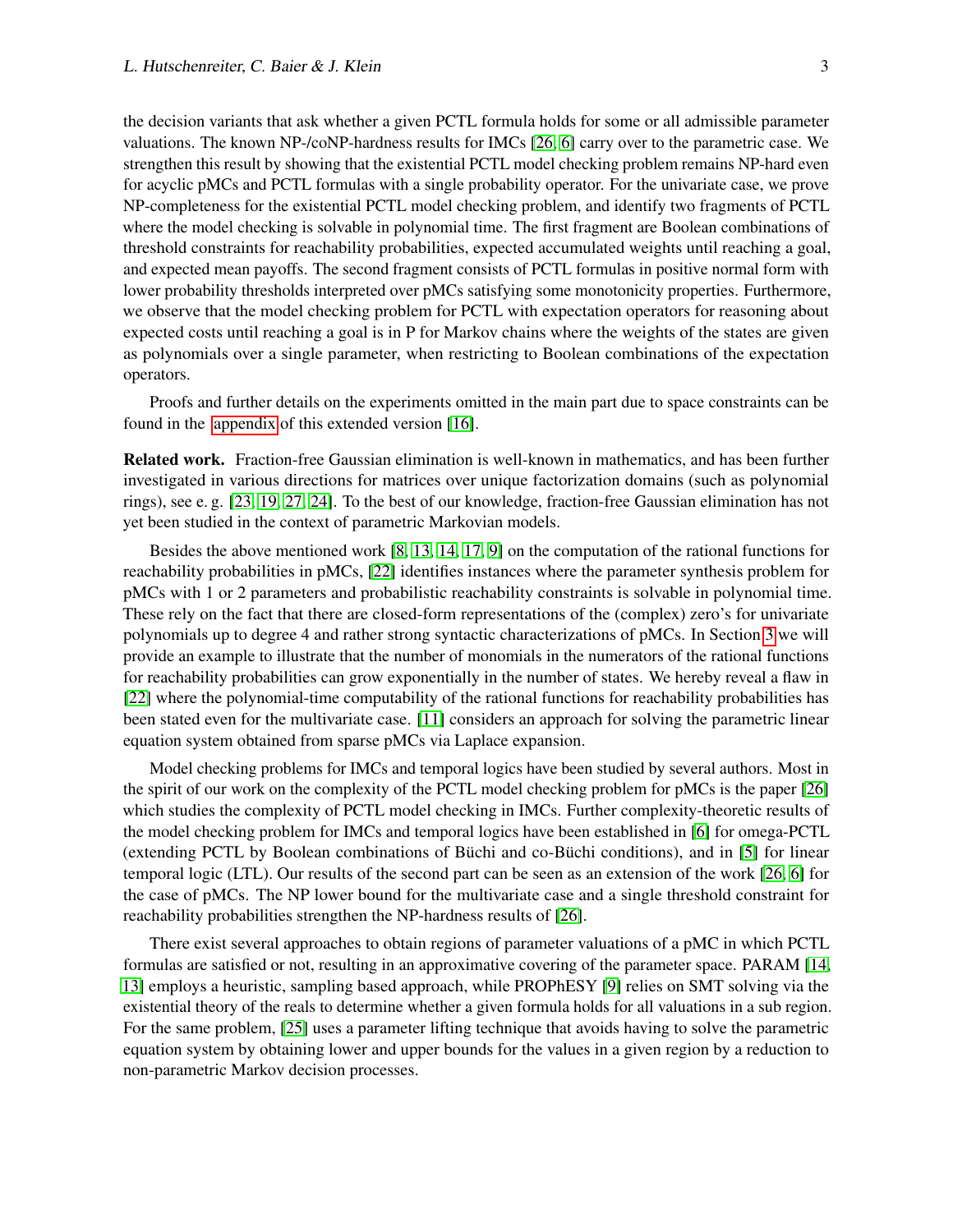# <span id="page-3-0"></span>2 Preliminaries

The definitions in this section require a general understanding of Markov models, standard model checking, and temporal logics. More details can be found, e. g., in [\[20,](#page-14-13) [1\]](#page-13-9).

**Discrete-time Markov chain.** A *(discrete-time) Markov chain* (MC)  $\mathcal{M}$  is a tuple  $(S, s_{init}, E, P)$  where *S* is a non-empty, finite set of *states* with the *initial state*  $s_{\text{init}} \in S$ ,  $E \subseteq S \times S$  is a transition relation, and *P*:  $S \times S \rightarrow [0, 1]$  is the *transition probability function* satisfying  $P(s,t) = 0$  if and only if  $(s,t) \notin E$ , and  $\sum_{t \in S} P(s,t) = 1$  for all  $s \in S$  with  $Post(s) \stackrel{\text{def}}{=} \{t \in S : (s,t) \in E\}$  nonempty. We refer to  $G_M = (S, E)$  as the *graph* of  $M$ . A state  $s \in S$  in which  $Post(s) = \emptyset$  is called a *trap (state)* of  $M$ .

An *infinite path* in *M* is an infinite sequence  $s_0s_1 \ldots \in S^{\omega}$  of states such that  $(s_i, s_{i+1}) \in E$  for  $i \in \mathbb{N}$ . Analogously, a *finite path* in *M* is a finite sequence  $s_0s_1 \dots s_m \in S^*$  of states in *M* such that  $(s_i, s_{i+1}) \in E$ for *i* = 0,1,...,*m*−1. A path is called *maximal* if it is infinite or ends in a trap. Paths(*s*) denotes the set of all maximal paths in M starting in *s*. Relying on standard techniques, every MC induces a unique probability measure  $\Pr_s^{\mathcal{M}}$  on the set of all paths.

**Parameters, polynomials, and rational functions.** Let  $x_1, \ldots, x_k$  be parameters that can assume any real value,  $\bar{x} = (x_1, \ldots, x_k)$ . We write  $\mathbb{Q}[\bar{x}]$  for the *polynomial ring* over the rationals with variables  $x_1, \ldots, x_k$ . Each  $f \in \mathbb{Q}[\overline{x}]$  can be written as a sum of monomials, i.e.,  $f = \sum_{(i_1,\dots,i_k)\in I} \alpha_{i_1,\dots,i_k} \cdot x_1^{i_1} \cdot x_2^{i_2} \cdot \dots \cdot x_k^{i_k}$  where *I* is a finite subset of  $\mathbb{N}^k$  and  $\alpha_{i_1,\dots,i_k} \in \mathbb{Q}$ . If *I* is empty, or  $\alpha_{i_1,\dots,i_k} = 0$  for all tuples  $(i_1,\dots,i_k) \in I$ , then *f* is the *null function*, generally denoted by 0. The *degree* of *f* is  $deg(f) = max\{i_1 + ... + i_k :$  $(i_1,...,i_k) \in I$ ,  $\alpha_{i_1,...,i_k} \neq 0$  where max $(\emptyset) = 0$ . A *linear function* is a function  $f \in \mathbb{Q}[\bar{x}]$  with  $\deg(f) \leq 1$ . A *rational function* is a function of the form  $f/g$  with  $f, g \in \mathbb{Q}[\bar{x}], g \neq 0$ . The field of all rational functions is denoted by  $\mathbb{Q}(\bar{x})$ . We write *Constr*[ $\bar{x}$ ] for the set of all *polynomial constraints* of the form  $f \bowtie g$  where  $f, g \in \mathbb{Q}[\bar{x}]$ , and  $\bowtie \in \{ \leq, \leq, >, \geq, = \}.$ 

**Parametric Markov chain.** A *(plain) parametric Markov chain* on  $\bar{x}$ , pMC for short, is a tuple  $\mathfrak{M} = (S, s_{\text{init}}, E, \mathbf{P})$  where *S*,  $s_{\text{init}}$ , and *E* are defined as for MCs, and **P**:  $S \times S \rightarrow \mathbb{Q}(\bar{x})$  is the transition probability function with  $P(s,t) = 0$ , i. e., the null function, iff  $(s,t) \notin E$ . Intuitively, a pMC defines the family of Markov chains arising by plugging in concrete values for the parameters. A parameter valuation  $\overline{\xi} = (\xi_1, \dots, \xi_k) \in \mathbb{R}^k$  is said to be *admissible* for  $\mathfrak{M}$  if for each state  $s \in S$  we have  $\sum_{t \in S} P_{\overline{\xi}}(s, t) = 1$  if Post(s) nonempty, and  $P_{\overline{\xi}}(s,t) > 0$  iff  $(s,t) \in E$ , where  $P_{\overline{\xi}}(s,t) = \mathbf{P}(s,t)(\xi)$  for all  $(s,t) \in S \times S$ . Let  $X_{\mathfrak{M}}$ , or briefly *X*, denote the set of admissible parameter valuations for  $\mathfrak{M}$ . Given  $\overline{\xi} \in X$  the Markov chain associated with  $\xi$  is  $\mathcal{M}_{\overline{\xi}} = \mathfrak{M}(\xi) = (S, s_{\text{init}}, E, P_{\overline{\xi}})$ . The semantics of the pMC  $\mathfrak{M}$  is then defined as the family of Markov chains induced by admissible parameter valuations, i.e.,  $[\mathfrak{M}] = {\mathfrak{M}(\xi) : \xi \in X}.$ 

An *augmented pMC* is a tuple  $\mathfrak{M} = (S, s_{\text{init}}, E, \mathbf{P}, \mathfrak{C})$  where *S*,  $s_{\text{init}}$ , *E*, and **P** are defined as for plain pMCs, and  $\mathfrak{C} \subset \text{Constr}[\overline{x}]$  is a finite set of polynomial constraints. A parameter valuation  $\overline{\xi}$  is *admissible* for an augmented pMC if it is admissible for the induced plain pMC  $(S, s_{init}, E, \mathbf{P})$ , and satisfies all polynomial constraints in C. As for plain pMC, we denote the set of admissible parameter valuations of an augmented pMC by  $X_{\mathfrak{M}}$ , or briefly *X*.

A, possibly augmented, pMC M is called *linear*, or *polynomial*, if all transition probability functions and constraints are linear functions in  $\bar{x}$ , or polynomials in  $\bar{x}$ , respectively.

Interval Markov chain. An *interval Markov chain* (IMC) [\[26\]](#page-14-6) can be seen as a special case of a linear augmented pMC with one parameter  $x_{s,t}$  for each edge  $(s,t) \in E$ , and linear constraints  $\alpha_{s,t} \leq_1 x_{s,t} \leq_2 \beta_{s,t}$ for each edge with  $\alpha_{s,t}, \beta_{s,t} \in \mathbb{Q} \cap [0,1]$  and  $\leq_1, \leq_2 \in \{<,\leq\}$ . According to the terminology introduced in [\[26\]](#page-14-6), this corresponds to the semantics of IMC as an "uncertain Markov chain". The alternative semantics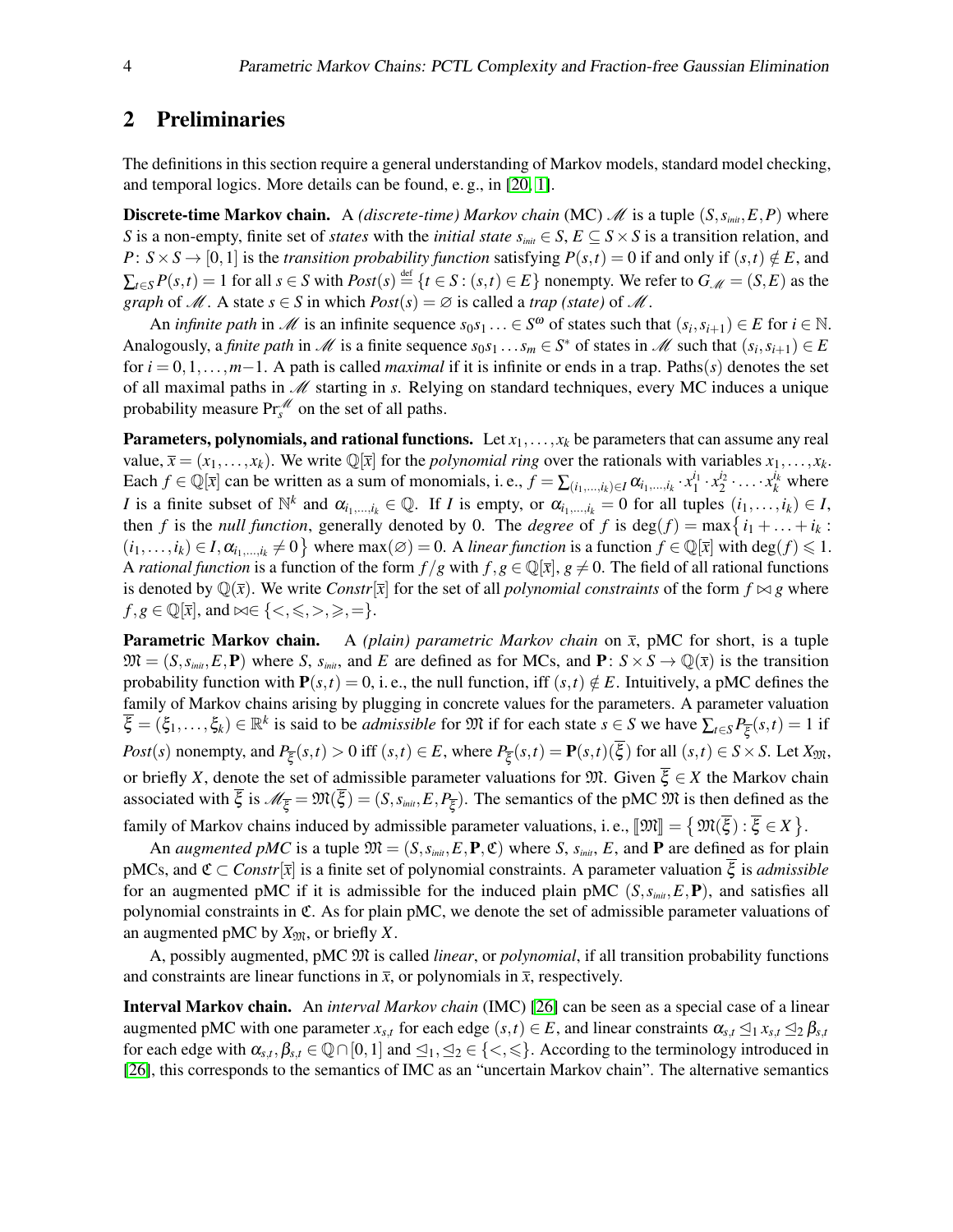of IMC as a Markov decision process will not be considered in this paper.

Labellings and weights. Each of these types of Markov chain, whether MC, plain or augmented pMC, or IMC, can be equipped with a *labelling function*  $\mathcal{L}: S \to 2^{AP}$ , where AP is a finite set of *atomic propositions*. If not explicitly stated, we assume the implicit labelling of the Markov chain defined by using the state names as atomic propositions and assigning each name to the respective state. Furthermore, we can extend any Markov chain with a *weight function*  $wgt: S \rightarrow \mathbb{Q}$ . The value assigned to a specific state  $s \in S$  is called the weight of *s*. It is sometimes also referred to as the *reward* of *s*. In addition to assigning rational values we also consider parametric weight functions  $wgt: S \rightarrow \mathbb{Q}(\bar{x})$ .

Probabilistic computation tree logic. We augment the standard notion of probabilistic computation tree logic with operators for the expected accumulated weight and mean payoff, and for comparison. Let AP be a finite set of atomic propositions.  $\bowtie$  stands for  $\leq, \geq, \leq, >$ , or  $=$ ,  $c \in [0,1]$ ,  $r \in \mathbb{Q}$ . Then

$$
\Phi ::= \text{true} |a| \Phi \wedge \Phi | \neg \Phi | \mathbb{P}_{\bowtie c}(\varphi) | \mathbb{E}_{\bowtie r}(\rho) | C_{\text{Pr}}(\varphi, \bowtie, \varphi) | C_{\text{E}}(\rho, \bowtie, \rho) \text{ state formula}
$$
\n
$$
\varphi ::= \bigcirc \Phi | \Phi \cup \Phi \text{ path formula} \qquad \rho ::= \Phi \Phi | \text{mp}(\Phi) \text{ terms for random variables}
$$

where  $a \in AP$ . The basic temporal modalities are  $\bigcap$  (*next*) and U (*until*). The usual derived temporal modalities  $\Diamond$  (*eventually*), R (*release*) and  $\Box$  (*always*) are defined by  $\Diamond \Phi\!\stackrel{\text{def}}{=}$  true U $\Phi$ , and  $\mathbb{P}_{\bowtie c}(\Phi_1\mathsf{R}\Phi_2)\!\stackrel{\text{def}}{=}$  $\mathbb{P}_{\overline{\bowtie} 1-c}((\neg\Phi_1)\mathsf{U}(\neg\Phi_2)),$  where, e. g.,  $\overline{\leqslant}$  is  $\geqslant$  and  $\overline{<}$  is  $>$ , and  $\Box\Phi\stackrel{\scriptscriptstyle\rm def}{=}$  false R  $\Phi$ .

For an MC  $\mathcal{M}$  with states labelled by  $\mathcal{L}: S \to AP$  we use the standard semantics. We only state the semantics of the probability, expectation, and comparison operators here. For each state  $s \in S$ ,  $s \models M$  $\mathbb{P}_{\bowtie c}(\varphi)$  iff  $\Pr_s^{\mathscr{M}}(\varphi) \bowtie c$ , and  $s \models_{\mathscr{M}} \mathbb{C}_{\Pr}(\varphi_1, \bowtie, \varphi_2)$  iff  $\Pr_s^{\mathscr{M}}(\varphi_1) \bowtie \Pr_s^{\mathscr{M}}(\varphi_2)$ . Here  $\Pr_s^{\mathscr{M}}(\varphi)$  is short for  $\Pr_s^{\mathscr{M}}\{\pi \in \text{Paths}(s) : \pi \models_{\mathscr{M}} \varphi\}$ . Furthermore,  $s \models_{\mathscr{M}} \mathbb{E}_{\bowtie r}(\rho)$  iff  $E_s^{\mathscr{M}}(\rho^{\mathscr{M}}) \bowtie r$ , and  $s \models_{\mathscr{M}} \mathbb{C}_{E}(\rho_1, \bowtie, \rho_2)$ iff  $E_s^{\mathscr{M}}(\rho_1^{\mathscr{M}}) \bowtie E_s^{\mathscr{M}}(\rho_2^{\mathscr{M}})$ , where  $E_s^{\mathscr{M}}(\cdot)$  denotes the expected value of the respective random variable. For detailed semantics of the expectation operators, see Appendix [A.4.](#page-16-0) We write  $\mathcal{M} \models \Phi$  iff  $s_{init} \models \mathcal{M} \Phi$ .

Notation: PCTL+EC and sublogics. We use PCTL to refer to unaugmented probabilistic computation tree logic. If we add only the expectation operator we write PCTL+E, and, analogously, PCTL+C if we only add the comparison operator for probabilities. PCTL+EC denotes the full logic defined above.

DAG-representation and length of formulas. We consider for any PCTL+EC state formula the *directed acyclic graph* (DAG) representing its syntactic structure. Each node of the DAG represents one of the sub-state formulas. The use of a DAG rather than the syntax tree allows the representation of subformulas that occur several times in the formula  $\Phi$  by a single node. The leaves of the DAG can be the Boolean constant true, and atomic propositions. The inner nodes of the DAG, e. g., of a PCTL formula, are labelled with one of the operators  $\wedge$ ,  $\neg$ ,  $\mathbb{P}_{\bowtie c}(\cdot \cup \cdot)$ ,  $\mathbb{P}_{\bowtie c}(\bigcirc \cdot)$ . Nodes labelled with  $\neg$  and  $\mathbb{P}_{\bowtie c}(\bigcirc \cdot)$  have a single outgoing edge, while nodes labelled with ∧ or  $\mathbb{P}_{\bowtie c}(\cdot \cup \cdot)$  have two outgoing edges. For the above-mentioned extensions of PCTL the set of possible inner node labels is extended accordingly. For example, a node *v* representing the PCTL+C formula  $\mathbb{C}_{Pr}(\bigcirc \Phi_1, \bowtie, \Phi_2 \cup \Phi_3)$  has three outgoing edges. If  $\Phi_1 = \Phi_2$  then there are two parallel edges from *v* to a node representing  $\Phi_1$ . The length of a PCTL+EC formula is defined as the number of nodes in its DAG.

## <span id="page-4-0"></span>3 Fraction-free Gaussian elimination

Given a pMC  $\mathfrak{M}$  as in Section [2,](#page-3-0) the probabilities  $Pr_s^{\mathfrak{M}(\bar{x})}(\Diamond a)$  for reachability conditions are rational functions and computable via Gaussian elimination. As stated in the introduction, this has been originally observed in [\[8,](#page-13-0) [22\]](#page-14-1) and realized, e. g., in the tools PARAM [\[13\]](#page-13-1) and Storm [\[9,](#page-13-6) [10\]](#page-13-3) together with techniques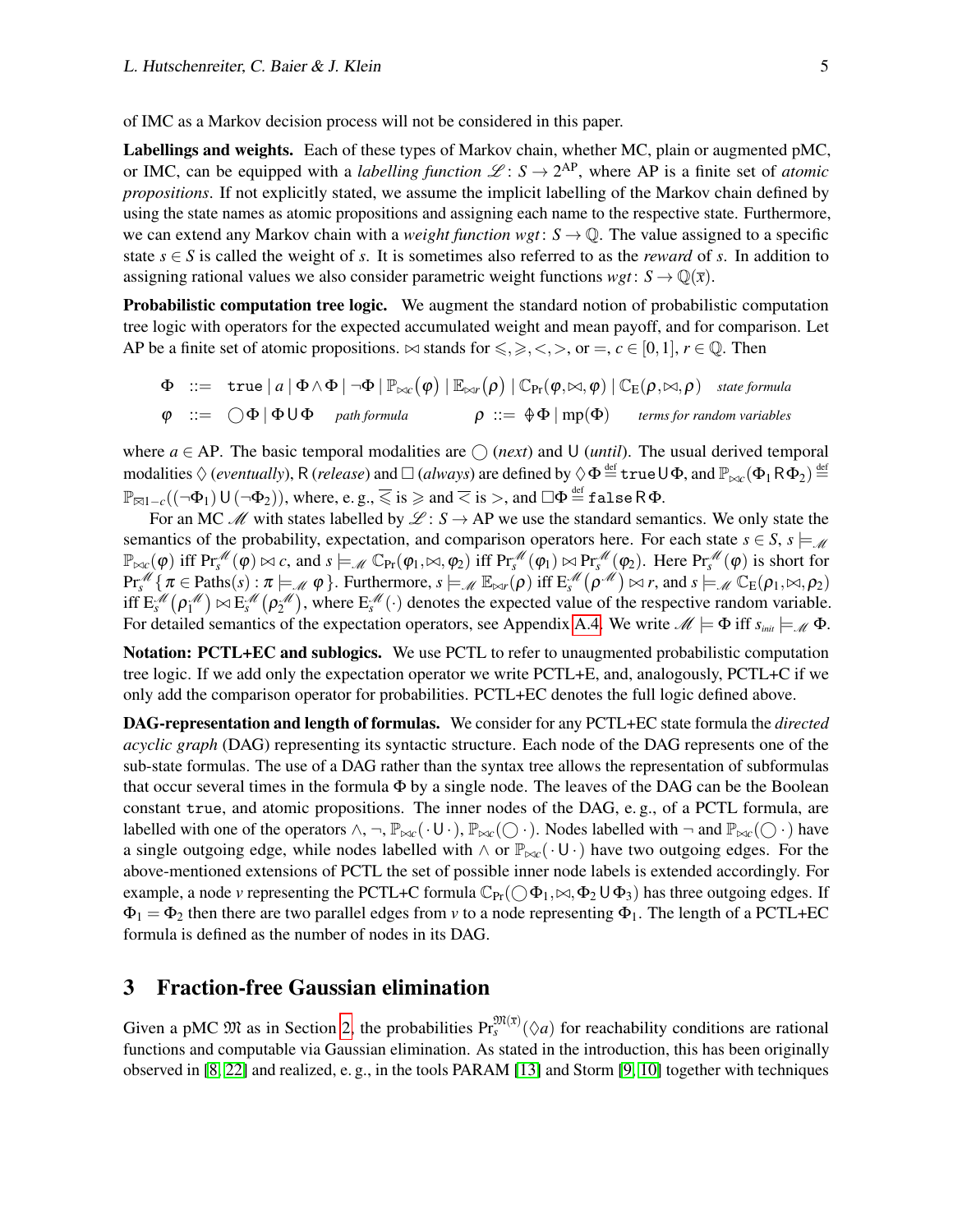<span id="page-5-0"></span>

|     | <b>Algorithm 1</b> One-step fraction-free Gaussian elimination [2]                        |                                                              |
|-----|-------------------------------------------------------------------------------------------|--------------------------------------------------------------|
|     | 1: <b>procedure</b> FRACTIONFREEGAUSS( $A = (a_{ij})_{i,j=1,,n}$ , $b = (b_i)_{i=1,,n}$ ) |                                                              |
| 2:  | $a_{0,0} = 1$                                                                             |                                                              |
| 3:  | for $m = 1, , n-1$ do                                                                     | $\triangleright$ triangulation, assuming $a_{m,m}\neq 0$     |
| 4:  | for $i = m+1, \ldots, n$ do                                                               |                                                              |
| 5:  | <b>for</b> $j = m+1, , n$ <b>do</b>                                                       |                                                              |
| 6:  | $a_{i,j} = (a_{m,m} \cdot a_{i,j} - a_{i,m} \cdot a_{m,j})/a_{m-1,m-1}$                   | $\triangleright$ exploit exact divisibility by $a_{m-1,m-1}$ |
| 7:  | $b_i = (a_{m,m} \cdot b_i - a_{i,m} \cdot b_m)/a_{m-1,m-1}$                               | $\triangleright$ exploit exact divisibility by $a_{m-1,m-1}$ |
| 8:  | $a_{i,m}=0$                                                                               |                                                              |
| 9:  | for $m = n - 1, , 1$ do                                                                   | $\triangleright$ back substitution                           |
| 10: | $b_m = (a_{n,n} \cdot b_m - \sum_{i=m+1}^n a_{m,i} \cdot b_i)/a_{m,m}$                    | $\triangleright$ exploit exact divisibility by $a_{m,m}$     |
| 11: | <b>return</b> $(b_i/a_{n,n})_{i=1,,n}$                                                    | $\triangleright$ rational solution functions                 |

based on gcd-computations on multivariate polynomials. In this section, we discuss the potential of fraction-free Gaussian elimination as an alternative, which is well-known in mathematics [\[2,](#page-13-4) [12\]](#page-13-2), but to the best of our knowledge, has not yet been considered in the context of pMCs.

While the given definitions allow for rational functions in the transition probability functions of (augmented) pMCs, we will focus on polynomial (augmented) pMCs throughout the remainder of the paper. Generally, a linear equation systems containing rational functions as coefficients can be rearranged to one containing only polynomials by multiplying each line with the common denominator of the respective rational functions. Due to the multiplications this involves the risk of a blow-up in the coefficient size. To avoid this we add variables in the following way. Let  $\mathfrak{M} = (S, s_{\text{init}}, E, \mathbf{P}, \mathfrak{C})$  be an (augmented) pMC. For all  $(s,t) \in E$  introduce a fresh variable  $x_{s,t}$ . By definition  $\mathbf{P}(s,t) = \frac{f_{s,t}}{g_{s,t}}$  for some  $f_{s,t}, g_{s,t} \in \mathbb{Q}[\overline{x}]$ . Let  $\mathbf{P}'(s,t) = f_{s,t} \cdot x_{s,t}$  if  $(s,t) \in E$ ,  $\mathbf{P}'(s,t) = 0$  if  $(s,t) \notin E$ ,  $\mathfrak{C}' = \mathfrak{C} \cup \{g_{s,t} \cdot x_{s,t} = 1 : (s,t) \in E\}$ . Then  $\mathfrak{M}' = (S, s_{\text{init}}, E, \mathbf{P}', \mathfrak{C}')$  is a polynomial augmented pMC.

Linear equation systems with polynomial coefficients. Let  $x_1, \ldots, x_k$  be parameters,  $\bar{x} = (x_1, \ldots, x_k)$ . We consider linear equation systems of the form  $A \cdot p = b$ , where  $A = (a_{i,j})_{i,j=1,\dots,n}$  is a non-singular  $n \times n$ matrix with  $a_{i,j} = a_{i,j}(\bar{x}) \in \mathbb{Q}[\bar{x}]$ . Likewise,  $b = (b_i)_{i=1,\dots,n}$  is a vector of length *n* with  $b_i = b_i(\bar{x}) \in \mathbb{Q}[\bar{x}]$ . The solution vector  $p = (p_i)_{i=1,\dots,n}$  is a vector of rational functions  $p_i = f_i/g_i$  with  $f_i, g_i \in \mathbb{Q}[\bar{x}]$ . By Cramer's rule we obtain  $p_i = \frac{\det(A_i)}{\det(A_i)}$  $\frac{\det(A_i)}{\det(A)}$ , where  $\det(A)$  is the determinant of *A*, and  $\det(A_i)$  the determinant of the matrix obtained when substituting the *i*-th column of *A* by *b*. If the coefficients of *A* and *b* have at most degree *d*, the Leibniz formula implies that  $f_i$  and  $g_i$  have at most degree  $n \cdot d$ .

<span id="page-5-1"></span>**Example 1.** *There is a family*  $(\mathfrak{M}_k)_{k\geqslant2}$  *of acyclic linear pMCs where*  $\mathfrak{M}_k$  *has k parameters and*  $n = k+3$  $s$ tates, including distinguished states  $s_0$  and goal, such that  $\mathrm{Pr}_{s_0}^{\mathfrak{M}(\overline{x})}(\Diamond goal)$  is a polynomial for which even *the shortest sum-of-monomial representation has* 2 *<sup>k</sup> monomials.*

One-step fraction-free Gaussian elimination is a variant of fraction-free Gaussian elimination that allows for divisions which are known to be exact at the respective point in the algorithm. When using *na¨ıve fraction-free Gaussian elimination* the new coefficients after the *m*-th step, *m* = 1,...,*n*−1, are computed as  $a_{i,j}^{(m)} = a_{i,j}^{(m-1)}$  $a_{i,j}^{(m-1)}a_{m,m}^{(m-1)}-a_{i,m}^{(m-1)}$  $a_{m,j}^{(m-1)} a_{m,j}^{(m-1)}$  $\binom{(m-1)}{m,j}$  for  $i, j = m+1, \ldots, n$ , where  $a_{i,j}^{(0)} = a_{i,j}$ . When applied to systems with polynomial coefficients this results in the degree doubling after each step, so the degree grows exponentially. In a step of *one-step fraction-free Gaussian elimination* (see Algorithm [1\)](#page-5-0), the computation of the coefficients changes to  $a_{i,j}^{(m)} = \left( a_{i,j}^{(m-1)} \right)$  $a_{i,j}^{(m-1)}a_{m,m}^{(m-1)}-a_{i,m}^{(m-1)}$  $a_{m,j}^{(m-1)} a_{m,j}^{(m-1)}$  $\binom{(m-1)}{m,j}/a^{(m-1)}_{m-1,m-1}$  with  $a^{(0)}_{0,0} = 1$ .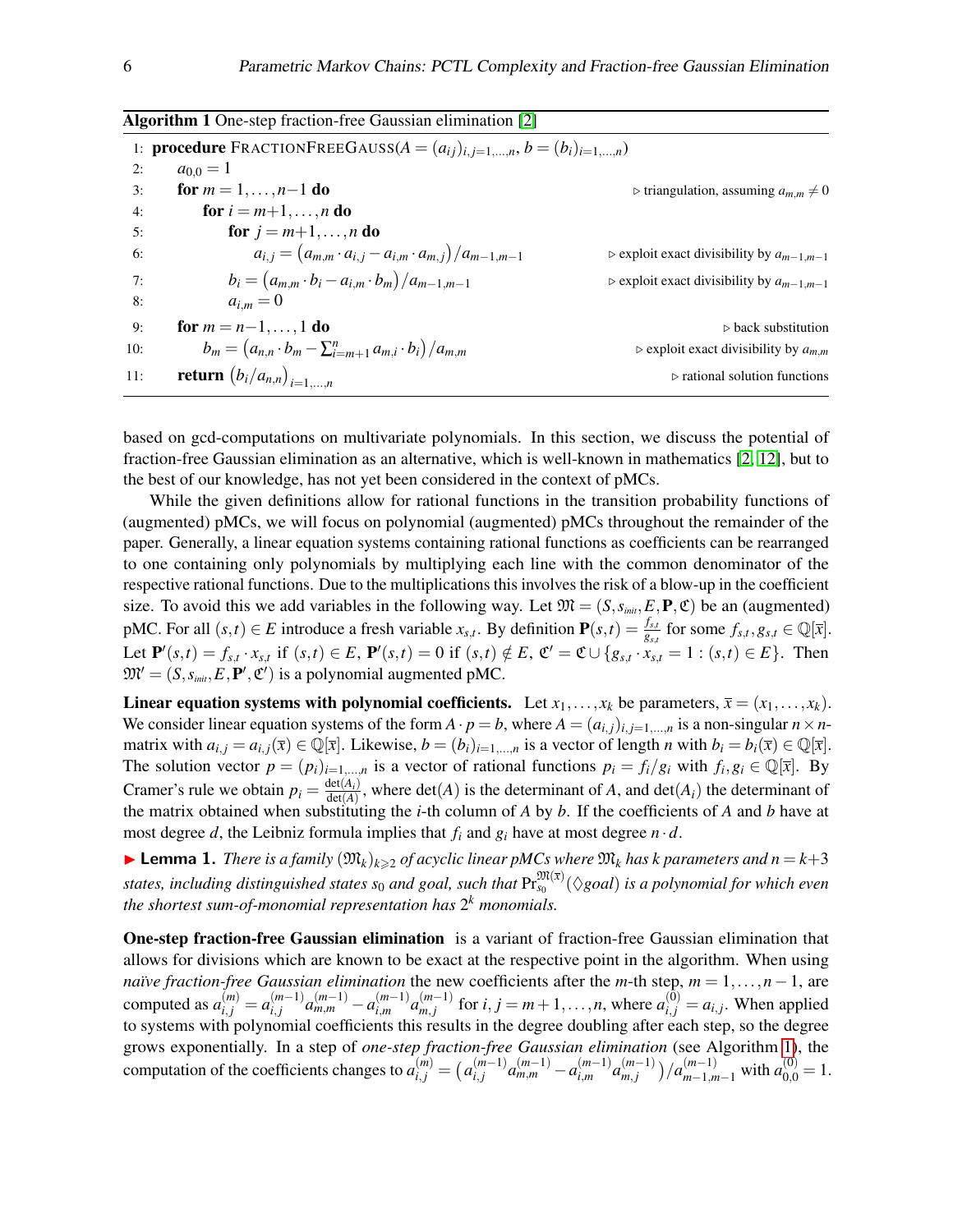Using Sylvester's identity one can prove that  $a_{i,j}^{(m)}$  $\binom{m}{i,j}$  is again a polynomial, and that  $a_{m-1,m}^{(m-1)}$  $\binom{m-1}{m-1,m-1}$  is in general the maximal possible divisor. The  $b_i$  are updated analogously. If the maximal degree of the initial coefficients of *A* and *b* is *d*, this technique therefore guarantees, that after *m* steps the degree of the coefficients is at most  $(m+1) \cdot d$ , i.e., it grows linear in *d* during the procedure. For polynomials the division by  $a_{m-1,n}^{(m-1)}$ <sup>*m*−1</sup>,*m*−1</sub> can be done using standard polynomial division. The time-complexity of the exact multivariate polynomial division in this case is in each step  $\mathcal{O}(poly(md)^k)$ , so for the full one-step fraction-free Gaussian elimination it is  $\mathcal{O}(\text{poly}(n,d)^k)$ .

Proposition 4.3 in [\[22\]](#page-14-1) states that the rational functions  $p_i = f_i/g_i$  for reachability probabilities in pMC with a representation of the polynomials *f<sup>i</sup>* , *g<sup>i</sup>* as sums of monomials (called normal form in [\[22\]](#page-14-1)) are computable in polynomial time. This contradicts Lemma [1](#page-5-1) which shows that the number of monomials in the representation of a reachability probability as a sum of monomials can be exponential in the number of parameters. However, the statement is correct for the univariate case.

<span id="page-6-0"></span>▶ Lemma 2. *Let*  $\mathfrak{M}$  *be a polynomial pMC over a single parameter and T a set of states. Then,* the rational functions for the reachability probabilities  $\Pr^{\mathfrak{M}}_s(\Diamond T)$  are computable in polynomial time. *Analogously, rational functions for the expected accumulated weight until reaching T or the expected mean payoff are computable in polynomial time.*

Note that the degrees of the polynomials  $a_{i,j}^{(m)}$  $\binom{m}{i,j}$  and  $b_j^{(m)}$  $j^{(m)}$  computed by one-step fraction-free Gaussian elimination for reachability probabilities are bounded by  $(m+1) \cdot d$ , where  $d = \max_{s,t \in S} \deg(\mathbf{P}(s,t))$ , so the polynomials have representations as sums of at most  $md+1$  monomials. In particular, the degree and representation size of the final polynomials  $f_s = b_s^{(n)}$  and  $g_s = a_{s,s}^{(n)}$  for the rational functions  $Pr_s^{\mathfrak{M}(x)}(\Diamond goal) = f_s/g_s$  is in  $\mathcal{O}(nd)$  where *n* is the number of states of M. Another observation concerns the case where only the right-hand side of the linear equation system is parametric. Systems of this form occur, e. g., when considering expectation properties for MCs with parametric weights.

<span id="page-6-1"></span>**I Lemma 3.** Let  $A \cdot p = b$  be a parametric linear equation system as defined above where A is parameter*free. Then the solution vector*  $p = (p_i)_{i=1,...,n}$  *consist of polynomials of the form*  $p_i = \sum_{i=1}^n \beta_i \cdot b_i$  *with*  $\beta_i \in \mathbb{Q}$  *and can be computed in polynomial time.* 

Stratification via SCC-decomposition. It is well known (e. g., [\[7,](#page-13-10) [17\]](#page-14-4)) that for probabilistic/parametric model checking a decomposition into strongly-connected components (SCCs) can yield significant performance benefits due to the structure of the underlying models. We have adapted the one-step fraction-free Gaussian elimination approach by a preprocessing step that permutes the matrix according to the topological ordering of the SCCs. This results in the coefficient matrix already having a stair-like form at the start of the algorithm. In the triangulation part of the algorithm, each SCC can now be considered separately, as non-zero entries below the main diagonal only occur within each SCC. While the back-substitution in the general one-step fraction-free elimination will result in each entry on the main diagonal being equal to the last, this property is now only maintained within the SCCs. Formally, this means that the back substitution step in Algorithm [1](#page-5-0) is replaced by the following:

$$
b_m = \left( a^*(\text{current SCC}) \cdot b_m - \sum_{i=m+1}^n a_{m,i} \cdot b_i \cdot \frac{a^*(\text{current SCC})}{a^*(\text{SCC at } i)} \right) / a_{m,m}
$$

where  $a^*(SCC \text{ at } n) = a_{n,n}$ , and, for  $i = 1, ..., n-1$ ,  $a^*(SCC \text{ at } i) = a^*(SCC \text{ at } i+1)$  if the *i*-th and  $(i+1)$ -st state belong to the same SCC and  $a^*(SCC \text{ at } i) = a_{i,i} \cdot a^*(SCC \text{ at } i+1)$  otherwise. Intuitively,  $a^*(SCC \text{ at } i)$ is the product of the *a*'s on the diagonal corresponding to the last states in the current SCC and the SCCs below. Of course, the return statement also has to be adjusted accordingly. The advantage of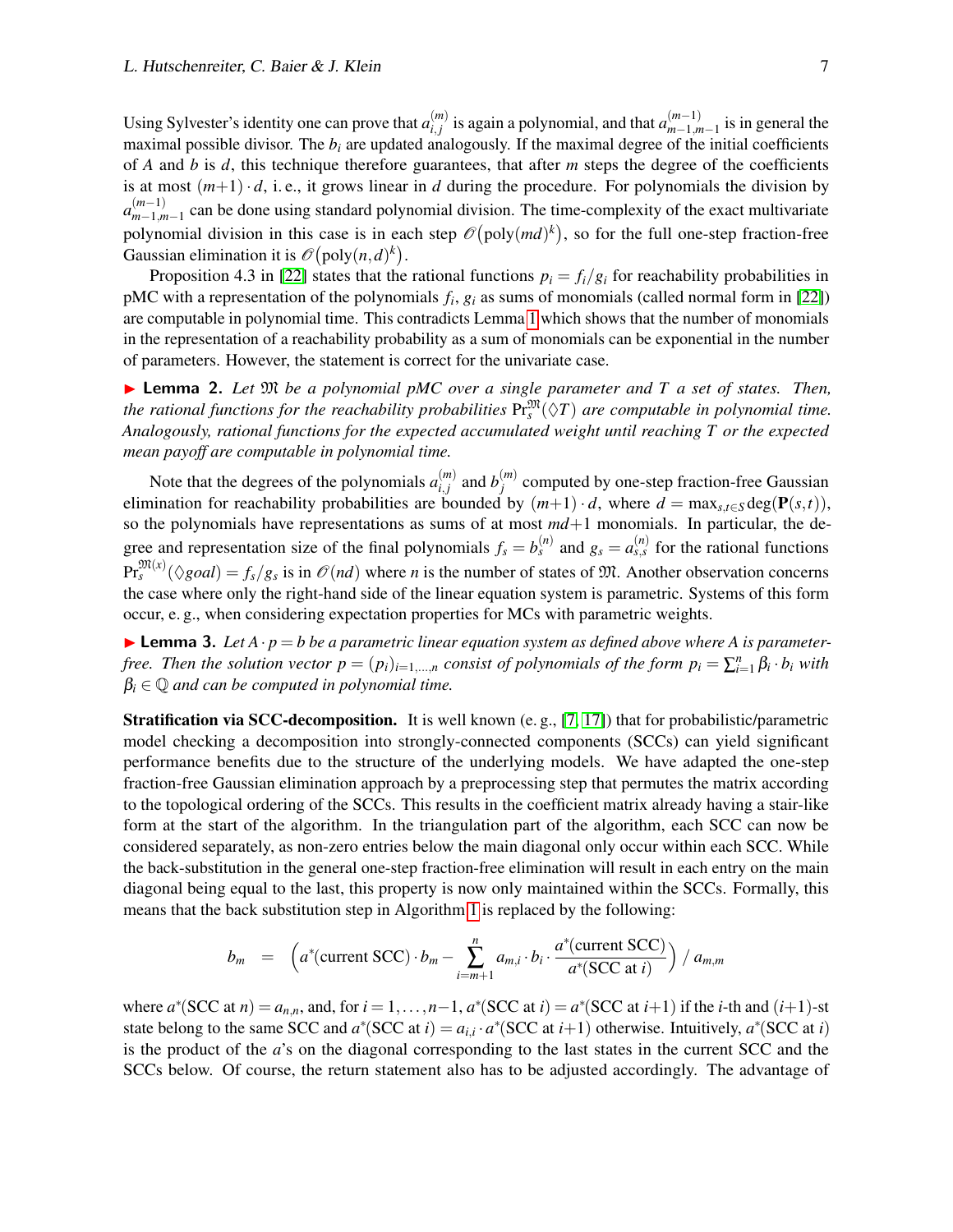| $n$ rows | param. |                  | eigen state-elim                    |        | $GE-ff$ $red(GE-ff)$ |
|----------|--------|------------------|-------------------------------------|--------|----------------------|
|          | 20     | 0.47 s           | 0.64 s                              | 0.06s  | $0.01$ s             |
|          |        | $30 \mid 44.47s$ | 42.09 s                             | 2.13 s | 1.52s                |
|          |        |                  | $42$   time-out time-out $221.27 s$ |        | 21.53 s              |

<span id="page-7-3"></span>Table 1: Statistics for "complete pMC". Matrix rows and number of distinct parameters, as well as time for solving the parametric equation system per solver. For  $n = 7$ , all solvers timed out (30min).

this approach is that the polynomials in the rational functions aside from the ones in the first strongly connected component will have an even lower degree.

Implementation and experiments. For a first experimental evaluation of the one-step fraction-free Gaussian elimination approach (*GE-ff*) in the context of probabilistic model checking, we have implemented this method (including the SCC decomposition and topological ordering described above) as an alternative solver for parametric linear equation systems in the state-of-the-art probabilistic model checker Storm [\[10\]](#page-13-3). We compare *GE-ff* against the two solvers provided by Storm (v1.0.1) for solving parametric equation systems, i.e., the solver based on the *eigen* linear algebra library<sup>[1](#page-7-0)</sup> and on state elimination (*state-elim*) [\[14\]](#page-14-2). Both of Storm's solvers use partially factorized representations of the rational functions provided by the CArL library<sup>[2](#page-7-1)</sup>. This approach, together with caching, was shown [\[17\]](#page-14-4) to be beneficial due to improved performance of the gcd-computations during the simplification steps.

It should be noted that our implementation is intended to provide first results that allow to gauge whether the fraction-free method, by avoiding gcd-computations, can be beneficial in practice and is thus rather naïve in certain aspects. As an example, it currently relies on a dense matrix representation, with performance improvements for larger models to be expected from switching to sparse representations as used in Storm's *eigen* and *state-elim* solvers. In addition to the fraction-free approach, our solver can also be instantiated to perform a straight-forward Gaussian elimination, using any of the representations for rational functions provided by the CArL library. In all our experiments, we have compared the solutions obtained by the different solvers and verified that they are the same.

Experimental studies. The source code of our extension of Storm and the artifacts of the experiments are available online.[3](#page-7-2) As our *GE-ff* implementation is embedded as an alternative solver in Storm, we mainly report the time actually spent for solving the parametric equation system, as the other parts of model checking (model building, precomputations) are independent of the chosen solver. For benchmarking, we used a machine with two Intel Xeon E5-2680 8-core CPUs at 2.70GHz and with 384GB RAM, a time out of 30 minutes and a memory limit of 30GB. All the considered solvers run single-threaded. We have considered three different classes of case studies for experiments.

Complete pMC. As a first experiment to gauge the efficiency in the presence of a high ratio of parameters to states, we considered a family of pMCs with a complete graph structure (over *n* states) and one parameter per transition, resulting in  $n \cdot (n+1)$  parameters (for details see Appendix [B.2\)](#page-20-0).

Table [1](#page-7-3) depicts statistics for the corresponding computations, for the two standard solvers in Storm (*eigen* and *state-elim*), as well as our fraction-free implementation (*GE-ff*). For *state-elim*, we always use the default elimination order (forward). The time for *GE-ff* corresponds to the time until a solution rational function (for all states) is obtained. As the numerator and denominator of these rational functions

<span id="page-7-0"></span><sup>1</sup><http://eigen.tuxfamily.org/>

<span id="page-7-1"></span> $2$ <https://github.com/smtrat/carl>

<span id="page-7-2"></span> $3$ <http://wwwtcs.inf.tu-dresden.de/ALGI/PUB/GandALF17/>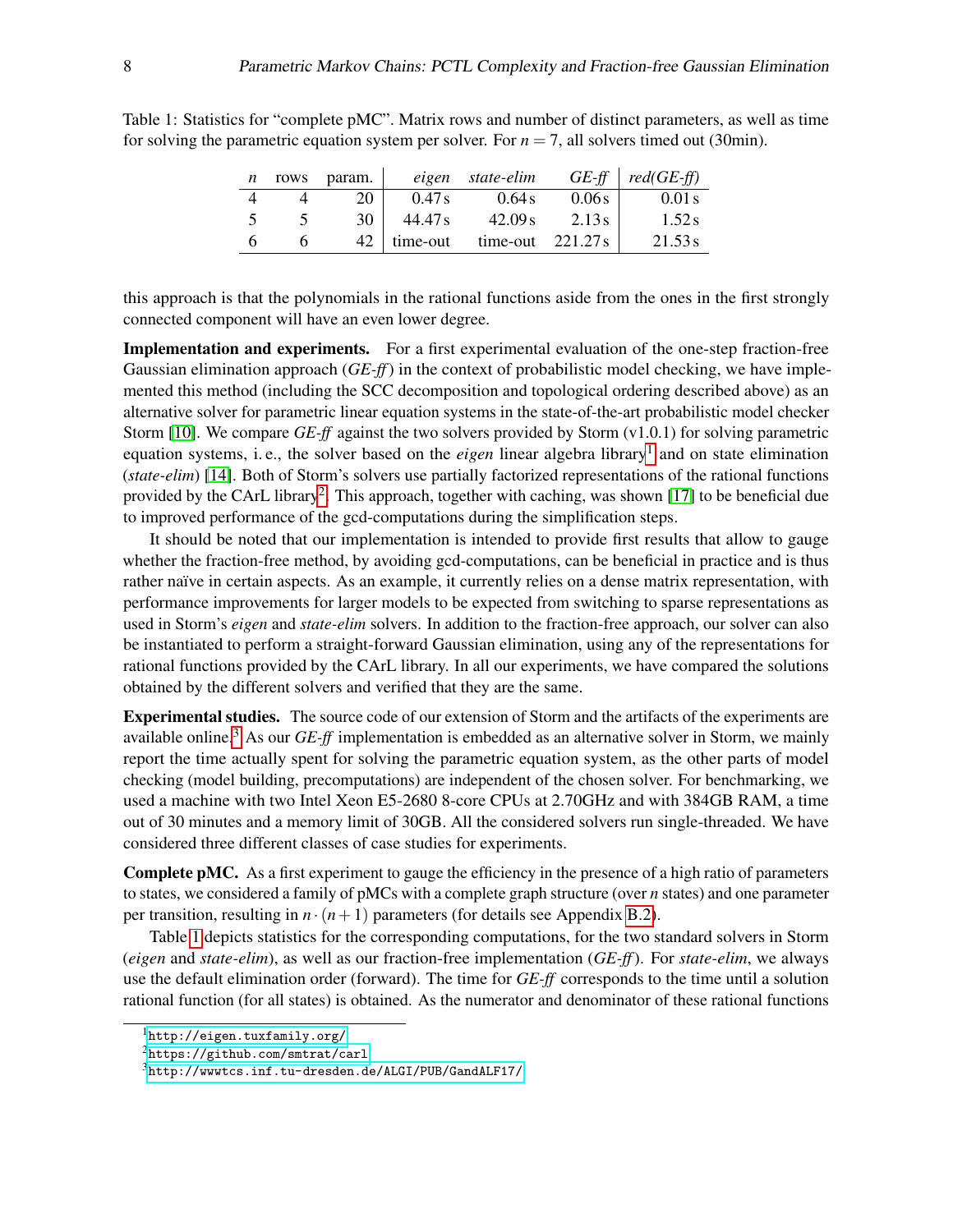|             | $n \&$      | rows | param.         |                             | eigen state-elim                             | $GE$ -fac               | $GE$ -ff | $red(GE\text{-}ff)$ |
|-------------|-------------|------|----------------|-----------------------------|----------------------------------------------|-------------------------|----------|---------------------|
| $4 \quad 3$ |             | 21   | $\overline{4}$ | 1.01 s                      | 0.86s                                        | 0.73s                   | 0.16s    | 0.20s               |
|             | $4\quad 4$  | 15   | $\overline{4}$ | 0.94 s                      | 0.58 s                                       | 0.58s                   | 0.16s    | 0.13s               |
|             | $5 \t2$     | 16   | 5 <sup>1</sup> | 19.13 s                     | 30.83 s                                      | 29.46s                  | 9.36 s   | 0.33 s              |
|             | $5 \quad 3$ | 36   |                | $5 \mid 360.43 \, \text{s}$ |                                              | 747.32s 172.16s 485.78s |          | 95.92s              |
|             | $5 \quad 4$ | 51   |                | $5 \mid 457.55s$            | 1542.97s 442.80s 614.01 s                    |                         |          | 742.69s             |
|             | 5 5         | 31   |                |                             | $5   368.70s   1597.29s   252.92s   622.00s$ |                         |          | 414.72s             |

<span id="page-8-0"></span>Table 2: Statistics for "Israeli-Jalfon", with strong bisimulation quotienting. Matrix rows and number of distinct parameters, as well as time for solving the parametric equation system per solver.

are not necessarily coprime, for comparison purposes we list as well the time needed for simplification (*red(GE-ff)*) via division by the gcd. As can be seen, here, the fraction-free approach significantly outperforms Storm's standard solvers and scales to a higher number of parameters. We confirmed using profiling that the standard solvers indeed spend most of the time in gcd-computations.

Multi-parameter Israeli-Jalfon self-stabilizing. The benchmarks used to evaluate parametric model checking implementations in previous papers tend to be scalable in the number of components but use a fixed number of parameters, usually 2. To allow further experiments with an increasing number of parameters, we considered a pMC-variant of the Israeli-Jalfon self-stabilizing protocol with *n* processes, *k* initial tokens and *n* parameters (for details see Appendix [B.2\)](#page-20-0).

Table [2](#page-8-0) depicts the time spent for computing the rational functions for several instances. As can be seen, the fraction-free approach is competitive for the smaller instances, with performance between the *eigen* and *state-elim* solvers for the larger instances. We have also included running times for *GE-fac*, i. e., for our naïve implementation of Gaussian elimination using the representation for rational functions as used by Storm for the standard solvers, including automatic gcd-based simplification after each step to ensure that numerator and denominator are coprime. *GE-fac* operates on the same, topologically sorted matrix as the fraction-free *GE-ff* . Curiously, *GE-fac* is able to outperform the *eigen* solver for some of the larger instances. We believe this is mainly due to differences in the matrix permutation and their effect on the elimination order, which is known to have a large impact on performance (e. g., [\[9\]](#page-13-6)).

Benchmark case studies from [\[9\]](#page-13-6). Furthermore, we considered several case study instances that were used in [\[9\]](#page-13-6) to benchmark parametric model checkers, namely the *brp*, *crowds*, *egl*, *nand*, *zeroconf* models. Table [3](#page-9-1) depicts statistics for selected instances, for further details see Appendix [B.2.](#page-20-0) The application of bisimulation quotienting often has a large impact on the size of the linear equation system, so we performed experiments with and without quotienting. For *crowds*, bisimulation quotienting was particularly effective, with all considered instances having a very small state space and negligible solving times. For the non-quotiented instances, Storm's standard solvers outperform *GE-ff* . For the *zeroconf* instance in Table [3,](#page-9-1) *GE-ff* is competitive. Note that the models in the *brp*, *egl* and *nand* case studies are acyclic and that the parametric transition probabilities and rewards are polynomial. As a consequence, the gcd-computations used in Storm's solvers don't impose a significant overhead as the rational functions during the computation all have denominator polynomials of degree zero.

Overall, the experiments have shown that there are instances where the fraction-free approach can indeed have a positive impact on performance. Keeping in mind that our implementation has not yet been significantly optimized, we believe that the fraction-free approach is an interesting addition to the gcd-based solver approaches. In particular, the application of better heuristics for the order of processing (i. e., the permutation of the matrix) could still lead to significant performance increases.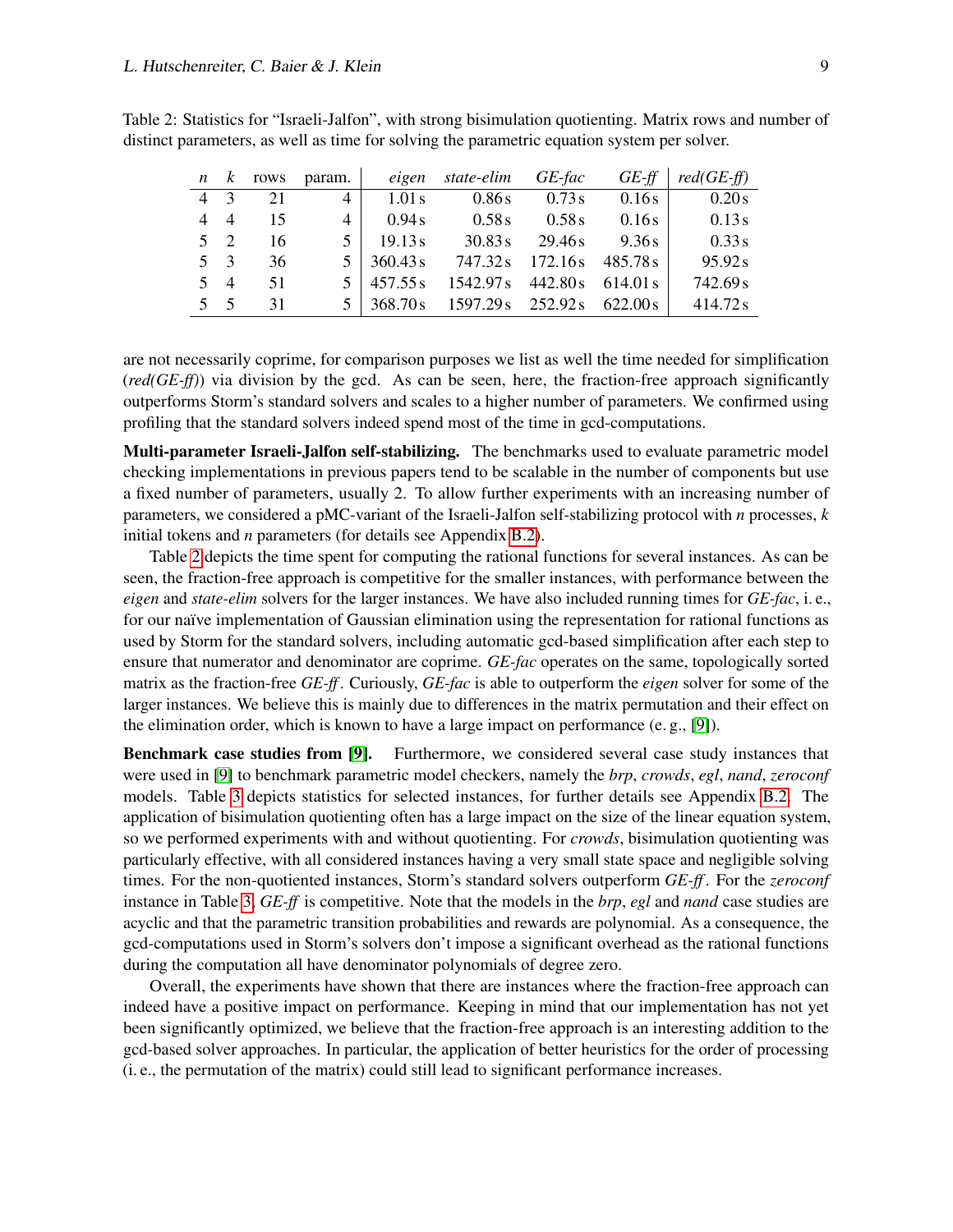| model                        | rows  | param. | eigen   | state-elim | $GE-ff$  | $red(GE-ff)$ |
|------------------------------|-------|--------|---------|------------|----------|--------------|
| Crowds $(3,5)$ , weak-bisim  | 40    | 2      | 0.08s   | 0.06s      | 0.02s    | 0.13s        |
| Crowds $(5,5)$ , weak-bisim  | 40    | 2      | 0.08s   | 0.06s      | 0.02s    | 0.11s        |
| Crowds $(10,5)$ , weak-bisim | 40    | 2      | 0.08s   | 0.06s      | 0.02s    | 0.11s        |
| Crowds $(3,5)$               | 715   | 2      | 0.99s   | 0.80s      | 11.44 s  | 63.39s       |
| Crowds $(5,5)$               | 2928  | 2      | 6.36s   | 5.51 s     | 1271.95s | time-out     |
| Crowds $(10,5)$              | 25103 | 2      | 139.82s | 173.15s    | time-out |              |
| Zeroconf $(1000)$            | 1002  | 2      | 81.03s  | 45.01 s    | 49.43 s  | 11.35 s      |

<span id="page-9-1"></span>Table 3: Selected statistics for the benchmarks of [\[9\]](#page-13-6). Matrix rows and number of distinct parameters, as well as time for solving the parametric equation system per solver.

# <span id="page-9-0"></span>4 Complexity of the PCTL+EC model checking problem

We now study the complexity of the following variants of the PCTL+EC model checking problem. Given an augmented pMC  $\mathfrak{M} = (S, s_{\text{init}}, E, \mathbf{P}, \mathfrak{C})$  and a PCTL+EC (state) formula  $\Phi$ :

- (All) Compute a representation of the set of all satisfying parameter valuations, i. e., the set of all admissible parameter valuations  $\overline{\xi} \in X$  such that  $\mathfrak{M}(\overline{\xi}) \models \Phi$ .
- (MC-E) Does there exist a valuation  $\overline{\xi} \in X$  such that  $\mathfrak{M}(\overline{\xi}) \models \Phi$ ?

(MC-U) Does  $\mathfrak{M}(\overline{\xi}) \models \Phi$  hold for all admissible valuations  $\overline{\xi} \in X$ ?

(MC-E) and (MC-U) are essentially duals of each other. Note that the answer for the universal variant (MC-U) is obtained by the negation of the answer for (MC-E) with formula  $\neg \Phi$ , and vice versa. In what follows, we shall concentrate on (All) and the existential model checking problem (MC-E).

**Computing all satisfying parameter valuations.** As before,  $X = X_{\mathfrak{M}}$  denotes the set of admissible valuations. In what follows, let  $\chi$  be the conjunction of the polynomial constraints in  $\mathfrak C$  as well as the constraints  $\sum_{t \in S} P(s,t) = 1$  for each non-trap state  $s \in S$ , and  $0 \lt P(s,t)$  for each edge  $(s,t) \in E$ . We then have  $\overline{\xi} \models \chi$  if and only if  $\overline{\xi}$  is admissible, i. e.,  $\overline{\xi} \in X$ .

Let  $\Phi$  be a PCTL+EC formula. The *satisfaction function* Sat<sub> $\mathfrak{M}(\Phi)$ :  $X \to 2^S$  is defined by:</sub>

$$
\mathrm{Sat}_{\mathfrak{M}}(\Phi)(\overline{\xi}) \stackrel{\text{def}}{=} \{ s \in S : s \models_{\mathfrak{M}(\overline{\xi})} \Phi \} = \mathrm{Sat}_{\mathfrak{M}(\overline{\xi})}(\Phi)
$$

We now present an algorithm to compute a symbolic representation of the satisfaction function that groups valuations with the same corresponding satisfaction set together. More precisely, we deal with a representation of the satisfaction function Sat<sub>M</sub>( $\Phi$ ) by a finite set Sat<sub>M</sub>( $\Phi$ ) of pairs ( $\gamma$ ,*T*) where  $\gamma$ is a Boolean combination of constraints and  $T \subseteq S$  such that (i)  $(\gamma, T) \in \text{Sat}_{\mathfrak{M}}(\Phi)$  and  $\xi \models \gamma$  implies  $T = \text{Sat}_{\mathfrak{M}}(\Phi)(\overline{\xi})$ , and (ii) whenever  $T = \text{Sat}_{\mathfrak{M}}(\Phi)(\overline{\xi})$  then there is a pair  $(\gamma, T) \in \text{Sat}_{\mathfrak{M}}(\Phi)$  such that  $\overline{\xi} \models \gamma$ .

Given the DAG representation of the PCTL formula Φ, we follow the standard model checking procedure for CTL-like branching-time logics and compute  $\text{Sat}_{\mathfrak{M}}(\Psi)$  for the subformulas  $\Psi$  assigned to the nodes in the DAG for Φ in a bottom-up manner. As the leaves of the DAG can be atomic propositions *a* or  $\text{the formula true, the base cases are } \texttt{Sat}_{\mathfrak{M}}(\texttt{true}) = \big\{(\boldsymbol{\chi},S)\big\}, \text{and } \texttt{Sat}_{\mathfrak{M}}(a) = \big\{\left(\boldsymbol{\chi},\{s\in S: a\in \mathscr{L}(s)\}\right)\big\}.$ Consider now the inner node *v* of the DAG for Φ labelled by the outermost operator of the subformula Ψ. Suppose that the children of *v* have already been treated, so when computing  $\text{Sat}_{\mathfrak{M}}(\Psi)$  the satisfaction sets of the proper subformulas of  $\Psi$  are known. If *v* is labelled by  $\neg$  or  $\wedge$ , i. e.,  $\Psi = \neg \Psi'$  or  $\Psi = \Psi_1 \wedge \Psi_2$ , then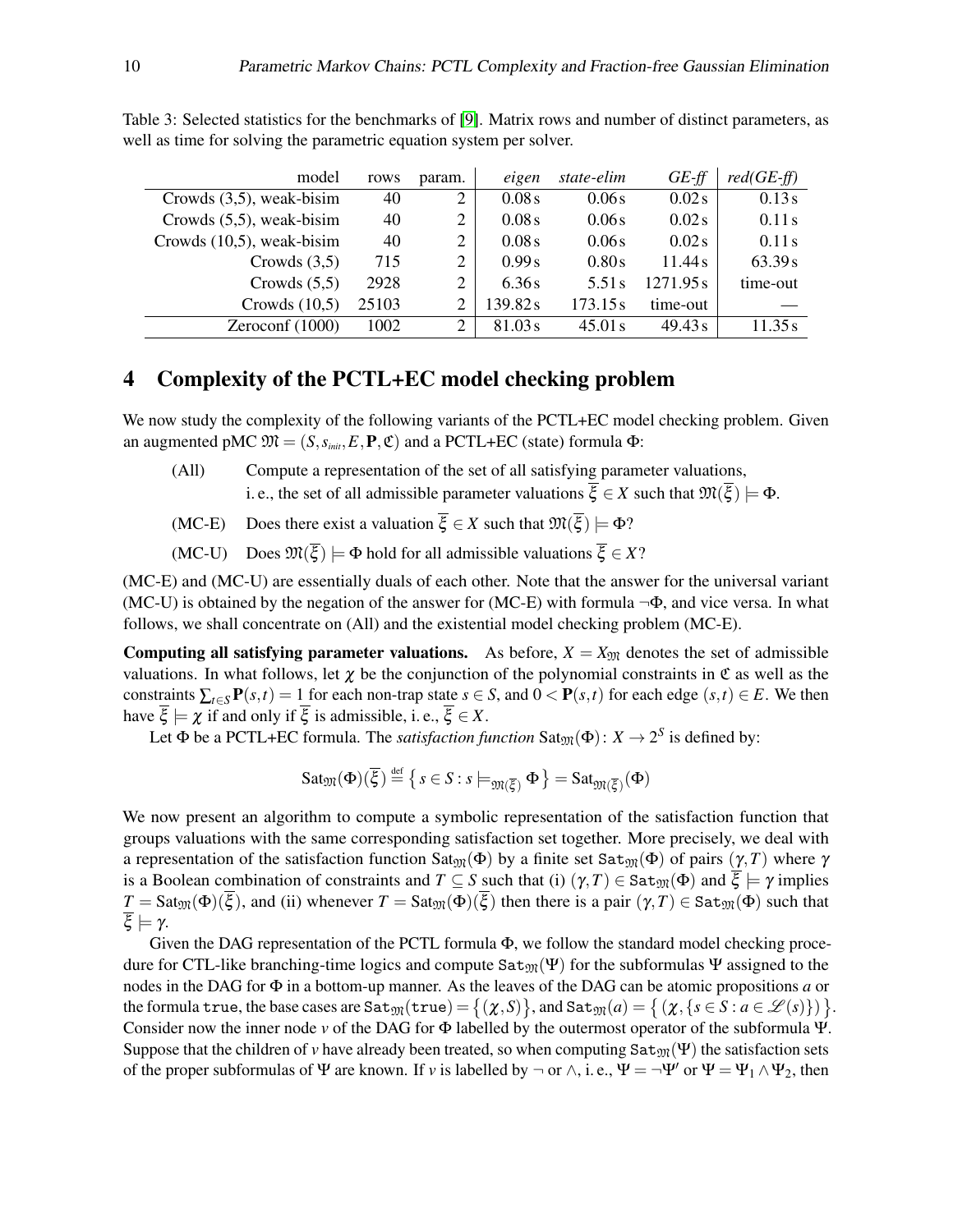$\texttt{Sat}_\mathfrak{M}(\Psi)=\big\{\,(\gamma,S\setminus T): (\gamma,T)\in \texttt{Sat}_\mathfrak{M}(\Psi')\,\big\}$  respectively  $\texttt{Sat}_\mathfrak{M}(\Psi)=\big\{\;(\gamma_1\land\gamma_2,T_1\cap T_2)\;:\; (\gamma_i,T_i)\in \mathfrak{M}(\Psi)\big\}.$  $\texttt{Sat}_{\mathfrak{M}}(\Psi_i),\ i=1,2\ \big\}.$  If  $\Psi = \mathbb{P}_{\bowtie c}(\Psi_1 \cup \Psi_2),$  then

$$
\mathtt{Sat}_\mathfrak{M}(\Psi) \,=\, \left\{\; (\gamma_1\wedge \gamma_2\wedge \delta_{\gamma_1,T_1,\gamma_2,T_2,R})\,:\, (\gamma_1,T_1)\in \mathtt{Sat}_\mathfrak{M}(\Psi_1),\, (\gamma_2,T_2)\in \mathtt{Sat}_\mathfrak{M}(\Psi_2),\, R\subseteq S \;\right\}
$$

where  $\delta_{\gamma_1, T_1, \gamma_2, T_2, R}$  is the conjunction of the constraints  $Pr_s^{\mathfrak{M}}(T_1 \cup T_2) \bowtie c$  for each state  $s \in R$ , and  $\Pr_s^{\mathfrak{M}}(T_1 \cup T_2) \not\approx c$  for each state  $s \in S \setminus R$ . Here,  $\Pr_s^{\mathfrak{M}}(T_1 \cup T_2)$  is the rational function that has been computed using (i) a graph analysis to determine the set *U* of states *s* with  $s \models \exists (T_1 \cup T_2)$  and (ii) fraction-free Gaussian elimination (Section [3\)](#page-4-0) to compute the rational functions  $Pr_s^{\mathfrak{N}}(\Diamond T_2)$  in the pMC  $\mathfrak{N}$ resulting from  $\mathfrak{M}$  by turning the states in  $(S \setminus U) \cup T_2$  into traps. If  $f_s$  and  $g_s$  are polynomials computed by fraction-free Gaussian elimination such that  $\Pr_s^{\mathfrak{M}}(T_1 \cup T_2) = f_s/g_s$  then  $\Pr_s^{\mathfrak{M}}(T_1 \cup T_2) \bowtie c$  is a shortform notation for  $f_s - c \cdot g_s \bowtie 0$ . The treatment of  $\mathbb{P}_{\bowtie c}(\bigcirc \Psi)$  and the expectation operators is similar, and can be found in Appendix [C.1.](#page-24-0) After treating a node of the DAG, we can simplify the set  $Sat_{\mathfrak{M}}(\Psi)$  by first removing all pairs  $(\gamma, T)$  where  $\gamma$  is not satisfiable (using algorithms for the existential theory of the reals), and afterwards combining all pairs with the same *T*-component, that is, instead of *m* pairs  $(\gamma_1, T), \ldots, (\gamma_m, T) \in \text{Sat}_{\mathfrak{M}}(\Psi)$ , we consider a single pair  $(\gamma_1 \vee \ldots \vee \gamma_m, T)$ . To answer question (All), the algorithm finally returns the disjunction of all formulas  $\gamma$  with  $s_{init} \in T$  for  $(\gamma, T) \in \text{Sat}_{\mathfrak{M}}(\Phi)$ .

Complexity bounds of (All) and (MC-E). The existential theory of the reals is known to be in PSPACE and NP-hard, and there is an upper bound on the time-complexity, namely  $\ell^{k+1} \cdot d^{\mathcal{O}(k)}$  where  $\ell$  is the number of constraints, *d* the maximum degree of the polynomials in the constraints, and *k* the number of parameters [\[3\]](#page-13-11). Recall from Section [3](#page-4-0) that a known upper bound on the time-complexity of one-step fraction-free Gaussian elimination is  $\mathcal{O}(\text{poly}(n,d)^k)$ , where *n* is the number of equations, *d* the maximum degree of the initial coefficient polynomials, and *k* the number of parameters. Combining both approaches, the one-step fraction-free Gaussian elimination for solving linear equation systems with polynomial coefficients, and the existential theory of the reals for treating satisfiability of conjunctions of polynomial constraints, one directly obtains the following bound for the computational complexity of PCTL+EC model checking on augmented polynomial pMCs. Note that this assumes that the number of constraints in C is at most polynomial in the size of *S*.

**Fifther** 1 (Exponential-time upper bound for problem (All)). Let Φ be a PCTL+EC formula. *Given an augmented polynomial pMC*  $\mathfrak{M}$ *, where the maximum degree of transition probabilities*  $\mathbf{P}(s,t)$ *, and polynomials in the constraints in*  $\mathfrak C$  *is d, a symbolic representation of the satisfaction function*  $\text{Sat}_{\mathfrak M}(\Phi)$ *is computable in time*  $\mathscr{O}(|\Phi| \cdot \text{poly}(size(\mathfrak{M}),d)^{k \cdot |\Phi|_{\mathbb{P},\mathbb{E},\mathbb{C}}})$ , where  $|\Phi|_{\mathbb{P},\mathbb{E},\mathbb{C}}$  *is the number of probability, expectation and comparison operators in* Φ*.*

<span id="page-10-0"></span>**► Theorem 5** (PSPACE upper bound for problem (MC-E)). *The existential PCTL+EC model checking problem (MC-E) for augmented pMC is in PSPACE.*

Sketch of proof. The main idea of a polynomially space-bounded algorithm is to guess nondeterministically sets  $T_\Psi$  of states for the subformulas  $\Psi$  where the outermost operator is a probability, expectation or comparison operator, and then apply a polynomially space-bounded algorithm for the existential theory of the reals [\[3\]](#page-13-11) to check whether there is a parameter valuation  $\xi$  such that  $T_{\Psi} = \text{Sat}_{\mathfrak{M}}(\Psi)(\xi)$  for all  $\Psi$ .

<span id="page-10-1"></span>NP- and coNP-hardness of (MC-E) follow from results for IMCs [\[26,](#page-14-6) [6\]](#page-13-5). More precisely, [\[6\]](#page-13-5) provides a polynomial reduction from SAT to the (existential and universal) PCTL model checking problem for IMCs. In fact, the reduction of [\[6\]](#page-13-5) does not require full PCTL, instead Boolean combinations of simple probabilistic constraints  $\mathbb{P}_{\geq c_i}(\bigcirc a_i)$  without nesting of the probability operators are sufficient. The following theorem strengthens this result by stating NP-hardness of (MC-E) even for formulas  $\mathbb{P}_{>c}(\Diamond a)$ consisting of a single probability constraint for a reachability condition.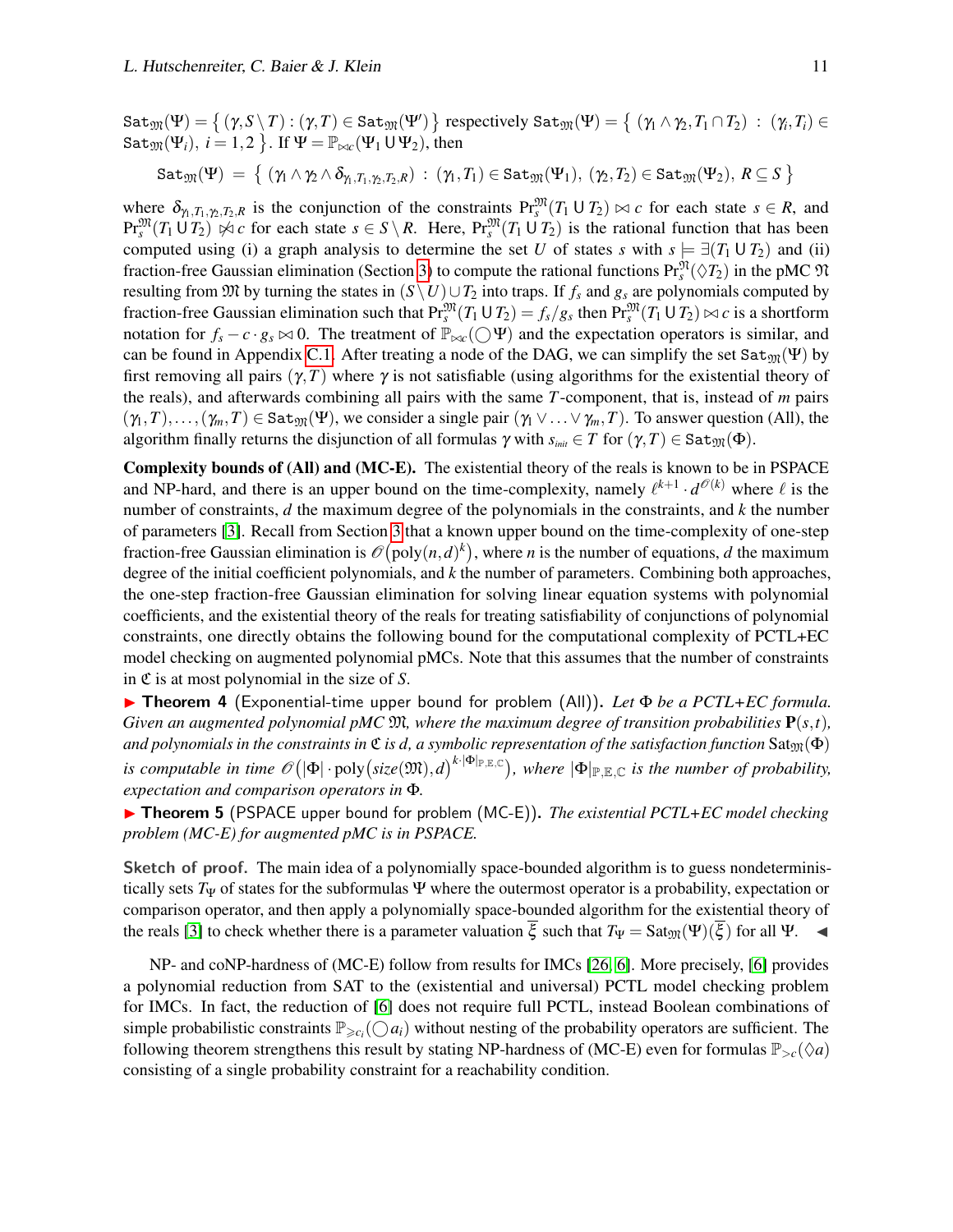**► Theorem 6** (NP-hardness for single probabilistic operator, multivariate case). *Given an augmented polynomial pMC*  $\mathfrak{M}$  *on parameters*  $\bar{x}$  *with initial state*  $s_{\text{init}}$  *and an atomic proposition a, and a probability*  $t$ *hreshold*  $c \in \mathbb{Q} \cap ]0,1[$ , the problem to decide whether there exists  $\overline{\xi} \in X$  such that  $\Pr^{\mathfrak{M}(\xi)}_{s_{init}}(\Diamond a) > c$  is *NP-hard, even for acyclic pMCs with the assigned transition probabilities being either constant, or linear in one parameter, i. e.,*  $P(s,t) \in \bigcup_{i=1}^{k} \mathbb{Q}[x_i]$ ,  $deg(P(s,t)) \leq 1$ , for all  $(s,t) \in E$ , and where the polynomial *constraints for the parameters*  $x_1, \ldots, x_k$  *are of the form*  $f(x_i) \geq 0$  *with*  $f \in \mathbb{Q}[x_i]$ ,  $\deg(f) \leq 2$ .

Univariate pMCs. In many scenarios, the number of variables has a fixed bound instead of increasing with the model size. We consider here the case of *univariate* pMC, i. e., pMC with a single parameter.

<span id="page-11-0"></span>**► Theorem 7** (PCTL+EC model checking without nesting in P, univariate case). Let Φ be a *PCTL+EC formula without nested probability, expectation or comparison operators, and let* M *be a polynomial pMC on the single parameter x. The problem to decide whether there exists an admissible parameter valuation*  $\xi \in X$  *such that*  $\mathfrak{M}(\xi) \models \Phi$  *is in P.* 

Sketch of proof. If we restrict PCTL+EC to Boolean combinations of probability, expectation, and comparison operators, (MC-E) can be dealt with by first computing polynomial constraints for *sinit* for each probability, expectation, and comparison operator independently (this can be done in polynomial time by Lemma [2\)](#page-6-0), and afterwards applying a polynomial-time algorithm for the univariate existential theory of the reals [\[4\]](#page-13-12) once to the appropriate Boolean combination of the constraints. J

<span id="page-11-1"></span>**► Theorem 8** (NP-completeness for full PCTL+EC, univariate case). Let Φ be a PCTL+EC formula, *and let* M *be a polynomial pMC on the single parameter x. The PCTL+EC model checking problem to decide whether there exists an admissible parameter valuation*  $\xi \in X$  *such that*  $\mathfrak{M}(\xi) \models \Phi$  *is NPcomplete. NP-hardness even holds for acyclic polynomial pMCs and the fragment of PCTL+C that uses the comparison operator*  $\mathbb{C}_{\text{Pr}}$ *, but not the probability operator*  $\mathbb{P}$ *, as well as for (cyclic) polynomial pMC in combination with PCTL.*

(MC-E) for monotonic PCTL on univariate pMCs. The parameters in pMC typically have a fixed meaning, e. g., probability for the occurrence of an error, in which case the probability to reach a state where an error has occurred is increasing in x. This motivates the consideration of univariate pMCs and PCTL formulas that are monotonic in the following sense.

Given a univariate polynomial pMC  $\mathfrak{M} = (S, s_{init}, E, \mathbf{P})$ , let  $E_+$  denote the set of edges  $(s, t) \in E$  such that the polynomial  $P(s,t)$  is monotonically increasing in *X*, i.e., whenever  $\xi_1, \xi_2 \in X$  and  $\xi_1 < \xi_2$  then  $P(s,t)(\xi_1) \leq P(s,t)(\xi_2)$ . Let  $S_+$  denote the set of states *s* such that for each finite path  $\pi = s_0 s_1 \dots s_m$ with  $s_m = s$  we have  $(s_i, s_{i+1}) \in E_+$  for  $i = 0, 1, ..., m-1$ .

As  $(s,t) \in E_+$  iff there is no value  $\xi \in \mathbb{R}$  such that  $\xi \models \chi \wedge (\mathbf{P}(s,t)' < 0)$ , the set  $E_+$  is computable in polynomial time using a polynomial-time algorithm for the univariate theory of the reals [\[4\]](#page-13-12). Here,  $\chi$  is as before the Boolean combination of polynomial constraints characterizing the set *X* of admissible parameter values, and  $P(s,t)'$  is the first derivative of the polynomial  $P(s,t)$ . Thus, the set  $S_+$  is computable in polynomial time.

**Example 10.** Let  $\mathfrak{M}$  *be a univariate polynomial pMC and* Ψ *a monotonic PCTL formula, that is,* Ψ *is in the PCTL fragment obtained by the following grammar:*

$$
\begin{array}{lll}\Phi & ::= & a \in S_+ \mid \Phi \wedge \Phi \mid \Phi \vee \Phi \mid \mathbb{P}_{\geq c}(\varphi) \mid \mathbb{P}_{>c}(\varphi) \\
\varphi & ::= & \bigcirc \Phi \mid \Phi \mathsf{U} \Phi \mid \Phi \mathsf{R} \Phi \mid \Diamond \Phi \mid \Box \Phi\n\end{array}
$$

 $where \ c \in \mathbb{Q}_{>0}$ . Then,  $\text{Sat}_{\mathfrak{M}(\xi_1)}(\Psi) \subseteq \text{Sat}_{\mathfrak{M}(\xi_2)}(\Psi)$  *for any two valuations*  $\xi_1$  *and*  $\xi_2$  *of x with*  $\xi_1 < \xi_2$ .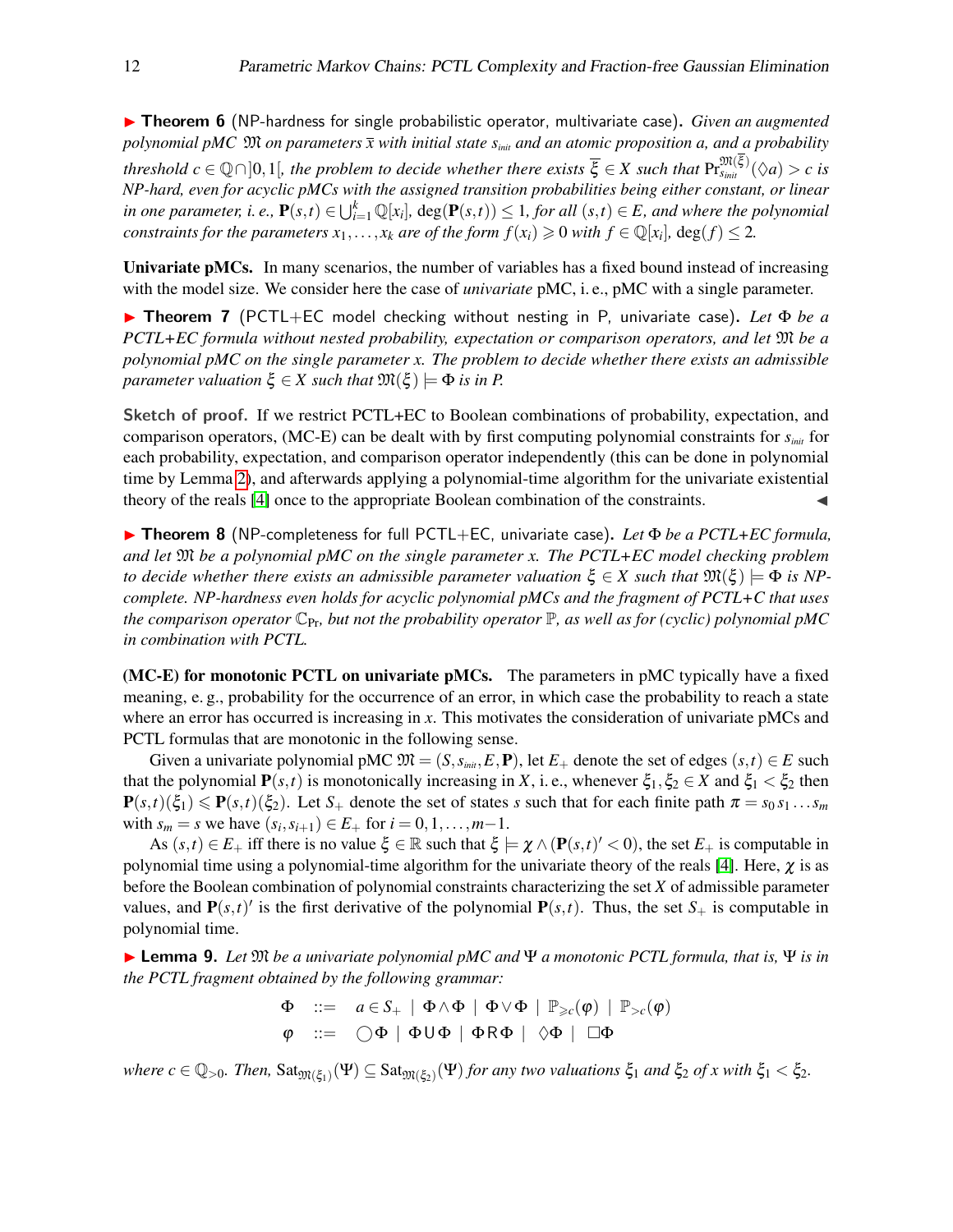Hence, if  $\Psi$  is monotonic then the satisfaction function  $X \to 2^S$ ,  $\xi \mapsto \text{Sat}_{\mathfrak{M}}(\Psi)(\xi) = \text{Sat}_{\mathfrak{M}(\xi)}(\Psi)$  is monotonic. For each monotonic PCTL formula  $\Psi$  there exist  $S_\Psi\subseteq S$  and  $\xi_\Psi\in X$  such that  $\text{Sat}_{\mathfrak{M}(\xi)}(\Psi)=$ *S*Ψ for all  $\xi \ge \xi_\Psi$  and Sat<sub> $\mathfrak{M}(\xi')$ </sub> (Ψ)  $\subseteq$  *S*Ψ for all  $\xi' < \xi_\Psi$ . To decide (MC-E) for a given monotonic formula Φ, it suffices to determine the sets *S*<sup>Ψ</sup> for the sub-state formulas Ψ of Φ. This can be done in polynomial time. Using this observation, we obtain:

<span id="page-12-0"></span>**In** Theorem 10 ((MC-E) for monotonic PCTL on univariate pMC). Let  $\mathfrak{M} = (S, s_{\text{init}}, E, \mathbf{P}, \mathfrak{C})$  be a *univariate polynomial pMC on x, and* Φ *a monotonic PCTL formula. Then the model checking problem to decide whether there exists an admissible parameter valuation*  $\xi$  *for x such that*  $\mathfrak{M}(\xi) \models \Phi$  *is in P.* 

Model checking PCTL+EC on MCs with parametric weights. We now consider the case where  $\mathcal M$ is an ordinary Markov chain augmented with a parametric weight function  $wgt: S \rightarrow \mathbb{Q}[\bar{x}]$ . Given a set  $T \subseteq S$  such that  $Pr_s^{\mathcal{M}}(\Diamond T) = 1$  for all states  $s \in S$ , the vector of the expected accumulated weights  $e = (E_s^M(\text{A }T))_{s \in S}$  is computable as the unique solution of a linear equation system of the form  $A \cdot e = b$ , where the matrix *A* is non-parametric, and only the vector *b* depends on  $\bar{x}$ . By Lemma [3,](#page-6-1)  $E_s^{\mathcal{M}}(\hat{\phi}T)$  is a polynomial of the form  $\sum_{t \in S} \beta_{s,t} \cdot wgt(t)$  with  $\beta_{s,t} \in \mathbb{Q}$  for all  $s \in S$ , and can be computed in polynomial time. The expected mean payoff for a given set *T* is given by  $E_s^{\mathcal{M}}(mp(T)) = \sum_{BSCC} {}_B\Pr_s^{\mathcal{M}}(\Diamond B) \cdot mp(B)(T)$ where  $mp(B)(T) = \sum_{t \in T} \zeta_t \cdot wgt_T(t)$  with  $\zeta_t$  being the steady-state probability for state *t* inside *B* (viewed as a strongly connected Markov chain), and  $wgt_T(t) = 0$  if  $t \notin T$ ,  $wgt_T(t) = wgt(t)$  for  $t \in T$ . As the transition probabilities are non-parametric, the steady-state probabilities are obtained as the unique solution of a non-parametric linear equation system. So both types of expectations can be computed in polynomial time. Unfortunately, the treatment of formulas with nested expectation operators is more involved. Using the standard computation scheme that processes the DAG-representation of the given PCTL+EC formula in a bottom-up manner to treat inner subformulas first, the combination of polynomial constraints after the consideration of an inner node is still as problematic as in the pMC-case. Using known algorithms for the existential theory of the reals yields the following bound.

**► Theorem 11** (Time complexity of PCTL+EC model checking with parametric weights). Let M *be an MC with parametric weights over k parameters, and* Φ *a PCTL+EC formula. The problem (MC-E) is solvable in time*  $\mathscr{O}(|\Phi| \cdot \text{poly}(size(\mathscr{M}),d)^{k \cdot |\Phi|_{\mathbb{E},\mathbb{C}_E}})$ , where  $|\Phi|_{\mathbb{E},\mathbb{C}_E}$  *is the number of expectation and expectation comparison operators in the formula, and d the maximum degree of the polynomials assigned as weights.*

If there is only one parameter, the model checking for MCs with parametric weights is solvable in polynomial time for the fragment of PCTL+EC without nested formulas (cf. Theorem [7\)](#page-11-0).

### 5 Conclusion

In this paper we revisited the model checking problem for pMC and PCTL-like formulas. The purpose of the first part is to draw attention to the fraction-free Gaussian elimination for computing rational functions for reachability probabilities, expected accumulated weights and expected mean payoffs as an alternative to the gcd-based algorithms that have been considered before and are known to suffer from the high complexity of gcd-computations for multivariate polynomials. The experiments with our (not yet optimized) implementation indicate that such an approach can indeed be feasible and beneficial in practice. We thus intend to refine this implementation in future work, including research into further structural heuristics and the potential of a combination with gcd-based simplifications at opportune moments.

In the second part of the paper we studied the complexity of the model checking problem for pMC and PCTL and its extension PCTL+EC by expectation and comparison operators. We identified instances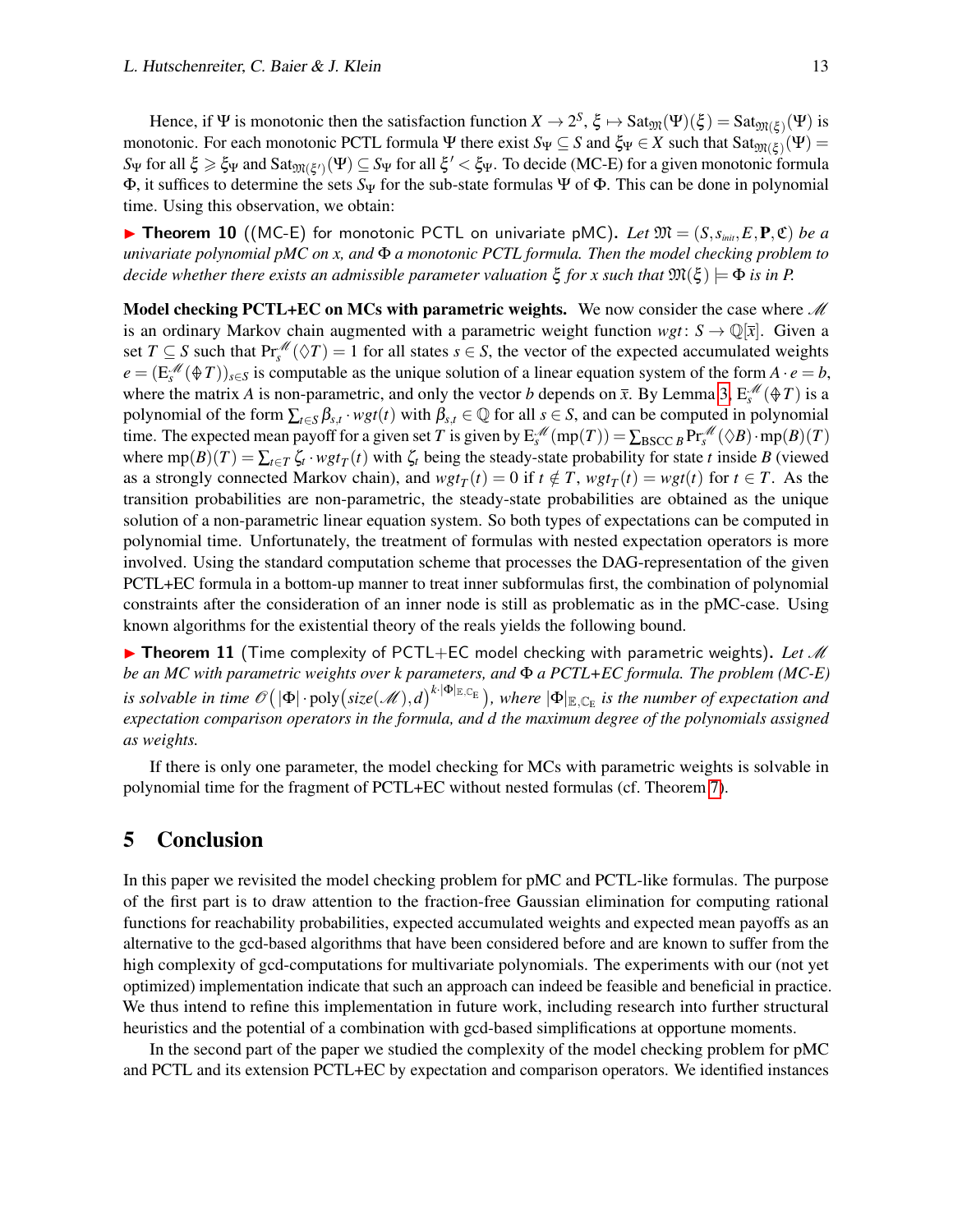where the model checking problem is NP-hard as well as fragments of PCTL+EC where the model checking problem is solvable in polynomial time. The latter includes the model checking problem for Boolean combinations of probability or expectation conditions for univariate pMCs. This result has been obtained using the fraction-free Gaussian elimination to compute rational functions for reachability probabilities or expected accumulated weights or expected mean payoffs, and polynomial time algorithms for the theory of the reals over a fixed number of variables. As the time complexity of the fraction-free Gaussian elimination is also polynomial for matrices and vectors with a fixed number of parameters and the polynomial-time decidability for the theory of the reals also holds when the number of variables is fixed [\[4\]](#page-13-12), Theorem [7](#page-11-0) also holds for pMC with a fixed number of parameters.

# References

- <span id="page-13-9"></span>[1] Christel Baier & Joost-Pieter Katoen (2008): *Principles of Model Checking*. The MIT Press.
- <span id="page-13-4"></span>[2] Erwin H. Bareiss (1972): *Computational Solutions of Matrix Problems over an Integral Domain*. IMA Journal of Applied Mathematics 10(1), pp. 68–104, doi[:10.1093/imamat/10.1.68.](http://dx.doi.org/10.1093/imamat/10.1.68)
- <span id="page-13-11"></span>[3] Saugata Basu, Richard Pollack & Marie-Françoise Roy (2008): *Algorithms in Real Algebraic Geometry*. Springer.
- <span id="page-13-12"></span>[4] Michael Ben-Or, Dexter Kozen & John Reif (1986): *The Complexity of Elementary Algebra and Geometry*. Journal of Computer and System Sciences 32(2), pp. 251–264, doi[:10.1016/0022-0000\(86\)90029-2.](http://dx.doi.org/10.1016/0022-0000(86)90029-2)
- <span id="page-13-8"></span>[5] Michael Benedikt, Rastislav Lenhardt & James Worrell (2013): *LTL Model Checking of Interval Markov Chains*. In: 19th Int. Conference on Tools and Algorithms for the Construction and Analysis of Systems (TACAS), LNCS 7795, Springer, pp. 32–46, doi[:10.1007/978-3-642-36742-7](http://dx.doi.org/10.1007/978-3-642-36742-7_3) 3.
- <span id="page-13-5"></span>[6] Krishnendu Chatterjee, Koushik Sen & Thomas A. Henzinger (2008): *Model-Checking omega-Regular Properties of Interval Markov Chains*. In: 11th Int. Conference on Foundations of Software Science and Computational Structures (FoSSaCS), LNCS 4962, Springer, pp. 302–317, doi[:10.1007/978-3-540-78499-9](http://dx.doi.org/10.1007/978-3-540-78499-9_22) - [22.](http://dx.doi.org/10.1007/978-3-540-78499-9_22)
- <span id="page-13-10"></span>[7] Frank Ciesinski, Christel Baier, Marcus Größer & Joachim Klein (2008): *Reduction Techniques for Model Checking Markov Decision Processes*. In: 5th Int. Conference on Quantitative Evaluation of Systems (QEST), IEEE, pp. 45–54, doi[:10.1109/QEST.2008.45.](http://dx.doi.org/10.1109/QEST.2008.45)
- <span id="page-13-0"></span>[8] Conrado Daws (2005): *Symbolic and Parametric Model Checking of Discrete-Time Markov Chains*. In: 1st Int. Colloquium on Theoretical Aspects of Computing (ICTAC), LNCS 3407, Springer, pp. 280–294, doi[:10.1007/978-3-540-31862-0](http://dx.doi.org/10.1007/978-3-540-31862-0_21) 21.
- <span id="page-13-6"></span>[9] Christian Dehnert, Sebastian Junges, Nils Jansen, Florian Corzilius, Matthias Volk, Harold Bruintjes, Joost-Pieter Katoen & Erika Ábrahám (2015): *PROPhESY: A PRObabilistic ParamEter SYnthesis Tool.* In: 27th Int. Conference on Computer Aided Verification (CAV), LNCS 9206, Springer, pp. 214–231, doi[:10.1007/978-](http://dx.doi.org/10.1007/978-3-319-21690-4_13) [3-319-21690-4](http://dx.doi.org/10.1007/978-3-319-21690-4_13) 13.
- <span id="page-13-3"></span>[10] Christian Dehnert, Sebastian Junges, Joost-Pieter Katoen & Matthias Volk (2017): *A Storm is Coming: A Modern Probabilistic Model Checker*. In: 29th Int. Conference on Computer Aided Verification (CAV), LNCS 10427, Springer, pp. 592–600, doi[:10.1007/978-3-319-63390-9](http://dx.doi.org/10.1007/978-3-319-63390-9_31) 31.
- <span id="page-13-7"></span>[11] Antonio Filieri, Carlo Ghezzi & Giordano Tamburrelli (2011): *Run-time efficient probabilistic model checking*. In: 33rd Int. Conference on Software Engineering (ICSE), ACM, pp. 341–350, doi[:10.1145/1985793.1985840.](http://dx.doi.org/10.1145/1985793.1985840)
- <span id="page-13-2"></span>[12] Keith O. Geddes, Stephen R. Czapor & George Labahn (1993): *Algorithms for Computer Algebra*. Kluwer.
- <span id="page-13-1"></span>[13] Ernst Moritz Hahn, Holger Hermanns, Björn Wachter & Lijun Zhang (2010): *PARAM: A Model Checker for Parametric Markov Models*. In: 22nd Int. Conference on Computer Aided Verification (CAV), LNCS 6174, Springer, pp. 660–664, doi[:10.1007/978-3-642-14295-6](http://dx.doi.org/10.1007/978-3-642-14295-6_56) 56.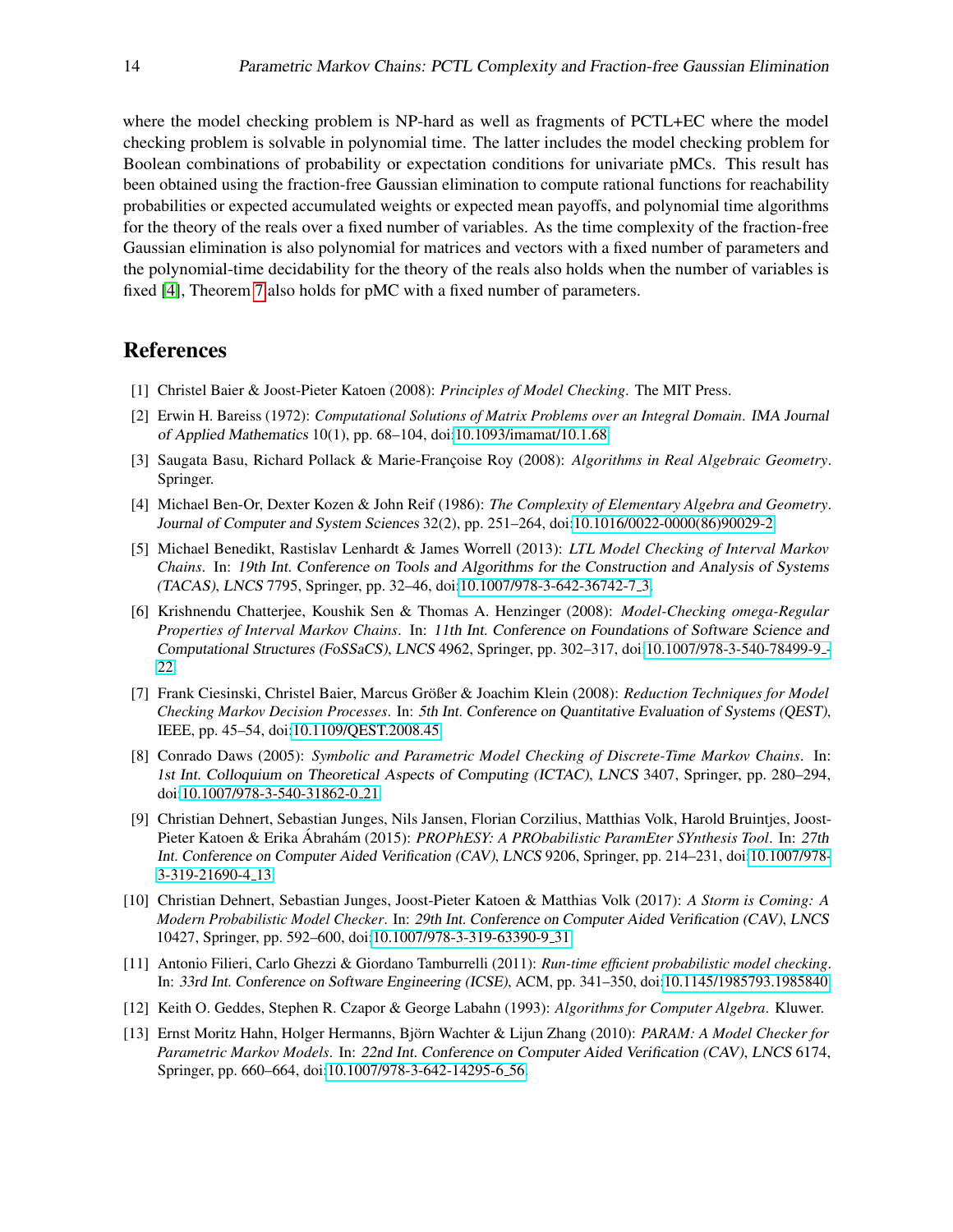- <span id="page-14-2"></span>[14] Ernst Moritz Hahn, Holger Hermanns & Lijun Zhang (2011): *Probabilistic reachability for parametric Markov models*. Int. Journal on Software Tools for Technology Transfer 13(1), pp. 3–19, doi[:10.1007/s10009-010-](http://dx.doi.org/10.1007/s10009-010-0146-x) [0146-x.](http://dx.doi.org/10.1007/s10009-010-0146-x)
- <span id="page-14-5"></span>[15] Hans Hansson & Bengt Jonsson (1994): *A logic for reasoning about time and reliability*. Formal Aspects of Computing 6(5), pp. 512–535, doi[:10.1007/bf01211866.](http://dx.doi.org/10.1007/bf01211866)
- <span id="page-14-7"></span>[16] Lisa Hutschenreiter, Christel Baier & Joachim Klein (2017): *Parametric Markov Chains: PCTL Complexity and Fraction-free Gaussian Elimination (extended version)*. Available at [http://wwwtcs.inf.tu-dresden.](http://wwwtcs.inf.tu-dresden.de/ALGI/PUB/GandALF17/) [de/ALGI/PUB/GandALF17/](http://wwwtcs.inf.tu-dresden.de/ALGI/PUB/GandALF17/).
- <span id="page-14-4"></span>[17] Nils Jansen, Florian Corzilius, Matthias Volk, Ralf Wimmer, Erika Abrahám, Joost-Pieter Katoen & Bernd Becker (2014): *Accelerating Parametric Probabilistic Verification*. In: 11th Conference on Quantitative Evaluation of Systems (QEST), LNCS 8657, Springer, pp. 404–420, doi[:10.1007/978-3-319-10696-0](http://dx.doi.org/10.1007/978-3-319-10696-0_31) 31.
- <span id="page-14-0"></span>[18] Bengt Jonsson & Kim Guldstrand Larsen (1991): *Specification and Refinement of Probabilistic Processes*. In: 6th Annual Symposium on Logic in Computer Science (LICS), IEEE, pp. 266–277, doi[:10.1109/LICS.1991.151651.](http://dx.doi.org/10.1109/LICS.1991.151651)
- <span id="page-14-9"></span>[19] Ravindran Kannan (1985): *Solving Systems of Linear Equations over Polynomials*. Theoretical Computer Science 39, pp. 69–88, doi[:10.1016/0304-3975\(85\)90131-8.](http://dx.doi.org/10.1016/0304-3975(85)90131-8)
- <span id="page-14-13"></span>[20] Vidyadhar G. Kulkarni (1995): *Modeling and analysis of stochastic systems*. Chapman & Hall.
- <span id="page-14-3"></span>[21] Marta Z. Kwiatkowska, Gethin Norman & David Parker (2011): *PRISM 4.0: Verification of Probabilistic Real-Time Systems*. In: 23rd Int. Conference on Computer Aided Verification (CAV), LNCS 6806, Springer, pp. 585–591, doi[:10.1007/978-3-642-22110-1](http://dx.doi.org/10.1007/978-3-642-22110-1_47) 47.
- <span id="page-14-1"></span>[22] Ruggero Lanotte, Andrea Maggiolo-Schettini & Angelo Troina (2007): *Parametric probabilistic transition systems for system design and analysis*. Formal Aspects of Computing 19(1), pp. 93–109, doi[:10.1007/s00165-](http://dx.doi.org/10.1007/s00165-006-0015-2) [006-0015-2.](http://dx.doi.org/10.1007/s00165-006-0015-2)
- <span id="page-14-8"></span>[23] Michael T. McClellan (1973): *The exact solution of systems of linear equations with polynomial coefficients*. Journal of the Association for Computing Machinery 20(4), pp. 563–588, doi[:10.1145/321784.321787.](http://dx.doi.org/10.1145/321784.321787)
- <span id="page-14-11"></span>[24] George Nakos, Peter R. Turner & Robert M. Williams (1997): *Fraction-free algorithms for linear and polynomial equations*. ACM SIGSAM Bulletin 31(3), pp. 11–19, doi[:10.1145/271130.271133.](http://dx.doi.org/10.1145/271130.271133)
- <span id="page-14-12"></span>[25] Tim Quatmann, Christian Dehnert, Nils Jansen, Sebastian Junges & Joost-Pieter Katoen (2016): *Parameter Synthesis for Markov Models: Faster Than Ever*. In: 14th Int. Symposium on Automated Technology for Verification and Analysis (ATVA), LNCS 9938, Springer, pp. 50–67, doi[:10.1007/978-3-319-46520-3](http://dx.doi.org/10.1007/978-3-319-46520-3_4) 4.
- <span id="page-14-6"></span>[26] Koushik Sen, Mahesh Viswanathan & Gul Agha (2006): *Model-Checking Markov Chains in the Presence of Uncertainties*. In: 12th Int. Conference on Tools and Algorithms for the Construction and Analysis of Systems (TACAS), LNCS 3920, Springer, pp. 394–410, doi[:10.1007/11691372](http://dx.doi.org/10.1007/11691372_26) 26.
- <span id="page-14-10"></span>[27] William Y. Sit (1992): *An Algorithm for Solving Parametric Linear Systems*. Journal of Symbolic Computation 13(4), pp. 353–394, doi[:10.1016/S0747-7171\(08\)80104-6.](http://dx.doi.org/10.1016/S0747-7171(08)80104-6)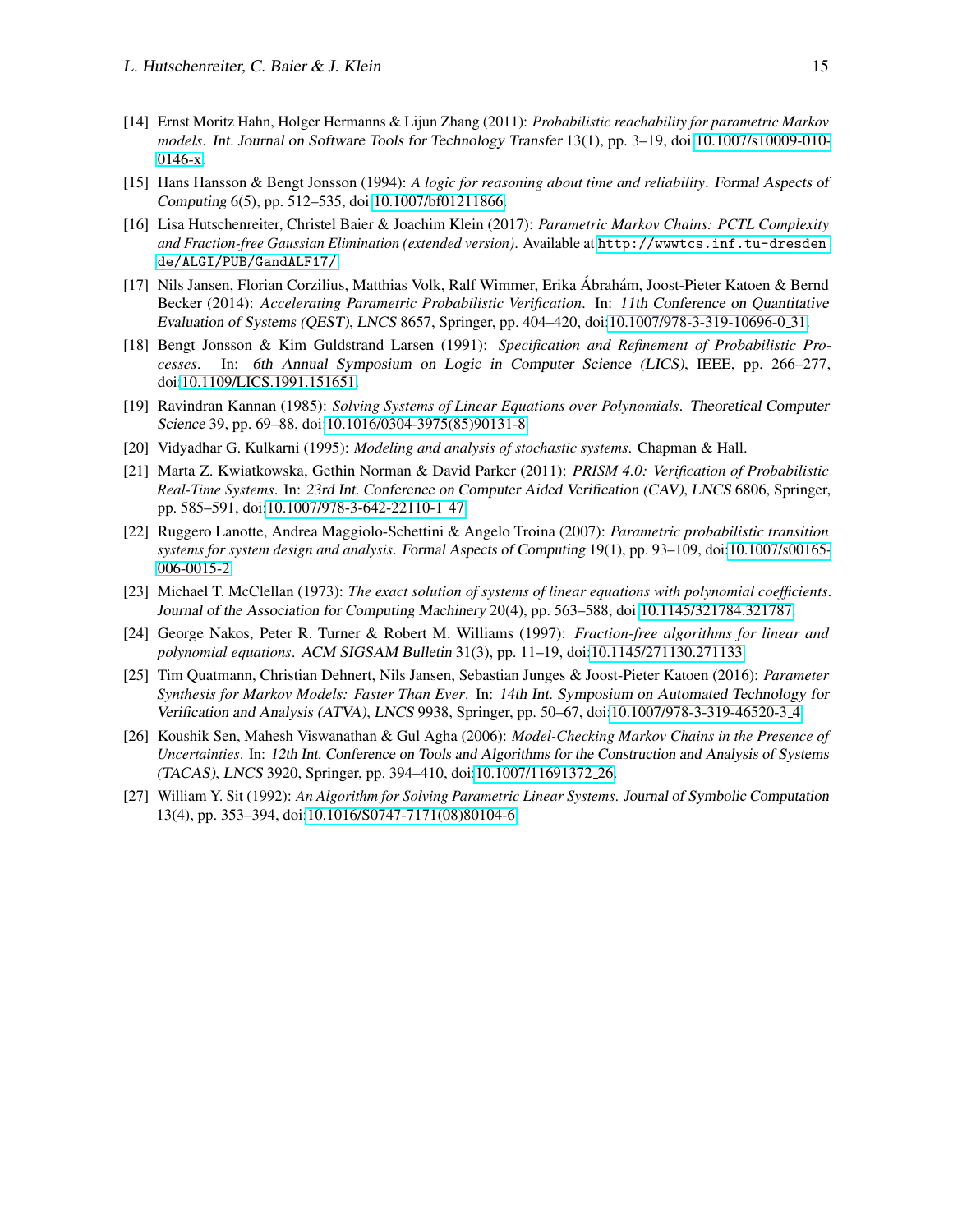# <span id="page-15-0"></span>Appendix

### A Background

Throughout the paper, we shall use LTL-like notations to specify temporal properties for maximal paths and identify them with the corresponding set of maximal paths. Thus, e.g., if  $T \subseteq S$  then  $Pr_s^{\mathscr{M}}(\Diamond T)$ denotes the probability of the set of maximal paths  $\pi$  starting in state *s* that eventually visit a *T*-state.

#### <span id="page-15-1"></span>A.1 Steady-state probabilities

Given a strongly connected MC  $\mathcal{M} = (S, s_{\text{init}}, E, P)$ , the steady-state probability  $\zeta_t$  for a state  $t \in S$  is the long-run frequency of visiting *t* along infinite paths. It is well-known that in finite-state strongly connected MC, the steady-state probabilities do not depend on the starting state and can be obtained as the unique solutions of the linear equations

$$
\sum_{t \in S} \zeta_t = 1 \quad \text{and} \quad \zeta_t = \sum_{s \in S} P(s, t) \cdot \zeta_s \quad \text{for each state } s \in S.
$$

In matrix notations,  $\zeta = (\zeta_t)_{t \in S}$  is the unique (row) vector satisfying  $\zeta \cdot A = b$  where matrix *A* arises from *I* − *P* by replacing the column of one state *t* with the column vector  $(1,1,\ldots,1)$  and *b* is the row vector  $(0,0,\ldots,0,1).$ 

#### A.2 Mean payoff

Given an MC  $\mathcal{M} = (S, s_{init}, E, P)$  without traps that is augmented with a weight function  $wgt : S \to \mathbb{Q}$ , and *T* a subset of the set of states, the *mean payoff* along an infinite path in *M* with respect to *T* is the mean weight accumulated along the path when setting all weights assigned to states not in *T* to zero. Formally, if  $\pi = s_0 s_1 s_2 \ldots \in$  Paths<sub>inf</sub>(s<sub>0</sub>) then

$$
mp(T)(\pi) = \limsup_{n \to \infty} \frac{1}{n} \cdot \sum_{i=0}^{n} wgt_T(s_i),
$$

where  $wgt_T(s) = wgt(s)$  if  $s \in T$ , and  $wgt_T(s) = 0$  if  $s \notin T$ . As almost all such paths will end up within a BSCC of  $\mathcal M$  within finitely many steps, it suffices to consider their behaviour within this BSCC. It is known that for almost all paths  $\pi$  eventually entering a BSCC *B*, the mean payoff is

$$
mp(T)(\pi) = \sum_{s \in B} \zeta_s \cdot wgt_T(s) \stackrel{\text{def}}{=} mp(T)(B)
$$

where  $\zeta_s$  is the steady-state probability. Note that the value mp(*T*)(*B*) only depends on *B*.

 $E_s^{\mathcal{M}}(\text{mp}(T))$  denotes the expectation of the random variable mp(*T*) from state *s*. With the above observation we obtain:

$$
\mathcal{E}_s^{\mathscr{M}}(\text{mp}(T)) = \sum_{B \in \mathscr{B}} \text{mp}(T)(B) \cdot \text{Pr}_s^{\mathscr{M}}(\Diamond B)
$$

where  $\mathscr B$  denotes the set of BSCCs in  $\mathscr M$ . Thus, the expected mean payoffs  $E_s^{\mathscr M}(mp(T))$  are computable by solving the linear equation systems for the steady-state probabilities for each BSCC of  $\mathcal{M}$  (see Section [A.1\)](#page-15-1) and the linear equation systems for the reachability probabilities for the BSCCs.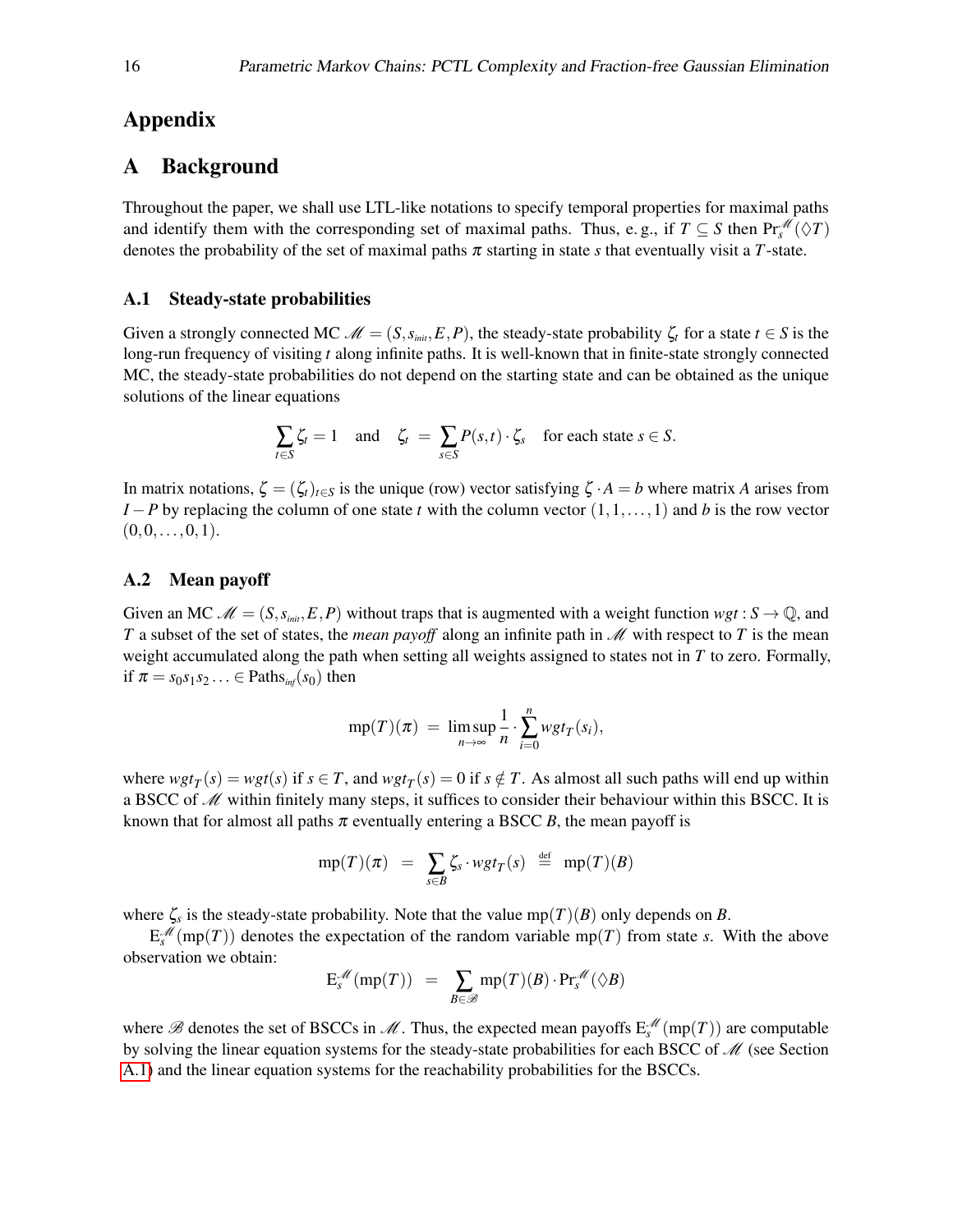#### A.3 Accumulated weight

Given an MC M with weights, and T a subset of the set of states, the *accumulated weight* along a path in M until reaching a state in *T* is the sum of weights assigned to states before the first state in *T*.

We first introduce the accumulated weight of finite paths. Given a finite path  $s_0 s_1 \ldots s_m$ , we define

$$
wgt(s_0s_1...s_m) = wgt(s_0) + wgt(s_1) + ... + wgt(s_m).
$$

We now define  $\oint T$  as a random variable that maps maximal paths to values in  $\mathbb{R} \cup {\pm \infty}$ . Let  $\pi = s_0 s_1 s_2 \dots$ be a maximal path (i. e., infinite or finite and ending in a trap). If  $\pi \models_{\mathcal{M}} \Diamond T$  then

$$
(\bigoplus T)^{\mathscr{M}}(\pi)=wgt(s_0s_1\ldots s_{n-1})
$$

where *n* is the smallest index with  $s_n \in T$ . (Note that  $(\bigoplus T)(\pi) = 0$  if  $s_0 \in T$ .) If  $\pi \not\models \mathcal{M} \Diamond T$  then

$$
(\oint T)(\pi) = \limsup_{n \to \infty} wgt(s_0 s_1 \dots s_n) \in \mathbb{Q} \cup \{\pm \infty\}
$$
 for  $\pi$  infinite, and  

$$
(\oint T)(\pi) = wgt(s_0 s_1 \dots s_m) + \limsup_{n \to \infty} n \cdot wgt(s_m) \in \mathbb{Q} \cup \{\pm \infty\}
$$
 for  $\pi$  finite.

Now, the *expected accumulated weight* from *s* is defined as the expectation of the random variable  $\oint T$ . So, if  $Pr_s^{\mathscr{M}}\left\{\pi \in \text{Paths}(s) : \pi \models \Diamond T\right\} = 1$  then the expected accumulated weight until reaching *T* from *s* is well-defined. Unfortunately, if  $Pr_s^{\mathcal{M}}(\Diamond T) < 1$  then the expectation of  $\Diamond T$  is not generally welldefined. This applies, e.g., to the weighted MC consisting of three states  $s, t, u$  with  $P(s,t) = P(s, u) = \frac{1}{2}$ ,  $P(t,t) = P(u, u) = 1$ ,  $wgt(s) = 0$ ,  $wgt(t) = 1$ ,  $wgt(u) = -1$ , and  $s, t, u \not\models M$  *T*.

To ensure well-definedness of the expected accumulated weight we suppose that either a *T*-state is reached almost surely from each state, or all weights are non-negative. The latter case is reducible to the former. This is a consequence of the following facts. We have  $E_s^{\mathcal{M}}(\oplus T) = +\infty$  if  $\mathcal{M}$  contains a BSCC *B* that is reachable from *s* and satisfies either  $mp(T)(B) > 0$ , or  $mp(T)(B) = 0$  and *B* does not contain a positive cycle (i. e., a cycle  $\pi$  with  $wgt(\pi) > 0$ ). Suppose now that each BSCC *B* reachable from *s* satisfies  $\text{mp}(T)(B) = 0$  and  $wgt(\pi) = 0$  for each cycle  $\pi$  in *B*. Then,  $E_s^{\mathcal{M}}(\oplus T) = E_s^{\mathcal{M}'}(\oplus a)$  where  $\mathcal{M}'$  denotes the MC resulting from  $M$  by (i) removing all states that are not reachable from  $s$ , (ii) turning all states in  $s \in T$  into trap states and (iii) assigning weight 0 to all states that belong to a BSCC. The labelling function in  $\mathcal{M}'$  assigns *a* to the states in *T* and all states that are contained in some BSCC (and to no other state). Note that  $Pr_s^{\mathscr{M}'}(\Diamond a) = 1$ . This observation allows us to consider expected accumulated weight only for those MCs where *T* will be reached almost surely from each state *s*, in which case we can handle also weight functions with positive and negative values.

If the expected accumulated weight is well-defined for each state  $s \in S$ , it can be computed by solving the linear equation system resulting from the equations

$$
E_s^{\mathcal{M}}(\mathcal{\mathcal{F}}T) - \sum_{t \in S} P(s,t) \cdot E_t^{\mathcal{M}}(\mathcal{\mathcal{F}}T) = wgt(s)
$$

for  $s \in S \setminus T$ , with  $E_t^{\mathscr{M}}(\bigoplus T) = 0$  for all  $t \in T$  in mind.

#### <span id="page-16-0"></span>A.4 Semantics of the expectation operators

As introduced in the paper, we augment PCTL with an expectation operator and random variables. Furthermore, we also add a comparison operator for expectations. Given a Markov chain  $\mathcal{M}$ , the semantics  $\rho^{\mathcal{M}}$  of the terms  $\rho = \phi \Phi$  or  $\rho = \text{mp}(T)$  are random variables.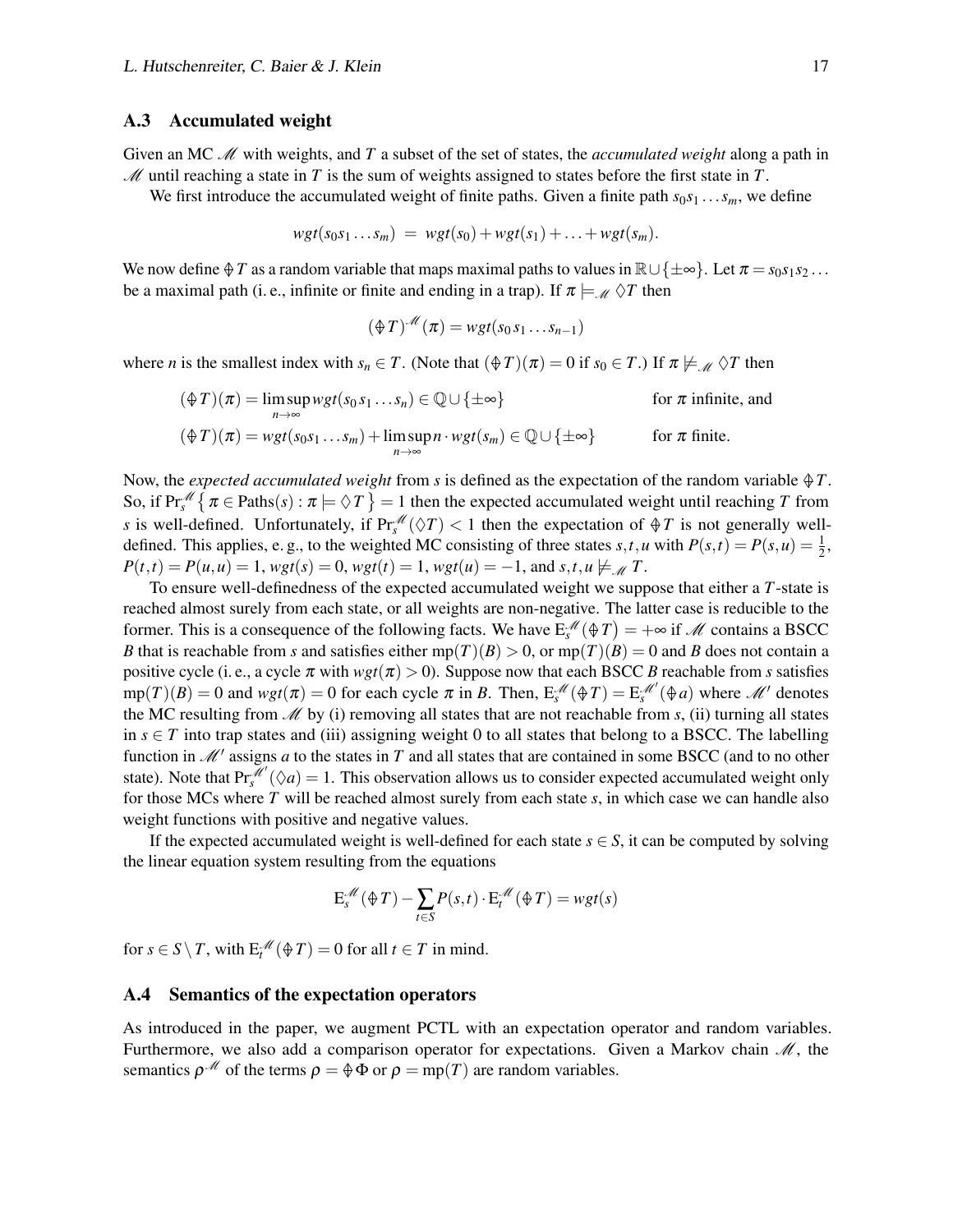For the mean payoff operator, we suppose that the underlying Markov chain has no traps. This ensures that all maximal paths in  $\mathcal M$  are infinite and the well-definedness of the mean payoff function mp T for each *T*  $\subseteq$  *S*. The random variable mp( $\Phi$ )<sup> $M$ </sup> assigned to the PCTL+EC term  $\Phi \Phi$  in  $M$  is given by  $mp(\Phi)^{\mathcal{M}} = mp(T)$  for  $T = \text{Sat}_{\mathcal{M}}(\Phi)$ . The semantics of the term  $\Phi \Phi$  is the random variable  $\Phi T$  where  $T =$ Sat<sub>M</sub>( $\Phi$ ).

The semantics of the expectation operator  $\mathbb{E}_{\bowtie r}$  and the comparison operator  $\mathbb{C}_{E}(\rho_1, \bowtie, \rho_2)$  is then defined by:

$$
s \models_{\mathscr{M}} \mathbb{E}_{\bowtie r}(\rho) \quad \text{iff} \quad \mathbb{E}_{s}^{\mathscr{M}}(\rho^{\mathscr{M}}) \bowtie r
$$
  
\n
$$
s \models_{\mathscr{M}} \mathbb{C}_{E}(\rho_{1}, \bowtie, \rho_{2}) \quad \text{iff} \quad \mathbb{E}_{s}^{\mathscr{M}}(\rho_{1}^{\mathscr{M}}) \bowtie \mathbb{E}_{s}^{\mathscr{M}}(\rho_{2}^{\mathscr{M}})
$$

where  $E_s^{\mathcal{M}}(\rho^{\mathcal{M}})$  denotes the expectation of  $\rho^{\mathcal{M}}$  (if existent).

For the semantics of the expectation operator  $\mathbb{E}_{\bowtie r}(\varphi \Phi)$ , we need some restrictions on M or its weight function to ensure the existence of the expectation of  $(\oplus \Phi)^{\mathcal{M}}$ . As stated before, this can either be the requirement that all weights are non-negative (i. e.,  $wgt(s) \ge 0$  for all states *s*) or that  $Pr_s^{\mathscr{M}}(\Diamond \Phi) = 1$  for all states *s*.

Here and in what follows, we often identify the terms for random variables  $\rho$  with their meanings  $\rho^{\mathcal{M}}$ . For instance,  $E_s^{\mathcal{M}}(\Phi \Phi)$  stands for  $E_s^{\mathcal{M}}((\Phi \Phi)^{\mathcal{M}})$ . Likewise,  $Pr_s^{\mathcal{M}}(\Diamond \Phi)$  stands shortly for  $Pr_s^{\mathcal{M}}(\Diamond T)$ where  $T = \text{Sat}_{\mathscr{M}}(\Phi) \stackrel{\text{def}}{=} \{s \in S : s \models_{\mathscr{M}} \Phi\},\$ 

## B Fraction-free Gaussian elimination

We use the same notations as in Section [3.](#page-4-0)

#### B.1 Properties

Linear equation systems with polynomial coefficients. We consider here the case where the degree of the polynomials is at most one, that is, all coefficients of the matrix *A* and the vector *b* have the form  $\beta + \alpha_1 x_1 + \ldots + \alpha_k x_k$  with  $\beta, \alpha_1, \ldots, \alpha_k \in \mathbb{Q}$ .

<span id="page-17-0"></span>**Ighthare** Lemma 12. If  $d = 1$  (where  $d$  is the maximum degree of the coefficients in A and  $b$ ) then the number *of monomials of the polynomials*  $f_i$  *and*  $g_i$  *in the rational functions*  $p_i = f_i/g_i$ *,*  $i = 1, \ldots, n$ *, obtained as solutions of*  $A \cdot p = b$ , *is at most*  $\binom{n+k}{k}$  $\binom{+k}{k}$ , where k is the number of parameters.

Proof. Recall that we observed in the main paper (Section [3\)](#page-4-0): if the coefficients of *A* and *b* have at most degree *d*, the Leibniz formula implies that  $f_i$  and  $g_i$  have at most degree  $n \cdot d$ . Thus, with  $d = 1$ the polynomials  $f_i$  and  $g_i$  have degree at most *n*. The upper bound stated in Lemma [12](#page-17-0) is obtained by simple combinatorics. Furthermore, an estimate for this upper bound is  $(2\frac{n}{k})$  $\left(\frac{n}{k}\right)^k \leq \binom{n+k}{k}$  $\binom{+k}{k} \leq \left(3\frac{n+k}{k}\right)$  $(\frac{1}{k})^k$ . So the number of monomials is at most exponential in *k*.

**I Lemma [1](#page-5-1)3** (Lemma 1 in the main part). *There is a family*  $(\mathfrak{M}_k)_{k\geqslant2}$  *of acyclic linear pMCs where*  $\mathfrak{M}_k$  $h$ as  $k$   $parameters$  and  $n = k+3$  states, including distinguished states  $s_0$  and goal such that  ${\rm Pr}_{s_0}^{\mathfrak M(\overline{x})}(\Diamond goal)$ *is a polynomial for which even the shortest sum-of-monomial representation has* 2 *<sup>k</sup> monomials.*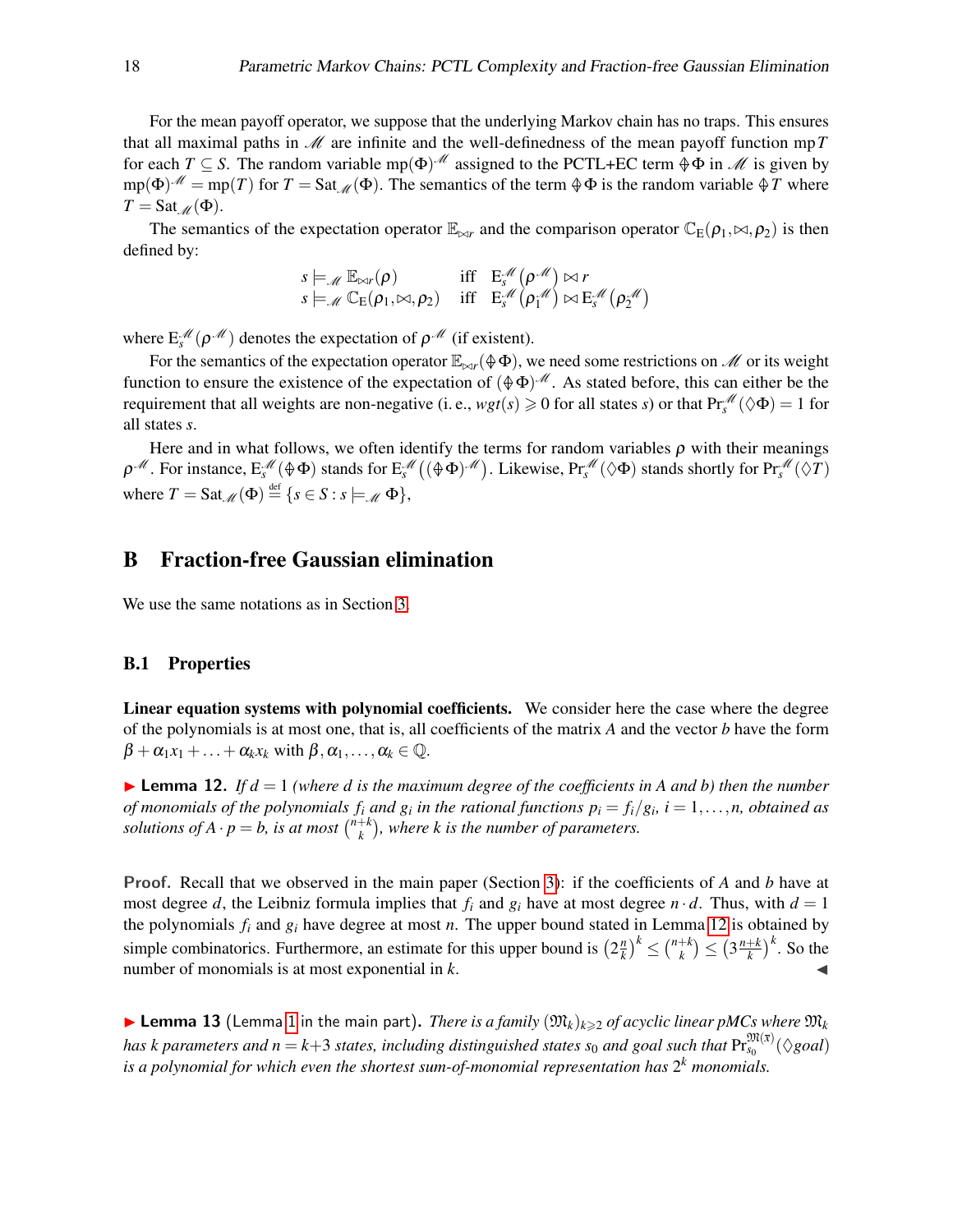<span id="page-18-0"></span>

**Figure 1** – Graph structure of an acyclic parametric Markov chain on parameters  $x_1, \ldots, x_k$ , with transition probabilities  $\frac{1}{k+2}$  for transitions from *s*<sub>0</sub> to any other state, *x<sub>i</sub>* for transitions from state  $s_i$ ,  $i = 1, ..., k$ , to *goal*, and  $\frac{1 - x_i}{k - i + 1}$  for transitions from  $s_i$  to *fail* or a state  $s_j$  with  $j > i$ , and 0 in any other case.

**Proof.** Let  $\mathfrak{M} = (S, s_{\text{init}}, E, \mathbf{P})$  be a pMC on  $(x_1, \ldots, x_k)$  with  $S = \{s_0, \ldots, s_k, \text{fail}, \text{goal}\}, s_{\text{init}} = s_0$ , and

$$
\mathbf{P}(s,t) = \begin{cases} \frac{1}{k+2} & \text{if } s = s_0, t \neq s_0\\ x_i & \text{if } s = s_i, t = goal, 0 < i \leq k\\ \frac{1-x_i}{k-i+1} & \text{if } s = s_i, t = s_j \text{ with } 0 < i < j \leq k, \text{ or } s = s_i, t = fail, 0 < i \leq k\\ 0 & \text{otherwise} \end{cases}
$$

whose graph  $G = (S, E)$  is depicted in Figure [1.](#page-18-0) Then the probability of reaching *goal* from the initial state is:

$$
\mathrm{Pr}^{\mathfrak{M}(\overline{x})}_{\mathfrak{smit}}(\Diamond \text{goal}) = \frac{1}{n+2} + \frac{1}{n+2} \cdot \sum_{\substack{1 \le m \le n \\ i_1 < \ldots < i_m \le n}} x_{i_m} \cdot \prod_{j=1}^{m-1} \frac{1 - x_{i_j}}{n - i_j + 1}
$$

For any combination of indices  $(i_1, \ldots, i_m)$  the highest order monomial in each summand contains the parameters in the form  $\prod_{j=1}^{m} x_{i_j}$ . Therefore, any combination of parameters occurs as highest order monomial in one of the summands.

Two summands corresponding to the index combinations  $(i_1, \ldots, i_m)$  and  $(j_1, \ldots, j_{m'})$  can only have common non-zero monomials if  $i_m = j_{m'}$ . Observe that any common monomials consisting of *k* parameters have to have the same sign, namely  $(-1)^{k-1}$ . So they cannot cancel out. Thus, the rational function  $\int_{S_{init}}^{\mathfrak{M}(\overline{x})} (\Diamond \text{goal})$  has the form  $\sum_{I \subseteq \{1,...,n\}} \alpha_I \cdot \prod_{i \in I} x_i$  with non-zero coefficients  $\alpha_I \in \mathbb{Q}$ . The number of monomials with non-zero coefficients is therefore  $2^n$ , that is, exponential in the number of parameters.  $\blacktriangleleft$ 

One-step fraction-free Gaussian elimination. Figure [2](#page-19-0) provides an illustration of the behaviour and resulting maximal degrees of the polynomials, both for the one-step fraction-free approach and for the one additionally relying on an SCC decomposition and topological sorting.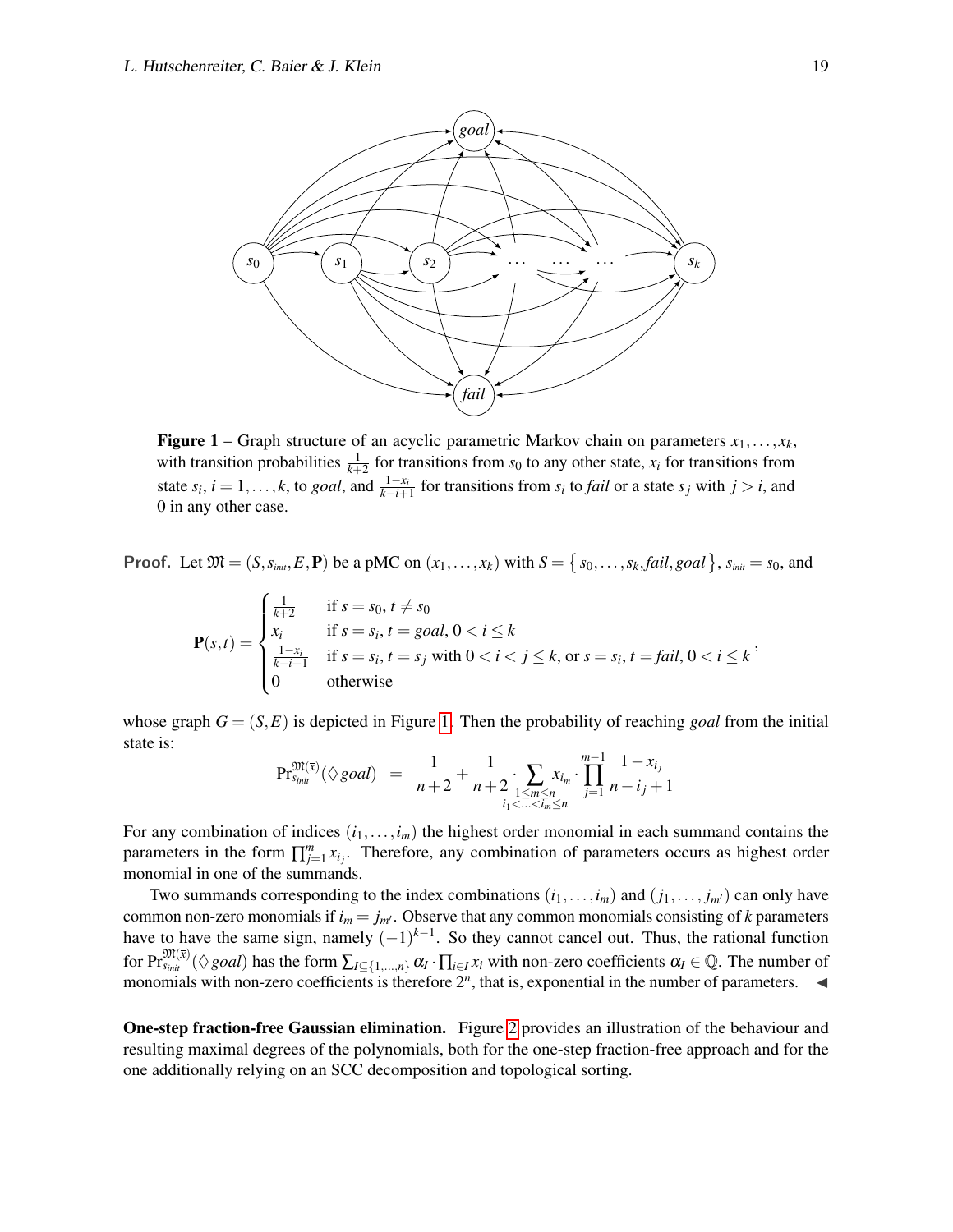<span id="page-19-0"></span>

(a) One-step fraction-free elimination without topological ordering of SCCs.



(b) Back substitution for one-step fraction-free elimination.



(c) One-step fraction-free elimination with topological ordering of strongly connected components as a preprocessing step.



(d) Back substitution for one-step fraction-free elimination with topological ordering of SCCs.

Figure 2 – General form of coefficient matrix and vector without and with topological ordering of strongly connected components, and behaviour when applying one-step fraction-free elimination. The intensity of the background colour indicates the maximum total degree of the polynomials, with darker colours representing higher degree.

▶ Lemma 14 (Lemma [2](#page-6-0) in the main part). Let  $M$  *be a polynomial pMC over a single parameter and*  $T$  *a set of states. Then, the rational functions for the reachability probabilities*  $\mathrm{Pr}^{\mathfrak{M}}_{s}(\Diamond T)$  *are computable in polynomial time. Analogously, rational functions for the expected accumulated weight until reaching T or the expected mean payoff are computable in polynomial time.*

Proof. As the calculation of the reachability probabilities as well as the expected accumulated weight can always be done by solving a linear equation system with the transition probabilities in the coefficient matrix and vector, or two such systems when considering the expected mean payoff, they all fall into the same complexity class. Here we only consider the reachability probabilities.

Note that for  $k = 1$  and  $d = \max_{s,t \in S} \deg(\mathbf{P}(s,t))$ , the degree of the polynomials  $a_{i,j}^{(m)}$  $\binom{m}{i,j}$  and  $b_j^{(m)}$  $j^{(m)}$  computed by the fraction-free Gaussian elimination (Algorithm [1\)](#page-5-0) for reachability probabilities are bounded by *md*. Hence, they have representations as sums of at most *md*+1 monomials. In particular, the degree and representation size of the final polynomials  $f_s = b_s^{(n)}$  and  $g_s = a_{s,s}^{(n)}$  in the rational functions  $\Pr_s^{\mathfrak{M}(x)}(\Diamond goal) = f_s/g_s$  is in  $\mathcal{O}(nd)$  when *n* is the number of states in  $\mathfrak{M}$ .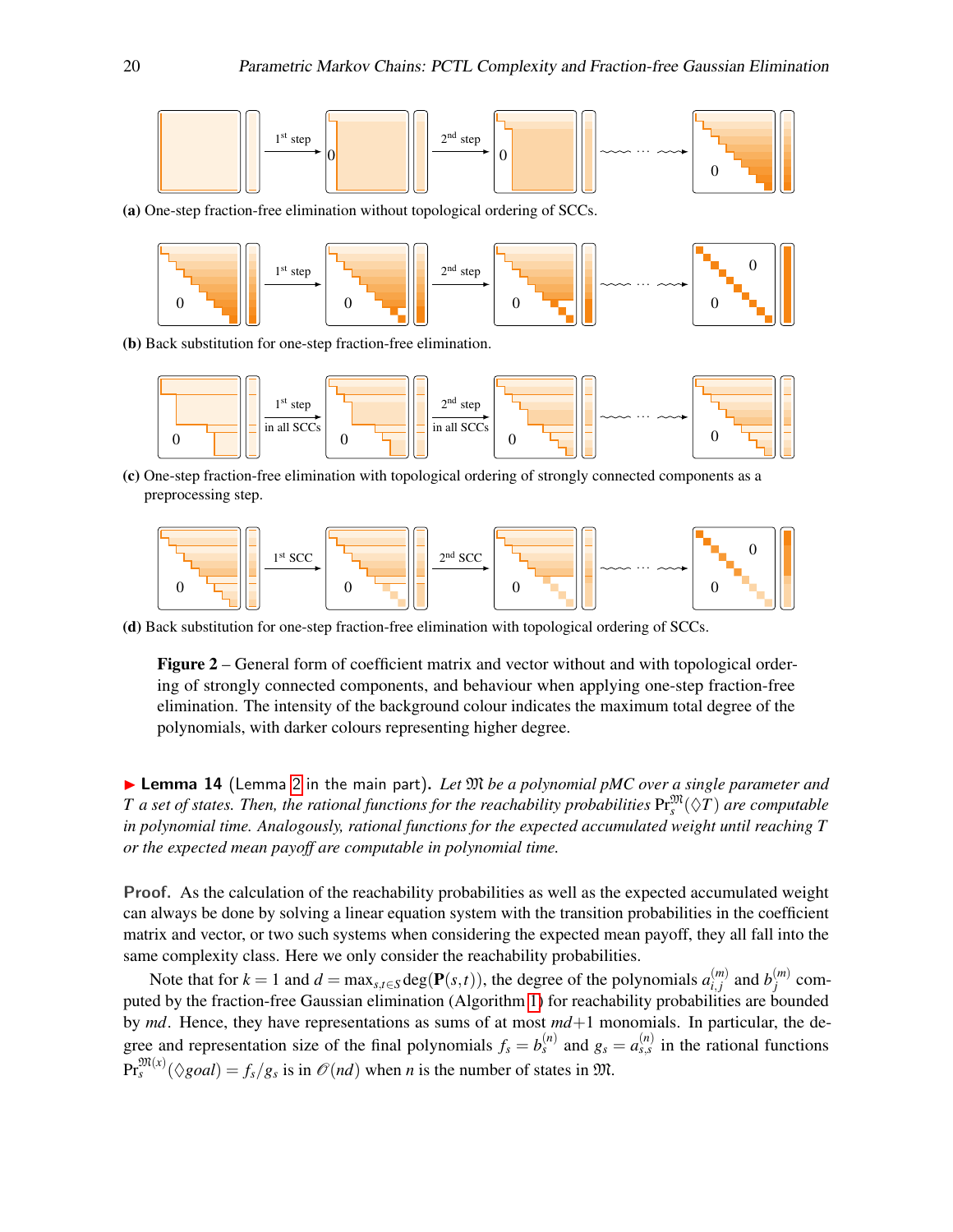Therefore, these functions can be computed in polynomial time.

**Example 15** (Lemma [3](#page-6-1) in the main part). Let  $A \cdot p = b$  be a parametric linear equation system *as defined above where* A *is parameter-free. Then the solutions*  $p_i$ ,  $i = 1, \ldots, n$  *can be computed in polynomial time. The solutions are of the form*  $p_i = \sum_{i=1}^n \beta_i \cdot b_i$  *with*  $\beta_i \in \mathbb{Q}$ ,  $i = 1, \ldots, n$ .

Proof. Using one-step fraction-free Gaussian elimination, the only interesting step in the algorithm (cf. Algorithm [1\)](#page-5-0) concerns the calculation of the  $b_i^{(m)}$  $i^{(m)}$  in each step, as all other computations are done with rationals only, for which Gaussian elimination is known to be in P.

Since

$$
b_i^{(m)} = (b_i^{(m-1)} a_{m,m}^{(m-1)} - a_{i,m}^{(m-1)} b_m^{(m-1)}) / a_{m-1,m-1}^{(m-1)},
$$

 $b_i^{(m)}$  $i^{(m)}$  is a linear combination of the previous  $b_j^{(m-1)}$  $j_{j}^{(m-1)}$ , and each step can be performed in polynomial time. Therefore, at the end of the triangulation, all  $b^{(n-1)}$  are of the form  $b^{(n-1)} = \sum_{i=1}^{n} \sigma_i \cdot b_i$ .

The same argument applies to the back substitution. So the right-hand side of the equation system after diagonalisation contains only linear combinations of the original *b<sup>i</sup>* . As there are only rationals on the left-hand side, the results that are returned are also of the form  $p_i = \sum_{i=1}^n \beta_i \cdot b_i$  with  $\beta_i \in \mathbb{Q}, i = 1, ..., n$ . As Gaussian elimination without parameters is in P, and the computations for the right-hand side can also be done in polynomial time, the  $p_i$  can be computed in polynomial time.

#### <span id="page-20-0"></span>B.2 Experiments

We provide here some more details on the experiments with the benchmarks from [\[9\]](#page-13-6). The model sources, properties and log files for the experiments are available online at [http://wwwtcs.inf.tu-dresden.](http://wwwtcs.inf.tu-dresden.de/ALGI/PUB/GandALF17/) [de/ALGI/PUB/GandALF17/](http://wwwtcs.inf.tu-dresden.de/ALGI/PUB/GandALF17/). All experiments were carried out using a time out of 30 minutes, with a memory limit of 30GB.

**Complete pMC.** We considered the family of pMCs  $\mathfrak{M}_n = (S, s_{init}, E, \mathbf{P}, \mathfrak{C})$  with *n* regular states and a *goal* and *fail* state,  $S = \{s_1, \ldots, s_n, \text{fail}, \text{goal}\}$ , and with initial state  $s_{\text{init}} = s_1$ . The graph structure for the regular states is complete and the probability for going from state  $s_i$  to  $s_j$  is given by a parameter  $x_{i,j}$ , i. e.,  $P(s_i, s_j) = x_{i,j}$  for  $1 \le i, j \le n$ . The probability of going to the *goal* state is similarly encoded using a parameter  $x_{i, goal}$ , i.e.,  $P(s_i, goal) = x_{i, goal}$  for  $1 \le i \le n$ , and  $P(s_i, fail) = 1 - P(s_i, goal) - \sum_{1 \le j \le n} P(s_i, s_j)$ . Overall, the pMC is defined on parameters  $(x_{1,1},...,x_{1,n},x_{1,goal},...,x_{n,1},...,x_{n,n},x_{n,goal})$ , i.e., on  $n \cdot (n+1)$ parameters. For M*n*, we computed the probability of reaching the *goal* state from the initial state, i. e.,  $\Pr^{\mathfrak{M}_n}_{s_{\mathit{init}}}(\Diamond goal).$ 

Multi-parameter Israeli-Jalfon self-stabilizing. In the Israeli-Jalfon self-stabilizing protocol, with the model taken from the PRISM case study repository, <sup>[4](#page-20-1)</sup> multiple processes in a ring can send tokens to each other, with the protocol ensuring that almost surely eventually a stable situation is reached, i. e., a single token remains. We consider a variant with *n* processes and an initial number of tokens *k*, where nondeterministic scheduling is replaced by uniform scheduling to obtain a pMC. The uniform probabilistic choice between sending the token to the left or right neighbour of a process in the original model is replaced by a biased, parametrized choice, i.e., there are *n* parameters  $x_i$  specifying the probability for process *i* of sending to the right instead of the left neighbour. An initial gadget ensures that the *k* initial

<span id="page-20-1"></span><sup>4</sup><http://www.prismmodelchecker.org/casestudies/self-stabilisation.php#ij>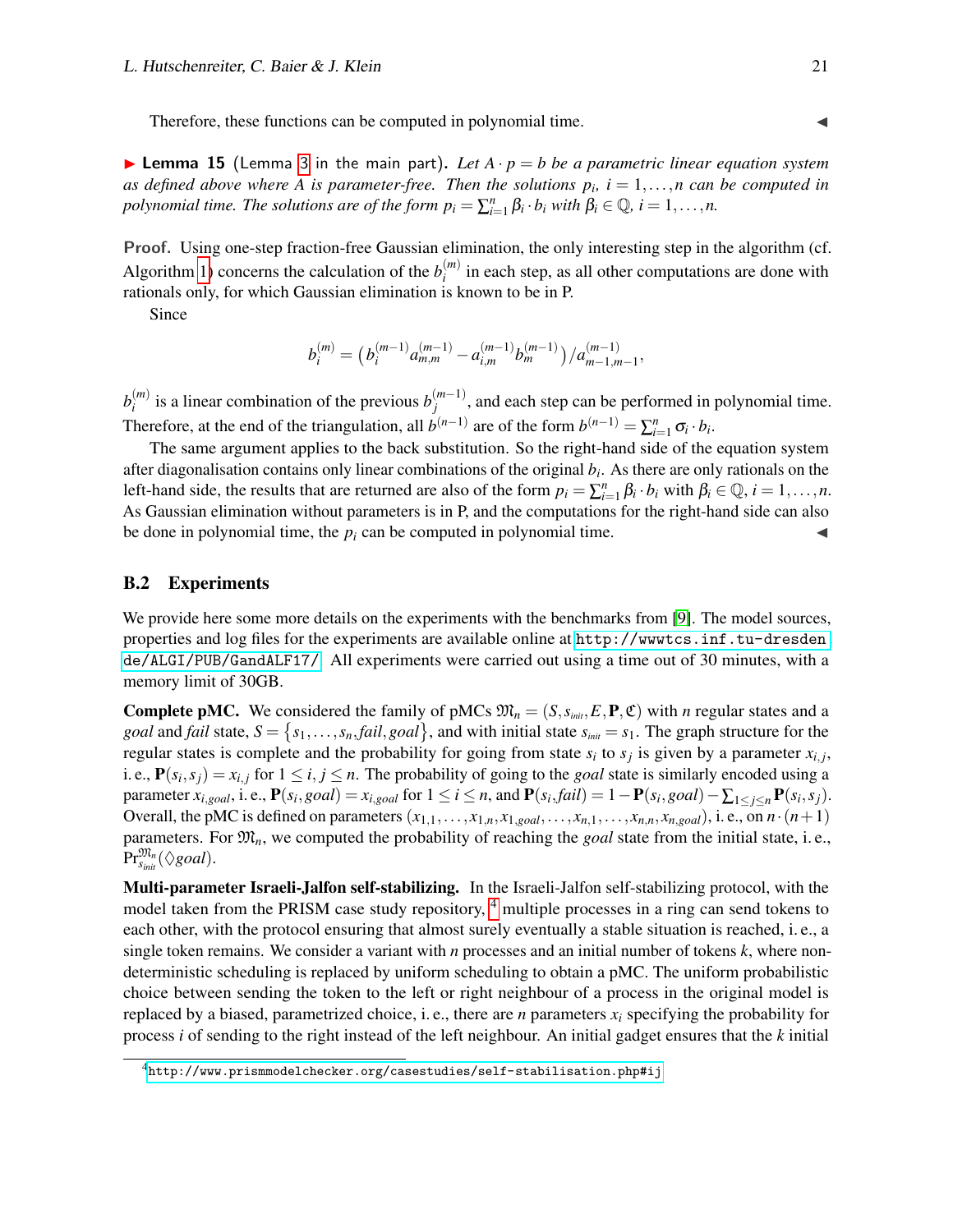| model                        | rows  | param.         | eigen    | state-elim | $GE-ff$   | $red(GE-ff)$ |
|------------------------------|-------|----------------|----------|------------|-----------|--------------|
| BRP $(128,2)$ , weak-bisim   | 768   | 2              | 1.39 s   | 1.20s      | 0.69s     | 0.03 s       |
| BRP (128,5), weak-bisim      | 1536  | 2              | 6.94 s   | 9.01 s     | 3.94 s    | 0.20s        |
| BRP $(256,2)$ , weak-bisim   | 1536  | 2              | 5.92s    | 4.70s      | 2.84s     | 0.15s        |
| BRP $(256,5)$ , weak-bisim   | 3072  | $\overline{2}$ | 30.63 s  | 37.05 s    | 16.81 s   | 1.11s        |
| BRP (128,2)                  | 3964  | $\overline{2}$ | 5.52s    | 6.43 s     | 2.12s     | 0.18s        |
| BRP (128,5)                  | 8950  | $\mathfrak{2}$ | 59.81 s  | 112.91 s   | 14.21 s   | 1.43s        |
| BRP (256,2)                  | 7932  | $\overline{2}$ | 21.83 s  | 27.91 s    | 8.83s     | 0.88s        |
| BRP (256,5)                  | 17910 | 2              | 257.71 s | 499.42s    | 61.79 s   | 8.03 s       |
| Crowds $(3,5)$ , weak-bisim  | 40    | 2              | 0.08s    | 0.06s      | 0.02s     | 0.13s        |
| Crowds $(5,5)$ , weak-bisim  | 40    | 2              | 0.08s    | 0.06s      | 0.02s     | 0.11s        |
| Crowds $(10,5)$ , weak-bisim | 40    | 2              | 0.08s    | 0.06s      | 0.02s     | 0.11 s       |
| Crowds $(3,5)$               | 715   | 2              | 0.99s    | 0.80s      | 11.44 s   | 63.39 s      |
| Crowds $(5,5)$               | 2928  | $\overline{2}$ | 6.36s    | 5.51 s     | 1271.95 s | time-out     |
| Crowds $(10,5)$              | 25103 | 2              | 139.82s  | 173.15s    | time-out  |              |
| Zeroconf $(1000)$            | 1002  | $\overline{2}$ | 83.22s   | 45.24 s    | 50.11 s   | 11.15s       |
| Zeroconf $(10000)$           | 10002 | 2              | time-out | time-out   | time-out  | time-out     |

<span id="page-21-0"></span>Table 4: Statistics for the benchmarks of [\[9\]](#page-13-6), "BRP", "Crowds", "Zeroconf". Matrix rows and number of distinct parameters, as well as time for solving the parametric equation system per solver.

tokens are distributed uniformly between the processes. We then compute the expected number of steps until reaching the stable situation.

Further statistics for the experiments using the benchmark models of [\[9\]](#page-13-6). Table [4](#page-21-0) lists the full statistics for the *brp*, *crowds* and *zeroconf* instances. As can be seen, the fraction-free approach significantly outperformed Storm's standard solvers for the *brp* instances. As the models are acyclic, this is most likely due to differences in the order in which the rational functions are computed and the resulting differences in the size of intermediate results.

Table [5](#page-22-0) lists statistics for the *nand* instances with a reachability probability computation while Table [6](#page-23-0) details the experiments with the same instances but an expected accumulated reward computation. For the former, weak bisimulation quotienting provides the most beneficial reduction, while for the latter strong bisimulation quotienting is better. Table [7](#page-23-1) lists statistics for the *egl* case study. Here, using bisimulation quotienting, the state space is reduced significantly and leads to negligible computation times for the linear equation system solving. In the case without quotienting, the state space is quite large, with *GE-ff* being at a significant disadvantage already due to the dense matrix representation used in its implementation.

# C Complexity of the PCTL model checking problem

We use the notation introduced in Section [4.](#page-9-0) Recall that, for a possibly augmented pMC  $\mathfrak{M}, X = X_{\mathfrak{M}}$ denotes the set of admissible valuations, and  $\chi$  is the conjunction of the polynomial constraints in  $\mathfrak C$ as well as the constraints  $\sum_{t \in S} P(s,t) = 1$  for each non-trap state  $s \in S$ , and  $0 < P(s,t)$  for each edge  $(s,t) \in E$ . So  $\overline{\xi} \models \chi$  if and only if  $\overline{\xi}$  is admissible, i. e.,  $\overline{\xi} \in X$ .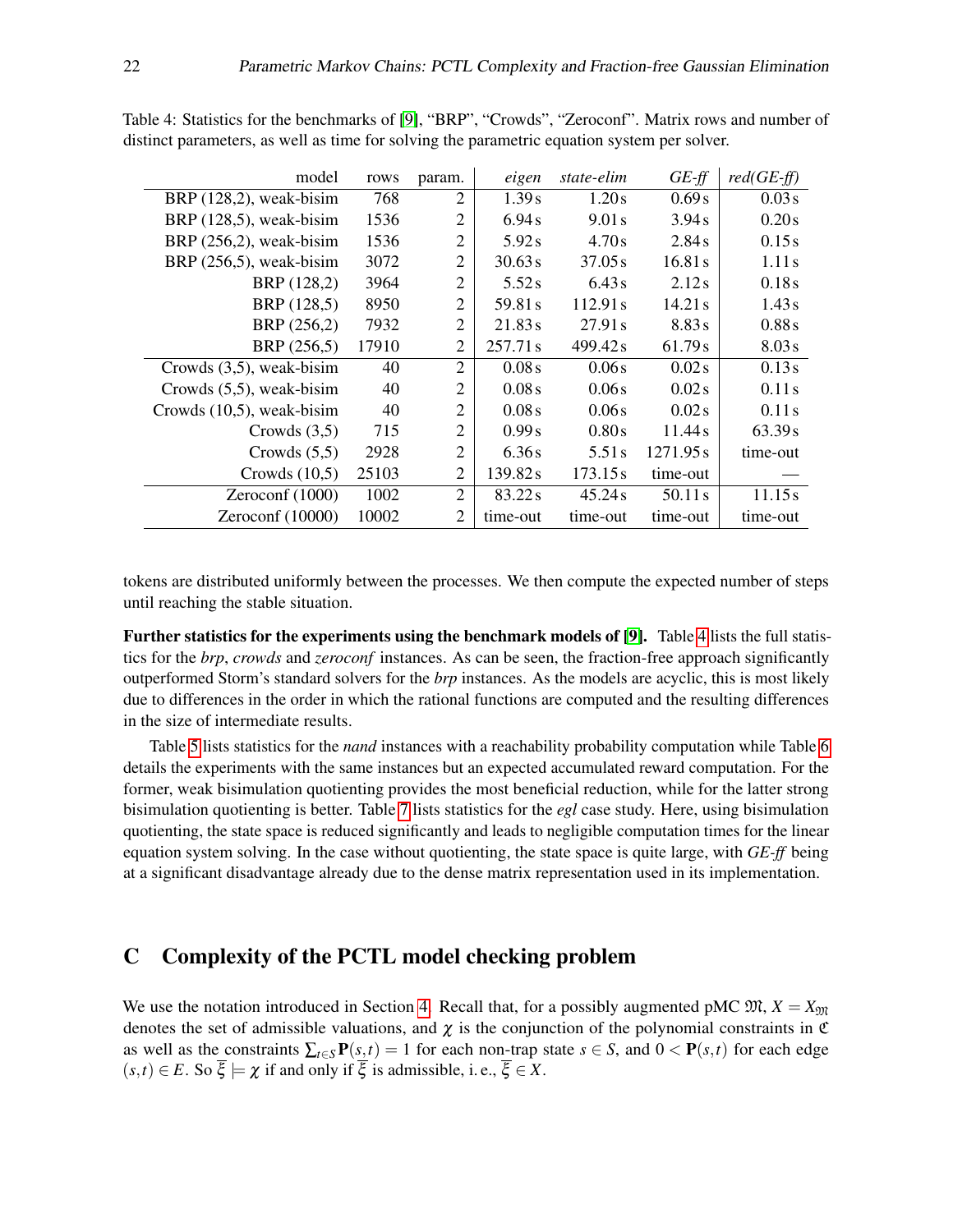| model                      | rows   | param.         | eigen    | state-elim | $GE-f\!f$ | $red(GE-ff)$ |
|----------------------------|--------|----------------|----------|------------|-----------|--------------|
| NAND(10,1)                 | 4660   | 2              | 1.07s    | 0.46s      | 1.07s     | 0.03 s       |
| <b>NAND</b> (10,2)         | 11590  | $\overline{2}$ | 3.42s    | 1.30s      | 5.64s     | 0.11s        |
| <b>NAND</b> (10,3)         | 18520  | $\overline{2}$ | 6.88s    | 2.52 s     | 13.49 s   | 0.24s        |
| <b>NAND</b> (10,4)         | 25450  | $\overline{2}$ | 11.40s   | 3.91 s     | 25.26s    | 0.40s        |
| NAND (10,5)                | 32380  | $\overline{2}$ | 17.18 s  | 5.65s      | 41.03 s   | 0.62s        |
| NAND(20,1)                 | 49040  | $\overline{2}$ | 26.44 s  | 8.65 s     | 134.61 s  | 0.56s        |
| <b>NAND</b> (20,2)         | 125650 | $\overline{2}$ | 103.76s  | 27.09 s    | mem-out   |              |
| <b>NAND</b> (20,3)         | 202260 | $\overline{2}$ | 222.04s  | 50.09 s    | mem-out   |              |
| <b>NAND</b> (20,4)         | 278870 | $\overline{2}$ | 534.06s  | 81.30s     | mem-out   |              |
| NAND (20,5)                | 355480 | $\overline{2}$ | 1103.26s | 120.37 s   | mem-out   |              |
| NAND $(10,1)$ , weak-bisim | 1610   | $\overline{2}$ | 0.58s    | 0.66s      | 0.31 s    | 0.01 s       |
| NAND $(10,2)$ , weak-bisim | 3830   | $\overline{2}$ | 1.80s    | 2.58 s     | 1.22s     | 0.04s        |
| NAND $(10,3)$ , weak-bisim | 6050   | $\overline{2}$ | 3.67 s   | 5.74s      | 2.80s     | 0.09s        |
| NAND (10,4), weak-bisim    | 8270   | $\overline{2}$ | 7.67 s   | 9.68 s     | 5.18s     | 0.15s        |
| NAND $(10,5)$ , weak-bisim | 10490  | $\overline{2}$ | 10.09 s  | 14.52 s    | 8.35s     | 0.22s        |
| NAND $(20,1)$ , weak-bisim | 20870  | $\overline{2}$ | 18.38 s  | 42.38 s    | 18.54 s   | 0.26s        |
| NAND $(20,2)$ , weak-bisim | 52710  | $\overline{2}$ | 68.97s   | 203.33 s   | mem-out   |              |
| NAND $(20,3)$ , weak-bisim | 84550  | $\overline{2}$ | 166.21 s | 442.95 s   | 294.88s   | 2.54 s       |
| NAND $(20,4)$ , weak-bisim | 116390 | $\overline{2}$ | 320.40s  | 785.83s    | mem-out   |              |
| NAND (20,5), weak-bisim    | 148230 | $\overline{2}$ | 548.72s  | 1173.71s   | mem-out   |              |

<span id="page-22-0"></span>Table 5: Statistics for the benchmarks of [\[9\]](#page-13-6), "NAND", for a reachability probability. Matrix rows and number of distinct parameters, as well as time for solving the parametric equation system per solver.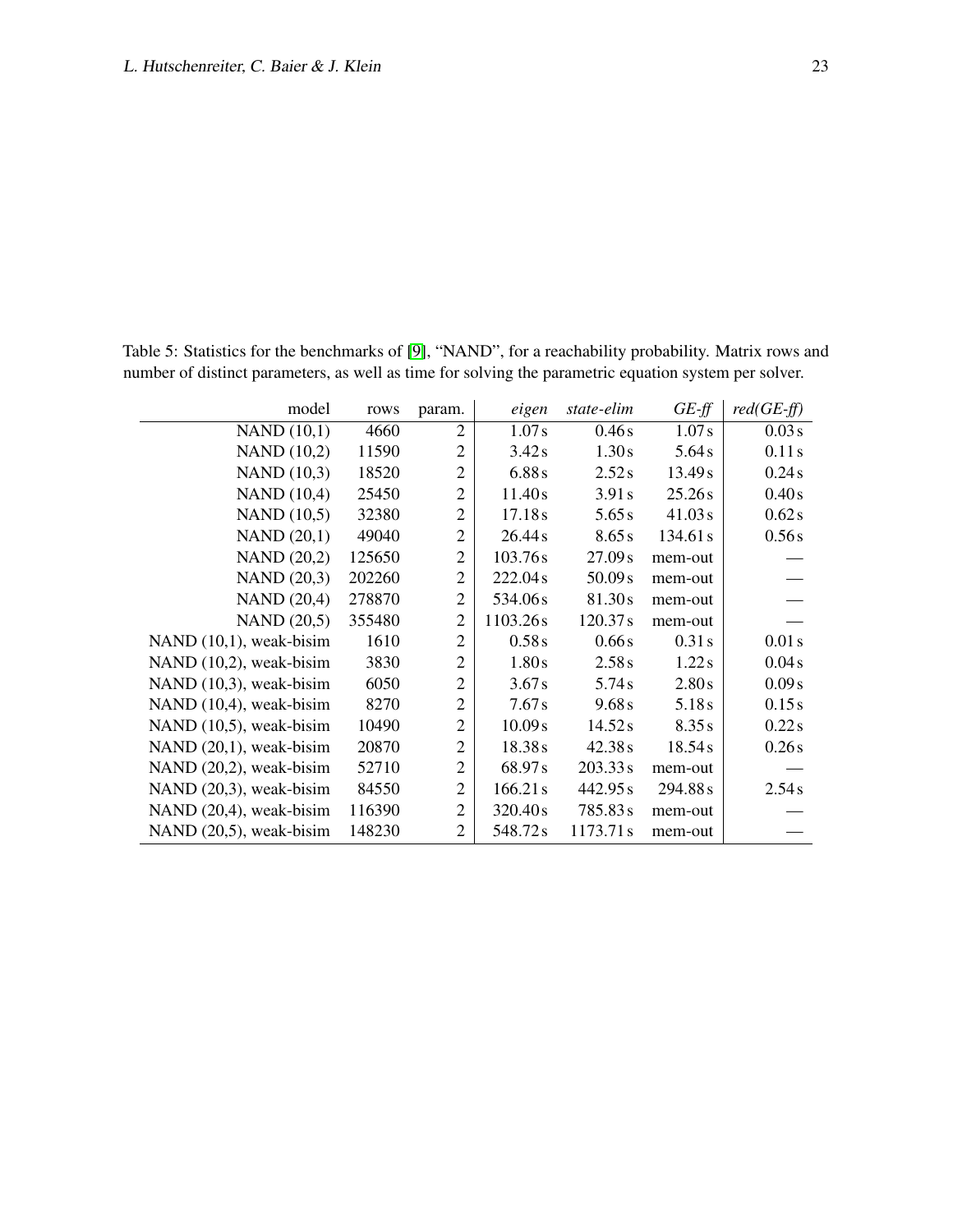| model                     | rows   | param.         | eigen    | state-elim | $GE-ff$  | $red(GE-ff)$ |
|---------------------------|--------|----------------|----------|------------|----------|--------------|
| NAND(10,1)                | 7381   | $\overline{2}$ | 0.77s    | 0.19s      | 1.85s    | 0.02 s       |
| <b>NAND</b> (10,2)        | 14311  | $\overline{2}$ | 1.95s    | 0.56s      | 7.09 s   | 0.06s        |
| NAND (10,3)               | 21241  | $\mathbf{2}$   | 4.12s    | 1.27s      | 15.03 s  | 0.13s        |
| <b>NAND</b> (10,4)        | 28171  | $\overline{2}$ | 7.34s    | 2.38 s     | 27.77s   | 0.25s        |
| NAND (10,5)               | 35101  | $\overline{2}$ | 11.47s   | 3.69 s     | 42.29 s  | 0.42s        |
| <b>NAND</b> (20,1)        | 78311  | $\overline{2}$ | 15.99 s  | 1.91s      | mem-out  |              |
| <b>NAND</b> (20,2)        | 154921 | $\overline{2}$ | 46.91 s  | 6.47s      | mem-out  |              |
| <b>NAND</b> (20,3)        | 231531 | $\mathfrak{2}$ | 101.09 s | 16.50s     | mem-out  |              |
| <b>NAND</b> (20,4)        | 308141 | $\overline{2}$ | 190.81s  | 34.79 s    | mem-out  |              |
| NAND (20,5)               | 384751 | $\overline{2}$ | 322.69s  | 59.24s     | mem-out  |              |
| NAND (10,1), strong-bisim | 5381   | $\overline{2}$ | 0.45s    | 0.13s      | 0.98 s   | 0.01 s       |
| NAND (10,2), strong-bisim | 10421  | $\overline{2}$ | 1.23s    | 0.37 s     | 3.56s    | 0.04s        |
| NAND (10,3), strong-bisim | 15461  | $\overline{2}$ | 2.92s    | 0.84s      | 7.93 s   | 0.10s        |
| NAND (10,4), strong-bisim | 20501  | $\overline{2}$ | 6.57 s   | 1.55 s     | 14.40 s  | 0.19s        |
| NAND (10,5), strong-bisim | 25541  | $\overline{2}$ | 8.92 s   | 2.43 s     | 22.48s   | 0.31 s       |
| NAND (20,1), strong-bisim | 63311  | $\overline{2}$ | 13.28 s  | 1.45s      | 125.12 s | 0.18s        |
| NAND (20,2), strong-bisim | 125341 | $\mathfrak{2}$ | 34.84 s  | 4.81s      | mem-out  |              |
| NAND (20,3), strong-bisim | 187371 | $\overline{2}$ | 73.68s   | 12.30s     | mem-out  |              |
| NAND (20,4), strong-bisim | 249401 | $\overline{2}$ | 218.72s  | 25.44s     | mem-out  |              |
| NAND (20,5), strong-bisim | 311431 | $\overline{2}$ | 357.45s  | 44.22s     | mem-out  |              |

<span id="page-23-0"></span>Table 6: Statistics for the benchmarks of [\[9\]](#page-13-6), "NAND", for an expected accumulated reward. Matrix rows and number of distinct parameters, as well as time for solving the parametric equation system per solver.

<span id="page-23-1"></span>Table 7: Statistics for the benchmarks of [\[9\]](#page-13-6), "egl", for an expected accumulated reward. Matrix rows and number of distinct parameters, as well as time for solving the parametric equation system per solver.

| model                     | rows    | param. | eigen   | state-elim | $GE-ff$ | $red(GE-ff)$ |
|---------------------------|---------|--------|---------|------------|---------|--------------|
| EGL(5,2)                  | 33789   |        | 0.17s   | 0.04 s     | 46.34 s | 0.01 s       |
| EGL(5,4)                  | 74749   |        | 0.29 s  | 0.08s      | 225.38s | 0.03 s       |
| EGL(8,2)                  | 3342333 |        | 18.52 s | 3.67 s     | mem-out |              |
| EGL(8,4)                  | 7536637 |        | 35.04 s | 54.60 s    | mem-out |              |
| $EGL(5,2)$ , strong-bisim | 238     |        | 0.00s   | 0.00s      | 0.00s   | 0.00s        |
| $EGL(5,4)$ , strong-bisim | 478     |        | 0.00s   | 0.00s      | 0.01 s  | 0.00s        |
| $EGL(8,2)$ , strong-bisim | 466     |        | 0.00s   | 0.00s      | 0.01 s  | 0.00s        |
| $EGL(8,4)$ , strong-bisim | 946     |        | 0.00s   | 0.00s      | 0.03 s  | 0.00s        |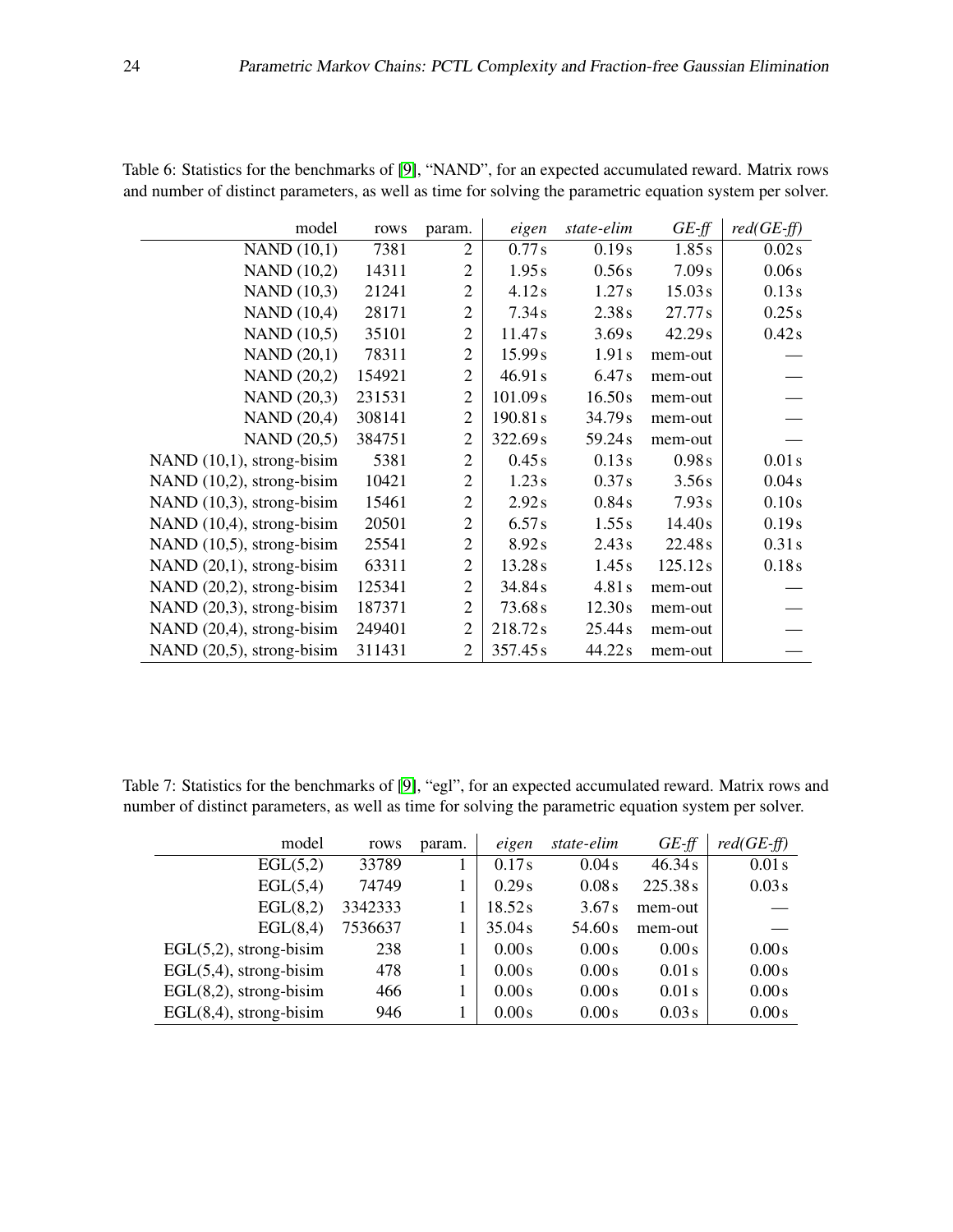#### <span id="page-24-0"></span>C.1 Computing all satisfying parameter valuations

We now provide some more details on the algorithm that generates symbolic representations of the satisfaction functions for PCTL+EC formulas. Given the DAG representation of the PCTL formula Φ, we follow the standard model checking procedure for CTL-like branching-time logics, and compute Sat<sub>M</sub>(Ψ) for the sub-formulas Ψ assigned to the nodes in the DAG for  $\Phi$  in a bottom-up manner. The base case is the treatment of the nodes in the DAG for Φ labelled by an atomic proposition *a* or the formula true, that is, the leaf nodes of the DAG:

$$
\begin{aligned} \mathtt{Sat}_\mathfrak{M}(\mathtt{true})&=\big\{(\chi,S)\big\}\\ \mathtt{Sat}_\mathfrak{M}(a)&=\big\{\left(\chi,\{s\in S: a\in\mathscr{L}(s)\}\right)\big\}. \end{aligned}
$$

Consider now an inner node *v* of the DAG labelled by formula Ψ. Under the assumption that the child nodes of *v* have already been treated, i. e., the satisfaction sets of the proper subformulas of Ψ are known, we obtain the following.

- If  $\Psi = \neg \Psi'$  then  $\text{Sat}_{\mathfrak{M}}(\Psi) = \{ (\gamma, S \setminus T) : (\gamma, T) \in \text{Sat}_{\mathfrak{M}}(\Psi') \}$ .
- If  $\Psi = \Psi_1 \wedge \Psi_2$  then

$$
\mathtt{Sat}_\mathfrak{M}(\Psi) = \{ (\gamma_1 \wedge \gamma_2, T_1 \cap T_2) : (\gamma_i, T_i) \in \mathtt{Sat}_\mathfrak{M}(\Psi_i), i = 1, 2 \}.
$$

• If  $\Psi = \mathbb{P}_{\bowtie c}(\bigcirc \Psi')$  then

$$
\mathtt{Sat}_\mathfrak{M}(\Psi) \ = \ \big\{\ (\gamma \wedge \delta_{\gamma,T,R},R) \,:\, (\gamma,T) \in \mathtt{Sat}_\mathfrak{M}(\Psi'),\, R \subseteq S' \ \big\}
$$

where *S'* denotes the set of states that are not traps and  $\delta_{\gamma,T,R}$  is the conjunction of the following constraints:

$$
\sum_{t \in T} \mathbf{P}(s,t) \bowtie c \quad \text{for each state } s \in R,
$$
\n
$$
\sum_{t \in T} \mathbf{P}(s,t) \bowtie c \quad \text{for each state } s \in S' \setminus R.
$$

• If 
$$
\Psi = \mathbb{P}_{\bowtie c}(\Psi_1 \cup \Psi_2)
$$
 then

$$
\mathtt{Sat}_\mathfrak{M}(\Psi) \ = \ \big\{\ (\gamma_1 \wedge \gamma_2 \wedge \delta_{\gamma_1, T_1, \gamma_2, T_2, R}) \, : \, (\gamma_1, T_1) \in \mathtt{Sat}_\mathfrak{M}(\Psi_1), \ (\gamma_2, T_2) \in \mathtt{Sat}_\mathfrak{M}(\Psi_2), \ R \subseteq S \ \big\}
$$

where  $\delta_{\gamma_1, T_1, \gamma_2, T_2, R}$  is the conjunction of the following constraints:

 $\Pr_s^{\mathfrak{M}}(T_1 \cup T_2) \bowtie c$  for each state  $s \in R$ ,  $\Pr_s^{\mathfrak{M}}(T_1 \cup T_2) \not\approx c$  for each state  $s \in S \setminus R$ .

Here,  $Pr_s^{\mathfrak{M}}(T_1 \cup T_2)$  is the rational function that has been computed using (i) a graph analysis to determine the set *U* of states *s* with  $s \models \exists (T_1 \cup T_2)$  and (ii) fraction-free Gaussian elimination (Section [3\)](#page-4-0) to compute the rational functions  $Pr_s^{\mathfrak{N}}(\Diamond T_2)$  in the pMC  $\mathfrak{N}$  resulting from  $\mathfrak{M}$  by turning the states in  $(S \setminus U) \cup T_2$  into traps. If  $f_s$  and  $g_s$  are polynomials computed by the fraction-free Gaussian elimination such that  $\Pr_s^{\mathfrak{M}}(T_1 \cup T_2) = f_s/g_s$  then  $\Pr_s^{\mathfrak{M}}(T_1 \cup T_2) \bowtie c$  is a shortform notation for  $f_s - c \cdot g_s \bowtie 0$ .

• If  $\Psi = \mathbb{C}_{\Pr}(\psi_1, \bowtie, \psi_2)$  then the further computation depends of course on  $\psi_1$ , and  $\psi_2$ . Here, we will only deal with the case  $\psi_i = \bigcirc \Psi_i$ ,  $i = 1, 2$ , but the cases for U, and combinations of both work similarly.

$$
\textnormal{Sat}_{\mathfrak{M}}(\Psi) \hspace{0.2cm} = \hspace{0.2cm} \big\{ \hspace{0.2cm} (\gamma_1 \wedge \gamma_2 \wedge \delta_{\gamma_1, T_1, \gamma_2, T_2, R}) \hspace{0.1cm} : \hspace{0.1cm} (\gamma_1, T_1) \in \textnormal{Sat}_{\mathfrak{M}}(\Psi_1), \hspace{0.2cm} (\gamma_2, T_2) \in \textnormal{Sat}_{\mathfrak{M}}(\Psi_2), \hspace{0.1cm} R \subseteq S \hspace{0.1cm} \big\}
$$

where  $\delta_{\gamma_1, T_1, \gamma_2, T_2, R}$  is the conjunction of the following constraints: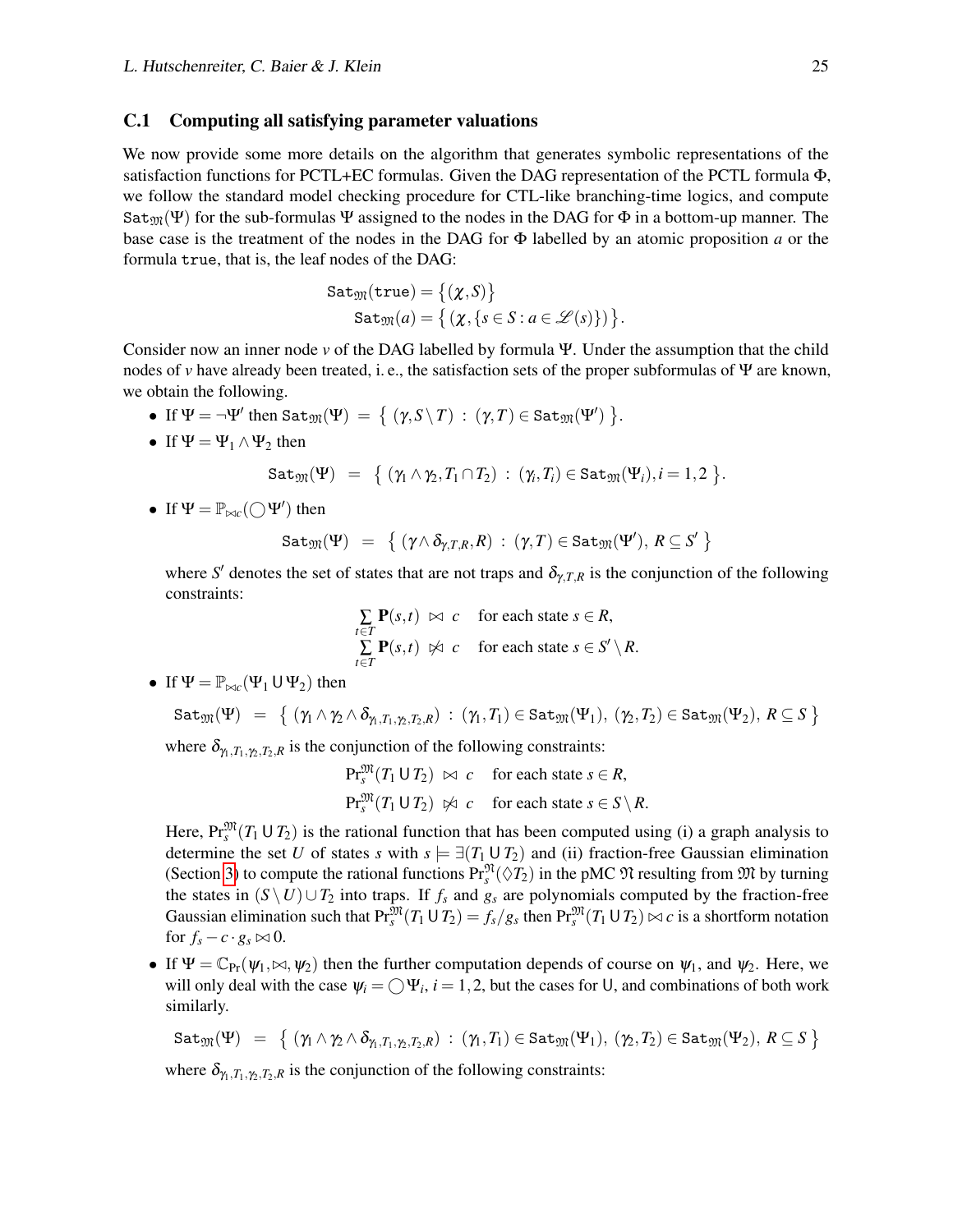$$
\sum_{t \in T_1} \mathbf{P}(s,t) \bowtie \sum_{t \in T_2} \mathbf{P}(s,t) \quad \text{for each state } s \in R,
$$
\n
$$
\sum_{t \in T_1} \mathbf{P}(s,t) \bowtie \sum_{t \in T_2} \mathbf{P}(s,t) \quad \text{for each state } s \in S \setminus R.
$$

Note that the expectation and expectation comparison operators are dealt with in an analogous fashion to the probability and probability comparison operator. This is feasible as the computation of the expectation functions requires the solution of a linear equation system similar to the one for probabilities.

In all cases, we can simplify the set Sat<sub>M</sub>(Ψ) as follows. We first remove all pairs (γ,*T*)  $\in$  where γ is not satisfiable. This can be checked using algorithms for the existential theory of the reals. Furthermore, we can simplify  $\text{Sat}_{\mathfrak{M}}(\Psi)$  by combining pairs with the same *T*-component. This is, instead of *m* pairs  $(\gamma_1, T), \ldots, (\gamma_m, T) \in \text{Sat}_{\mathfrak{M}}(\Psi)$ , we can deal with a single pair  $(\gamma_1 \vee \ldots \vee \gamma_m, T)$ .

#### C.2 Complexity bounds of (All) and (MC-E)

<span id="page-25-0"></span>**► Theorem 16** (Theorem [5](#page-10-0) in the main part). *The existential PCTL+EC model checking problem (MC-E) for augmented polynomial pMC is in PSPACE.*

Proof. As PSPACE = NPSPACE, it suffices to provide a nondeterministic polynomially space-bounded algorithm for (MC-E). Given an augmented pMC  $\mathfrak{M} = (S, s_{\text{init}}, E, \mathbf{P}, \mathfrak{C})$  over parameters  $x_1, \ldots, x_k$ , and a PCTL+EC formula  $\Phi$ , we process the DAG-representation of  $\Phi$  in a bottom-up manner and assign to each sub-formula Ψ a pair  $(\gamma_{\Psi}, T_{\Psi})$  consisting of a polynomial constraint  $\gamma_{\Psi}$  and a subset  $T_{\Psi}$  of the state space *S*. (Nodes of the DAG for Φ are identified with the corresponding sub-formula of Φ.) The computation of the pairs ( $\gamma_{\Psi}, T_{\Psi}$ ) is similar as in the algorithm to compute Sat<sub>M</sub>( $\Phi$ ). The essential difference is that we do not explore all alternative satisfaction sets for  $\Phi$  and its subformulas. The treatment of the leaves is trivial: the pair  $(\chi, S)$  is assigned to true, while  $(\chi, {s \in S : a \in \mathscr{L}(s)}$  is assigned to atomic proposition *a*. Here,  $\chi$  is – as before – a conjunction of polynomial constraints that characterizes the set *X* of admissible parameter valuations. The treatment of the inner nodes is as follows:

- If  $\Psi = \neg \Psi'$  then  $\gamma_{\Psi} = \gamma_{\Psi'}$  and  $T_{\Psi} = S \setminus T_{\Psi'}$ .
- If  $\Psi = \Psi_1 \wedge \Psi_2$  then  $\gamma_{\Psi} = \gamma_{\Psi_1} \wedge \gamma_{\Psi_2}$  and  $T_{\Psi} = T_{\Psi_1} \cap T_{\Psi_2}$
- Suppose now  $\Psi = \mathbb{P}_{\bowtie c}(\bigcirc \Psi')$ . Let  $(\gamma, T) = (\gamma_{\Psi'}, T_{\Psi'})$ . Then, we nondeterministically guess a subset *R* of *S* (in  $\mathcal{O}(n)$  steps by guessing one bit per state where  $n = |S|$ ) and put  $\gamma_{\Psi} = \delta_{\gamma, T, R}$  and  $T_{\Psi} = R$  where  $\delta_{\gamma, T, R}$  is obtained as in the algorithm to compute  $\text{Sat}_{\mathfrak{M}}(\cdot)$ .
- For  $\Psi = \mathbb{P}_{\bowtie c}(\Psi_1 \cup \Psi_2)$  and  $(\gamma_i, T_i) = (\gamma_{\Psi_i}, T_{\Psi_i})$ ,  $i = 1, 2$ , we nondeterministically guess a subset *R* of *S* and assign  $\gamma_{\Psi} = \delta_{\gamma_1, T_1, \gamma_2, T_2, R}$  (defined as in the algorithm to compute Sat<sub>M</sub>(·)), and  $T_{\Psi} = R$ .
- As above, we deal with the probability comparison, expectation, and expectation comparison operators in an analogous fashion.

Finally, we check whether (i)  $s_{init} \in T_{\Phi}$ , and (ii) there is a parameter valuation  $\overline{\xi} = (\xi_1, \dots, \xi_k)$  for  $\bar{x} = (x_1, \ldots, x_k)$  such that  $\bar{\xi} \models \gamma_{\Phi}$  using a polynomial space-bounded algorithm for the existential theory of the reals. If so, then the algorithm returns "yes". Otherwise, the algorithm returns "no".

Note that  $\gamma_{\Phi}$  logically implies  $\gamma_{\Psi}$  for all sub-formulas  $\Psi$  of  $\Phi$ , and that  $T_{\Psi} = \text{Sat}_{\mathfrak{M}}(\Psi)(\xi)$  for each sub-formula Ψ of Φ and each parameter valuation  $\overline{\xi}$  satisfying  $\gamma_{\Phi}$ . Vice versa, if  $\overline{\xi}$  is a parameter valuation such that  $\mathfrak{M}(\overline{\xi}) \models \Phi$  then  $\overline{\xi} \models \gamma_{\Phi}$  provided that the guessed sets for the probability operator enjoy the property  $T_{\Psi} = \text{Sat}_{\mathfrak{M}}(\Psi)(\xi)$ . Thus, the sketched algorithm has a run returning the answer "yes" if and only if there exists a parameter valuation  $\overline{\xi}$  such that  $\mathfrak{M}(\overline{\xi}) \models \Phi$ . The memory requirements of the algorithm are dominated by the space requirements of the called algorithm for the existential theory of the reals. Hence, the algorithm is polynomially space-bounded.  $\triangleleft$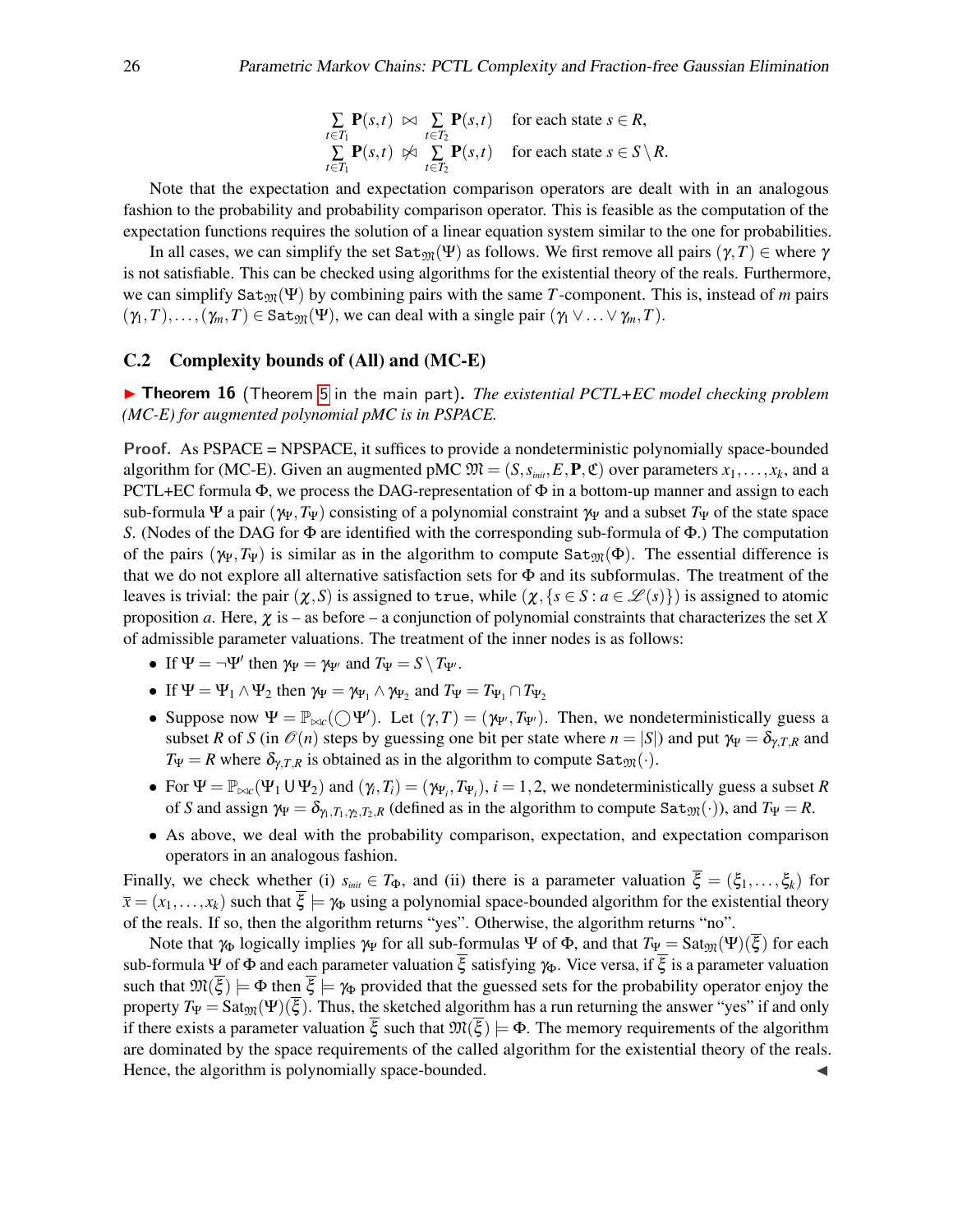▶ Theorem 17 (Theorem [6](#page-10-1) in the main part). *Given an augmented polynomial pMC*  $\mathfrak{M}$  *on parameters*  $\bar{x}$  *with initial state*  $s_{\text{init}}$  *and an atomic proposition a, and a probability threshold*  $c \in \mathbb{Q} \cap ]0,1[$ *, the problem*  $t$ o decide whether there exists  $\overline{\xi}\in X$  such that  $\Pr^{\mathfrak{M}(\xi)}_{s_{init}}(\Diamond a)>c$  is NP-hard, even for acyclic pMCs with the assigned transition probabilities being either constant, or linear in one parameter, i. e.,  $\mathbf{P}(s,t)\in\bigcup_{i=1}^k\mathbb{Q}[x_i]$ ,  $deg(P(s,t)) \leq 1$ , for all  $(s,t) \in E$ , and where the polynomial constraints for the parameters  $x_1, \ldots, x_k$  are *of the form*  $f(x_i) \ge 0$  *with*  $f \in \mathbb{Q}[x_i]$ ,  $\deg(f) \le 2$ .

Proof. We provide a polynomial reduction from 3SAT. Let

$$
\alpha = \bigwedge_{i=1}^m (L_{i,1} \vee L_{i,2} \vee L_{i,3})
$$

be a 3CNF formula where the  $L_{i,j}$ 's are literals, say  $L_{i,j} \in \{\kappa_h, \neg \kappa_h : h = 1, \ldots, k\}$  for  $i = 1, \ldots, m$ ,  $j = 1, 2, 3$ . Consider the pMC  $\mathfrak{M} = (S, s_{\text{init}}, E, \mathbf{P}, \mathfrak{C})$  over the parameters  $x_1, \ldots, x_k$ :

$$
S = \{s_i, s_{i,1}, s_{i,2}, s_{i,3} : i = 1, ..., m\} \cup \{s_{m+1}, fail\}, s_{\text{init}} = s_1, \nE = \{(s_i, s_{i,j}), (s_{i,j}, s_{i+1}), (s_{i,j}, fail) : i = 1, ..., m, j = 1, 2, 3\} \cup \{(fail, fail)\} \cup \{(s_{m+1}, s_{m+1})\} \n\begin{cases} \frac{1}{3} & \text{if } s = s_i, t = s_{i,j}, 1 \leq i \leq m, j \in \{1, 2, 3\} \\ x_h & \text{if } s = s_{i,j}, t = s_{i+1}, 1 \leq i \leq m, j \in \{1, 2, 3\}, L_{i,j} = \kappa_h \\ x_h & \text{if } s = s_{i,j}, t = fail, 1 \leq i \leq m, j \in \{1, 2, 3\}, L_{i,j} = \neg \kappa_h \\ 1 - x_h & \text{if } s = s_{i,j}, t = s_{i+1}, 1 \leq i \leq m, j \in \{1, 2, 3\}, L_{i,j} = \neg \kappa_h \\ 1 - x_h & \text{if } s = s_{i,j}, t = fail, 1 \leq i \leq m, j \in \{1, 2, 3\}, L_{i,j} = \kappa_h \\ 1 & \text{if } s = t = s_{m+1} \text{ or } s = t = fail \end{cases} \n\mathfrak{C} = \left\{x_h^2 - x_h + \frac{1}{3^m} - \frac{1}{3^{2m}} \geq 0 : h = 1, ..., k\right\}
$$

The graph  $G = (S, E)$  of  $\mathfrak{M}$  is pictured in Figure [3.](#page-27-0)

Let us now take a closer look at the PCTL formula  $\Phi = \mathbb{P}_{>c}(\Diamond s_{m+1})$  with  $c = \frac{1}{3^m}$  $\frac{1}{3^m}$ . We will prove that there exists a parameter valuation  $\overline{\xi} = (\xi_1, \ldots, \xi_k)$  for  $x_1, \ldots, x_k$  such that  $\mathfrak{M}(\overline{\xi}) \models \Phi$  if and only if  $\alpha$  is satisfiable. Firstly, assume that there exists a satisfying assignment  $\mu$  : { $\kappa_1 \dots, \kappa_k$ }  $\rightarrow$  {0,1} for  $\alpha$ . We then choose the following valuation  $\xi_1,\ldots,\xi_k$  for the parameters  $x_1,\ldots,x_k$  where  $\wp = 1 - \frac{1}{3^m}$  $\frac{1}{3^m}$ :

$$
\xi_h = \begin{cases} \wp & \text{if } \mu(\kappa_h) = 1 \\ 1 - \wp & \text{if } \mu(\kappa_h) = 0 \end{cases}.
$$

This valuation is admissible as it satisfies the constraints stated for the pMC. In the worst case, exactly one literal is satisfied in each clause of  $\alpha$ . Thus, one obtains the following inequality for the probability of reaching  $s_{m+1}$  from  $s_1$  in  $\mathfrak{M}$ :

$$
\Pr_{s_1}^{\mathfrak{M}(\overline{\xi})}\left(\Diamond s_{m+1}\right) \geqslant \left(\frac{1}{3}\wp + \frac{2}{3}(1-\wp)\right)^m = \frac{1}{3^m} \cdot \underbrace{\left(2-\wp\right)^m}_{>1} > \frac{1}{3^m} = c
$$

Hence,  $\mathfrak{M}(\overline{\xi}) \models \Phi$ .

,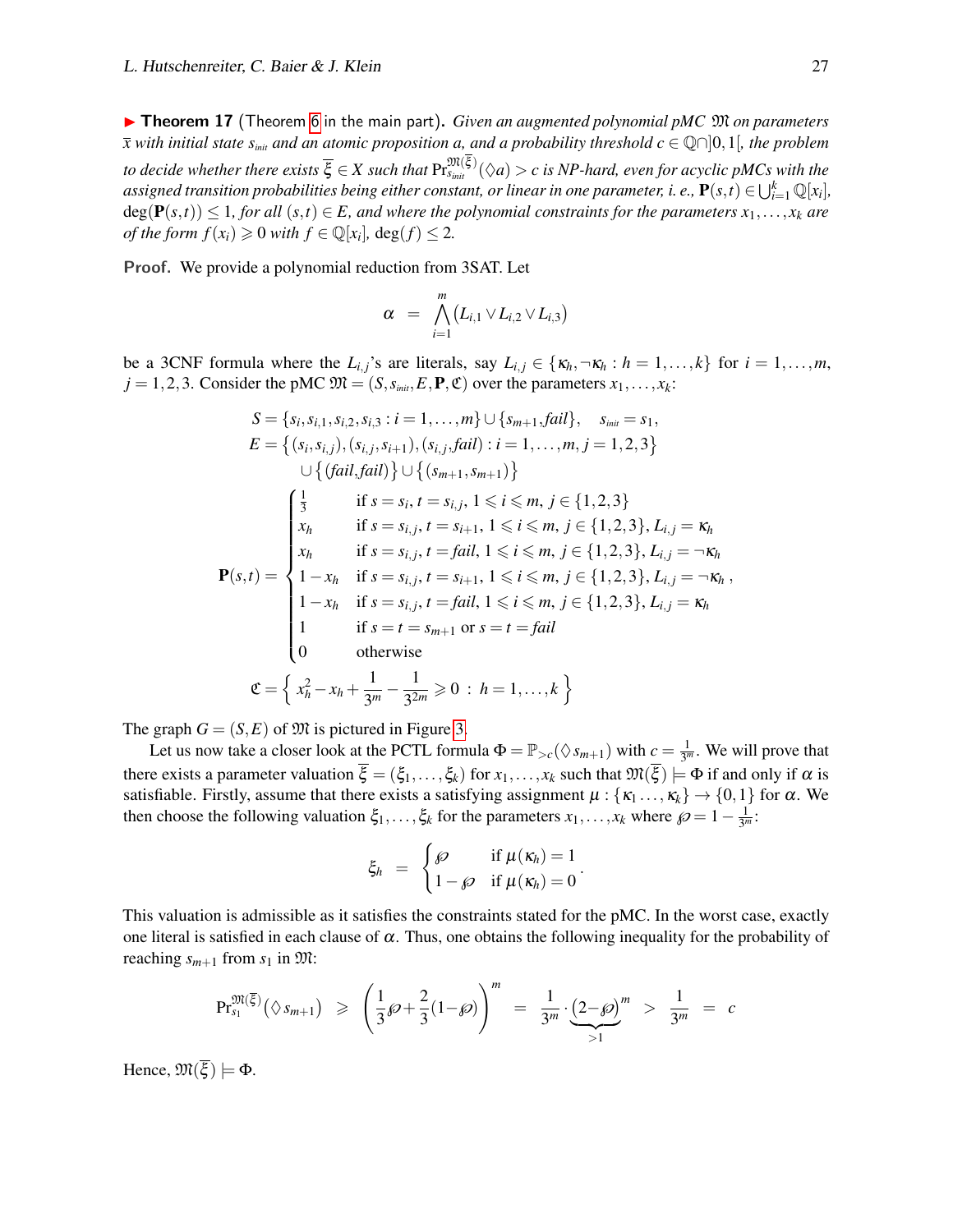<span id="page-27-0"></span>

Figure 3 – Graph of the pMC constructed for reduction of 3SAT to PCTL model checking on parametric Markov chains

Suppose now that there exists an admissible valuation  $\xi_1,\ldots,\xi_k$  of  $x_1,\ldots,x_k$  with  $\mathfrak{M}(\overline{\xi}) \models \Phi$ . By definition of  $\mathfrak{M}$ , for each  $h = 1, ..., k$  either  $0 < \xi_h \leq 1 - \wp$  or  $\wp \leq \xi_h < 1$ . (As before,  $\wp = 1 - \frac{1}{3^n}$  $\frac{1}{3^m}$ .) Suppose by contradiction that  $\alpha$  is not satisfiable. Then, the assignment  $\mu$  given by  $\mu(\kappa_h) = 0$  if  $0 < \xi_h \leq 1-\varphi$  and  $\mu(\kappa_h) = 1$  if  $\varphi \leq \xi_h < 1$  is not satisfying for  $\alpha$ . Therefore, there exists  $i \in \{1,\ldots,m\}$ such that the *t*-th clause of  $\alpha$  does not hold under  $\mu$ . But then,  $P(s_{i,j}, s_{i+1})(\overline{\xi}) \leq 1 - \varphi$  for  $j = 1, 2, 3$ . Hence:

$$
c < \mathbf{Pr}_{s_1}^{\mathfrak{M}(\overline{\xi})}(\lozenge s_{m+1}) = \mathbf{Pr}_{s_1}^{\mathfrak{M}(\overline{\xi})}(\lozenge s_1) \cdot \mathbf{Pr}_{s_i}^{\mathfrak{M}(\overline{\xi})}(\lozenge s_{i+1}) \cdot \mathbf{Pr}_{s_{i+1}}^{\mathfrak{M}(\overline{\xi})}(\lozenge s_{m+1}) < \mathbf{Pr}_{s_i}^{\mathfrak{M}(\overline{\xi})}(\lozenge s_{i+1}) \leq 3 \cdot \frac{1}{3} \cdot (1 - \wp) = 1 - \wp = \frac{1}{3^m} = c
$$

This is a contradiction. Thus,  $\alpha$  is satisfiable.

#### C.3 Model checking PCTL+EC on univariate pMCs

I Theorem 18 (Theorem [7](#page-11-0) in main part). *Let* Φ *be a PCTL+EC formula without nested probability, expectation or comparison operators, and let* M *be a polynomial pMC on the single parameter x. The problem to decide whether there exists an admissible parameter valuation*  $\xi \in X$  *such that*  $\mathfrak{M}(\xi) \models \Phi$  *is decidable in polynomial-time.*

**Proof.** We process the DAG-representation of  $\Phi$  in a bottom-up manner to assign a Boolean combination of polynomial constraints  $\gamma_V$  to each subformula Ψ of Φ (represented by a node in the DAG) such that for all  $\xi \in \mathbb{R}$ :  $\xi \models \chi \land \gamma \psi$  if and only if  $\xi \in X$  and  $s_{\text{init}} \models_{\mathfrak{M}(\xi)} \Psi$ . We finally check the existence of a value  $\xi$ for the parameter *x* such that  $\xi \models \gamma_{\Phi}$ . This can be done in polynomial time [\[4\]](#page-13-12).

To compute the constraints  $\gamma_V$  for the subformulas  $\Psi$  of  $\Phi$ , we use an analogous approach as in the computation scheme for the satisfaction functions in multivariate pMCs. As before, let  $\chi$  be a formula representing the admissible parameter valuations. The treatment of the leaves in the DAG-presentation of  $\Phi$  is obvious, e. g.,  $\gamma_a = \text{true}$  if  $s_{\text{init}}$  is labelled with *a*, otherwise  $\gamma_s = \text{false}$ . The treatment of inner nodes representing subformulas of the form  $\Psi_1 \wedge \Psi_2$  or  $\neg \Psi$  is also clear:  $\gamma_{\Psi_1 \wedge \Psi_2} = \gamma_{\Psi_1} \wedge \gamma_{\Psi_2}$  and  $\gamma_{\neg \Psi} = \neg \gamma_{\Psi}$ . For formulas Ψ where the outermost operator is a probability, expectation or comparison operator, we rely on Lemma [2](#page-6-0) to generate the polynomial constraint  $\gamma_\Psi$ . Note that the length of the resulting formula  $\gamma_\Phi$  is polynomially bounded in the length of  $\Phi$  and the size of  $\mathfrak{M}$ .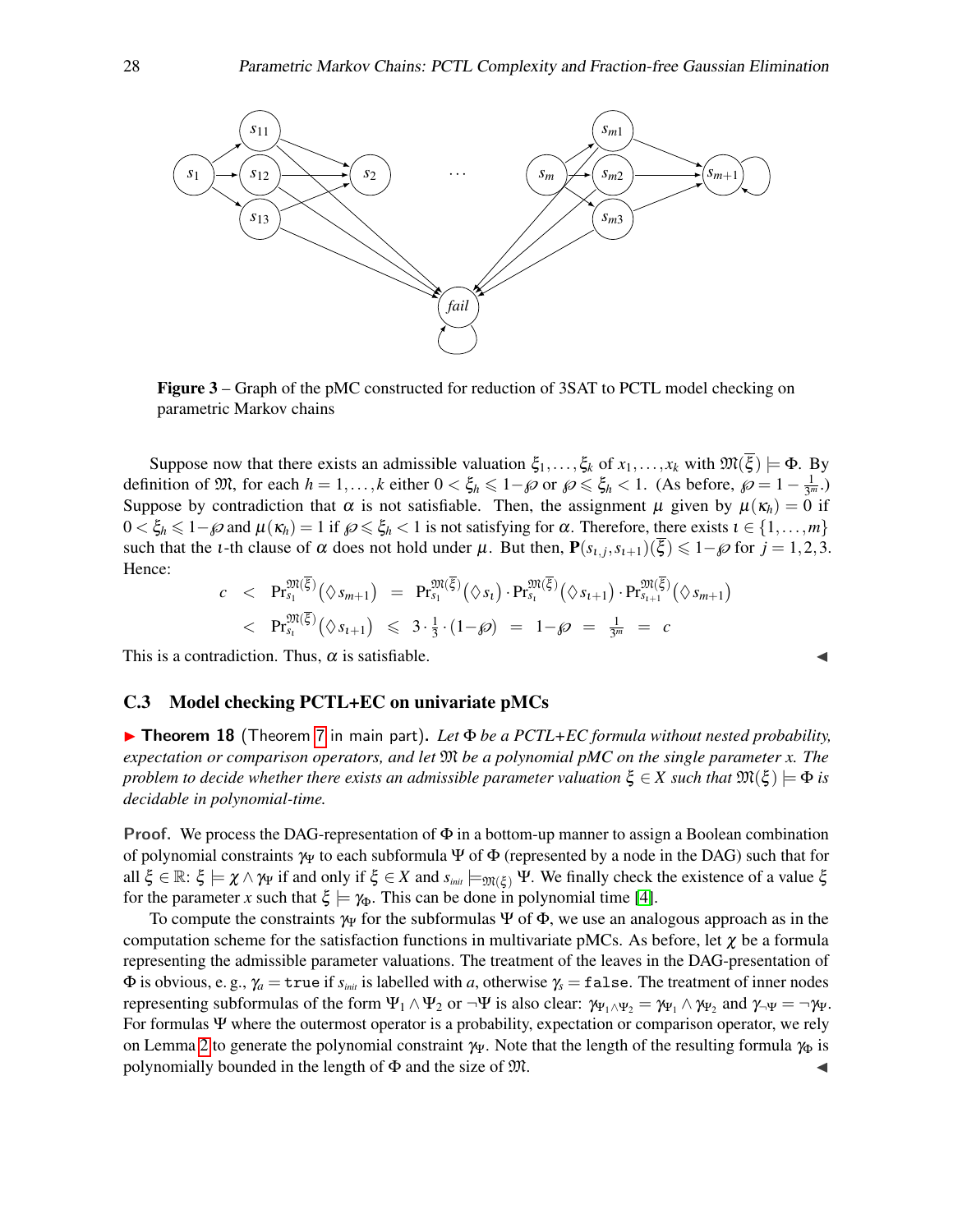I Theorem 19 (Theorem [8](#page-11-1) in the main part). *Let* Φ *be a PCTL+EC formula, and let* M *be a polynomial pMC on the single parameter x. The PCTL+EC model checking problem to decide whether there exists an admissible parameter valuation*  $\xi \in X$  *such that*  $\mathfrak{M}(\xi) \models \Phi$  *is NP-complete. NP-hardness even holds for acyclic polynomial pMC and the fragment of PCTL+C that uses the comparison operator*  $\mathbb{C}_{\text{Pr}}$ , but not the probability operator  $\mathbb{P}$ , as well as for (cyclic) polynomial pMC in combination with PCTL.

Proof. Membership to NP can be shown using a guess-and-check algorithm as in the proof of the PSPACE upper bound for the multivariate case (see Theorem [16\)](#page-25-0). However, instead of polynomially space-bounded algorithms for the existential theory of the reals, we can apply here polynomially time-bounded algorithms for the univariate case [\[4\]](#page-13-12).

We prove NP-hardness by a reduction from 3SAT. Given a 3CNF formula  $\alpha = \bigwedge_{i=1}^{m} (L_{i,1} \vee L_{i,2} \vee L_{i,3})$ with literals  $L_{i,j} \in \{\kappa_1,\ldots,\kappa_\ell,\neg\kappa_1,\ldots,\neg\kappa_\ell\}$ , we construct a PCTL formula  $\Phi_\alpha$  and a univariate pMC  $\mathfrak{M}_{\alpha}$  with parameter *x* such that  $\alpha$  is satisfiable if and only if there is an admissible valuation  $\xi$  of *x* such that  $\mathfrak{M}_{\alpha}(\xi) \models \Phi_{\alpha}$ .

In what follows, we write ξ [*i*] to denote the *i*-th position of the fractional part of ξ 's binary encoding, i. e.,  $\xi[i] \in \{0,1\}$  for all *i* and  $\xi = \sum_{i=1}^{\infty} \xi[i]/2^i$ . The idea is that the Boolean variable  $\kappa_i$  stands for the requirement  $\xi[i]=1.$  The latter will be encoded by a PCTL formula  $\Psi_i.$  The PCTL formula  $\Phi_\alpha$  then has the following form:

$$
\Phi_\alpha \ = \ \alpha[\kappa_1/\Psi_1, \ldots, \kappa_\ell/\Psi_\ell]
$$

NP-hardness for PCTL+C. We first provide definitions for the Ψ*<sup>i</sup>* as PCTL+C formulas. The pMC M has the state space

$$
S = \{v_j, t_j, u_j, ok_j, yes_j, no_j : j = 1, ..., \ell\}
$$

The initial state is  $s_{\text{init}} = v_\ell$ . M has the following edges for mode *j* where  $j \in \{1, ..., \ell\}$ :

- from state  $v_j$ :  $(v_j, t_j)$ ,  $(v_j, u_j)$
- from state  $u_j$ :  $(u_j, ok_j)$ ,  $(u_j, no_j)$
- $\bullet$  from state *t<sub>j</sub>*: (*t<sub>j</sub>*, *yes<sub>j</sub>*), (*t<sub>j</sub>*, *noj*) and (*t<sub>j</sub>*, *v<sub>k</sub>*) for all *k* ∈ {1,..., *j*−1} Note that state  $t_1$  has only two successors, namely  $yes_1$  and  $no_1$ .
- States  $no_j, yes_j, ok_j$  are traps.

Note that  $\mathfrak M$  is acyclic. The transition probabilities are defined as follows.

$$
\mathbf{P}(v_j, t_j) = \mathbf{P}(v_j, u_j) = \frac{1}{2} \text{ for } 1 \leq j \leq l
$$
  
\n
$$
\mathbf{P}(t_j, v_k) = 1/2^k \text{ for } 1 \leq k < j \leq l
$$
  
\n
$$
\mathbf{P}(t_j, yes_j) = \mathbf{P}(t_j, no_j) = 1/2^j
$$
  
\n
$$
\mathbf{P}(u_j, no_j) = 1 - x \text{ and } \mathbf{P}(u_j, ok_j) = x
$$

We use the names of the states as atomic propositions, i. e.,  $AP = S$  with the obvious labelling function. If  $W = \{w_1, \ldots, w_h\}$  is a subset of *S* then we use *W* as a short form notation for the propositional formula *w*<sup>1</sup> ∨...∨*wh*.

Obviously, the size of  $\mathfrak M$  is linear in the number  $\ell$  of Boolean variables in the given 3CNF formula  $\alpha$ . Let  $\xi = \sum_{n=1}^{\infty}$  $\sum_{j=1}$   $\xi[j]/2^j \in ]0,1[$ . We define the index set  $I_{\xi}$  by:

$$
I_{\xi} = \{ j \in \{1, ..., \ell\} : \xi[j] = 1 \}
$$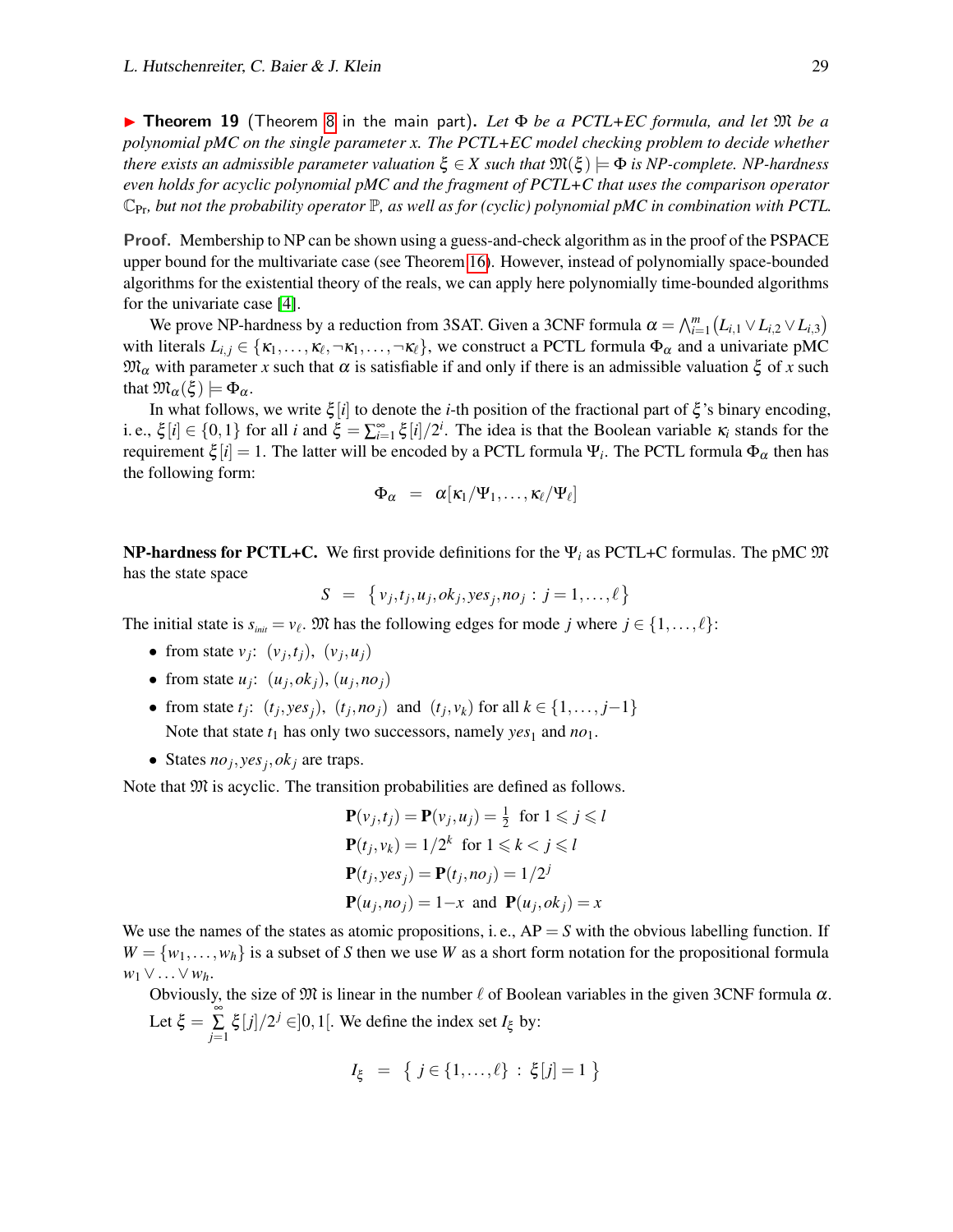Then,  $1 \in I_{\xi}$  iff  $\xi \geq \frac{1}{2}$  $\frac{1}{2}$ . For  $j = 2, ..., \ell$ :

$$
j \in I_{\xi}
$$
 iff  $\xi \ge \frac{1}{2^j} + \sum_{k=1}^{j-1} \frac{I_{\xi}(k)}{2^k}$ 

where  $I_{\xi}(k) = 1$  iff  $k \in I_{\xi}$  (in which case  $\xi[k] = 1$ ) and  $I_{\xi}(k) = 0$  iff  $k \notin I_{\xi}$  (in which case  $\xi[k] = 0$ ).

We now establish some properties of the MC  $\mathfrak{M}(\xi)$ . The only path from  $u_j$  satisfying  $\Diamond ok_j$  consists of the edge  $(u_j, ok_j)$ . Hence:

$$
\mathrm{Pr}_{u_j}^{\mathfrak{M}(\xi)}(\Diamond ok_j) = \mathbf{P}(u_j, ok_j)(\xi) = \xi
$$

Therefore:

$$
\mathrm{Pr}^{\mathfrak{M}(\xi)}_{v_j}\big(\Diamond ok_j\big) = \frac{\xi}{2} = \sum_{k=1}^{\infty} \frac{\xi[k]}{2^{k+1}}
$$

Let  $Good_j = \{yes_j\} \cup \{v_k : k < j, k \in I_\xi\}$ . The probability for reaching  $Good_j$  from state  $v_j$  is the sum of the probabilities of the (cylinder sets of the) paths of  $v_j t_j s$  with  $s \in Good_j$ :

$$
\mathrm{Pr}_{\nu_j}^{\mathfrak{M}(\xi)}\big(\ \Diamond Good_j\ \big) \ = \ \frac{1}{2^{j+1}} + \sum_{\substack{k=1 \ k \in I_{\xi}}}^{j-1} \frac{1}{2^{k+1}} \ = \ \frac{1}{2^{j+1}} + \sum_{k=1}^{j-1} \frac{\xi[k]}{2^{k+1}}
$$

This value is less than or equal to  $\zeta/2$  if and only if  $\zeta[j] = 1$ . This yields:

$$
\mathrm{Pr}_{\nu_j}^{\mathfrak{M}(\xi)}\big(\ \Diamond Good_j\ \big) \ \leqslant \ \mathrm{Pr}_{\nu_j}^{\mathfrak{M}(\xi)}\big(\ \Diamond ok_j\ \big) \qquad \text{iff} \qquad j \in I_{\xi} \qquad \text{iff} \qquad \xi[j] = 1
$$

This constraint is used to define PCTL+C formulas  $\Xi_j$  as follows. For  $j = 1$  let

$$
\Xi_1 = v_1 \wedge \mathbb{P}_{\geqslant 0.25}(\lozenge ok_1),
$$

and for  $j = 2, \ldots, \ell$ :

$$
\Xi_j = v_j \wedge \mathbb{C}_{\Pr}(\Diamond (yes_j \vee \Xi_{< j}), \leq, \Diamond ok_j)
$$

where  $\Xi_{<} j = \Xi_1 \vee \Xi_2 \vee \ldots \vee \Xi_{j-1}$ . This yields  $Good_j = Sat_{\mathfrak{M}(\xi)}(yes_j \vee \Xi_{<} j)$ , and

$$
\mathrm{Sat}_{\mathfrak{M}(\xi)}(\Xi_j) = \begin{cases} \{v_j\} & \colon \text{ if } \xi[j] = 1 \\ \varnothing & \colon \text{ if } \xi[j] = 0 \end{cases}
$$

We then have:

$$
v_j \models_{\mathfrak{M}(\xi)} \Xi_j \quad \text{iff} \quad \xi[j] = 1.
$$

We define the PCTL+C formulas  $\Psi_j$  by  $\mathbb{P}_{=1}(\Box(\nu_j \rightarrow \Xi_j)).$ 

The length of the formulas  $\Psi_j$  grows linear in *j*. Hence, the length of  $\Phi_\alpha$  is polynomial in the length of the 3CNF formula  $\alpha$ . Recall that the length of a state formula is defined by the number of nodes in its DAG-representation. Thus, each of the formulas Ξ*<sup>j</sup>* is represented by exactly one node in the DAG for  $\Phi_{\alpha}$ , although  $\Xi_1$  has exponentially many occurrences in the string representation of  $\Phi_{\alpha}$ .

The 3CNF formula  $\alpha$  is satisfiable if and only if there exists  $\xi \in ]0,1[$  such that the constructed PCTL+C formula  $\Phi_{\alpha}$  holds for the MC  $\mathfrak{M}(\xi)$ . To see this, suppose first that  $\alpha$  has a satisfying assignment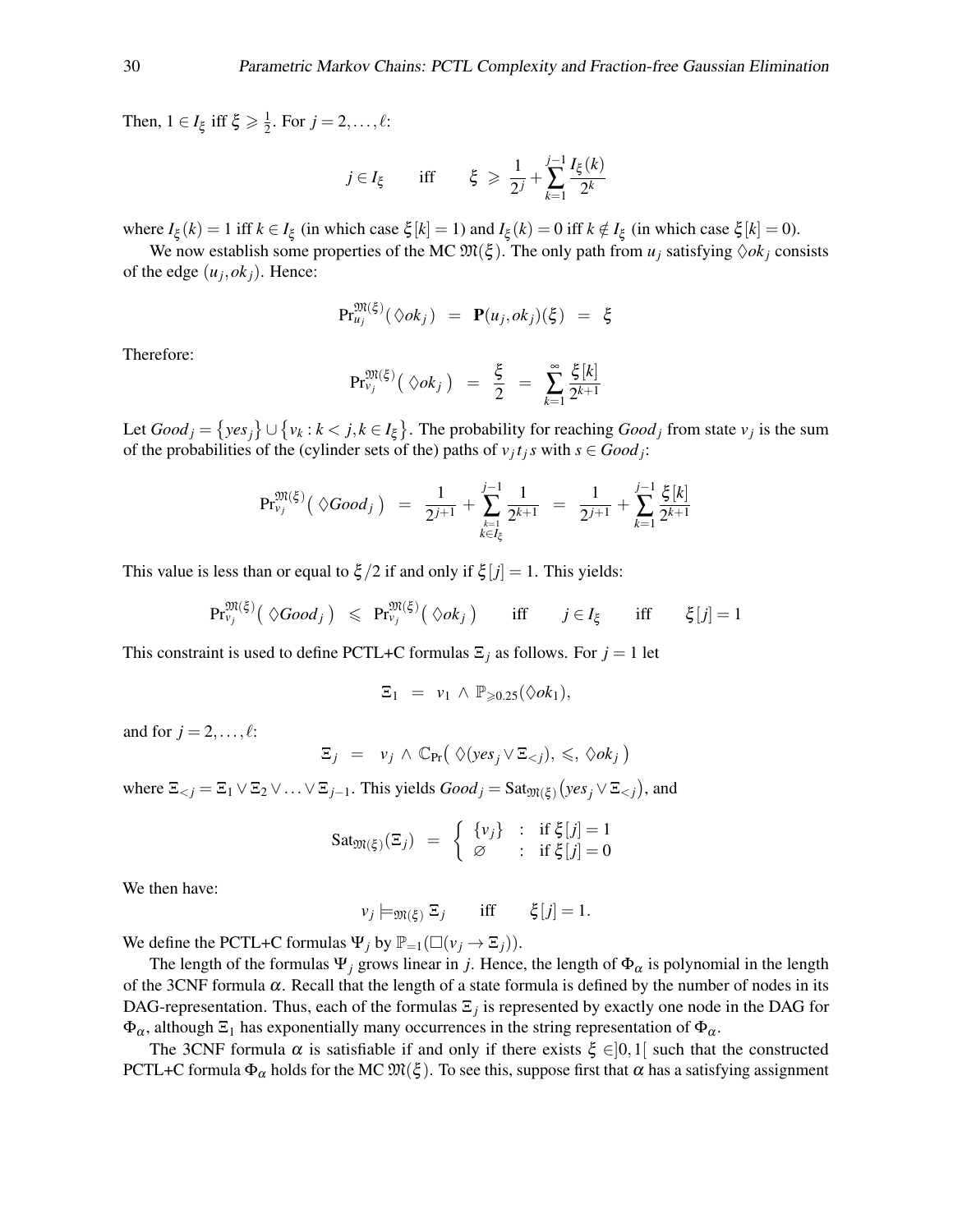$\mu: \{\kappa_1,\ldots,\kappa_\ell\} \to \{0,1\}$ . Let  $\xi = \sum_{j=1}^\ell \mu(\kappa_j)/2^j$ . Then,  $s_{\scriptscriptstyle init} \models_{\mathfrak{M}(\xi)} \Phi_\alpha$ . Vice versa, if  $\xi \in ]0,1[$  such that  $s_{\text{init}} \models_{\mathfrak{M}(\mathcal{E})} \Phi_{\alpha}$ , let  $\mu$  be the assignment given by  $\mu(\kappa_i) = \xi[j]$  for  $j \in \{1, ..., \ell\}$ . Then  $\mu \models \alpha$ .

NP-hardness for PCTL (without comparison operator). To replace the PCTL+C formulas Ξ*<sup>j</sup>* with a PCTL formula we switch from  $M$  to the pMC  $M$  that arises from  $M$  by adding *reset edges* from  $M$ 's trap states  $no_j, yes_j, ok_j$  to the initial state  $s_{init} = s_\ell$ . The transition probabilities of the reset edges are 1, i.e.,  $P(no_j, s_\ell) = P(yes_j, s_\ell) = P(ok_j, s_\ell) = 1$ . Obviously,  $\Re$  is strongly connected.

We now define PCTL formulas  $\Upsilon_1, \ldots, \Upsilon_\ell$  by:

$$
\Upsilon_1 = v_1 \wedge \mathbb{P}_{\geqslant 0.5}((\neg yes_1) \cup ok_1)
$$

and for  $j = 2, \ldots, \ell$ :

$$
\Upsilon_j = v_j \wedge \mathbb{P}_{\geqslant 0.5}(\neg (yes_j \vee \Upsilon_{
$$

where  $\Upsilon_{< j} = \Upsilon_1 \vee \Upsilon_2 \vee \ldots \vee \Upsilon_{j-1}$ . We then define  $\Psi_j = \mathbb{P}_{=1}(\Box(\nu_j \to \Upsilon_j)).$ 

The length of the resulting formula  $\Phi_{\alpha}$  is polynomial in the length of  $\alpha$ . The remaining task is to prove that α is satisfiable if and only if there is some  $\xi \in ]0,1[$  such that  $\mathfrak{N}(\xi) \models \Phi_{\alpha}$ .

To prove this, we first consider some fixed value  $\xi \in ]0,1[$ . Let

$$
Goal_j = \{yes_j, ok_j\} \cup \{v_k : k \in I_{\xi}, k < j\}
$$
\n
$$
fail_j = \{no_j\} \cup \{v_k : k \notin I_{\xi}\}
$$

Then, we have:

$$
\Pr_{v_j}^{\mathfrak{M}(\xi)}\big( \; (\neg \text{Goal}_j) \; \cup \; \text{ok}_j \; \big) \;\; = \;\; \Pr_{v_j}^{\mathfrak{M}(\xi)}\big( \; \Diamond \text{ok}_j \; | \; \neg \Diamond \text{Fall}_j \; \big) \;\; = \;\; \frac{\Pr_{v_j}^{\mathfrak{M}(\xi)}\big( \; \Diamond \text{ok}_j \; \big)}{\Pr_{v_j}^{\mathfrak{M}(\xi)}\big( \; \neg \Diamond \text{Fall}_j \; \big)}
$$

Let *Good j* be as above. That is,  $Good_j = Goal_j \setminus \{ok_j\}$ . Then:

$$
Pr_{v_j}^{\mathfrak{N}(\xi)}\big( \; (\neg \text{Goal}_j) \; \cup \; \text{Good}_j \; \big) \;\; = \;\; Pr_{v_j}^{\mathfrak{M}(\xi)}\big( \; \Diamond \text{Good}_j \; | \; \neg \Diamond \text{fail}_j \; \big) \;\; = \;\; \frac{Pr_{v_j}^{\mathfrak{M}(\xi)}\big( \; \Diamond \text{ok}_j \; \big)}{Pr_{v_j}^{\mathfrak{M}(\xi)}\big( \; \neg \Diamond \text{fail}_j \; \big)}
$$

Hence:

$$
\Pr_{v_j}^{\mathfrak{N}(\xi)}\left( (\neg \text{Goal}_j) \cup \text{ok}_j \right) \geqslant \Pr_{v_j}^{\mathfrak{N}(\xi)}\left( (\neg \text{Goal}_j) \cup \text{Good}_j \right)
$$
\niff

\n
$$
\Pr_{v_j}^{\mathfrak{M}(\xi)}\left( \diamondsuit \text{ok}_j \right) \geqslant \Pr_{v_j}^{\mathfrak{M}(\xi)}\left( \diamondsuit \text{Good}_j \right)
$$
\niff

\n
$$
\xi[j] = 1
$$

Moreover, we have:

$$
Pr_{\nu_j}^{\mathfrak{N}(\xi)}\big( \left(\neg \text{Goal}_j\right) \cup \text{ok}_j\big) + Pr_{\nu_j}^{\mathfrak{N}(\xi)}\big( \left(\neg \text{Goal}_j\right) \cup \text{Good}_j\big) = 1
$$

The latter is based on the general observation that in each finite strongly connected MC  $\mathcal{M}$  we have:  $\Pr_s^{\mathcal{M}}((\neg B) \cup b) + \Pr_s^{\mathcal{M}}((\neg B) \cup (B \setminus \{b\})) = 1$  where *s* is a state in *M*, *B* is a set of states in *M*, and  $b \in B$ .

Putting things together we get:

$$
\Pr_{\nu_j}^{\mathfrak{N}(\xi)}\left( \left( \neg \text{Goal}_j \right) \cup \text{ok}_j \right) \geqslant \frac{1}{2} \quad \text{iff} \quad \xi[j] = 1
$$

But then  $\text{Sat}_{\mathfrak{N}(\xi)}(\Upsilon_j) = \{v_j\}$  iff  $\xi[j] = 1$ , and  $\text{Sat}_{\mathfrak{N}(\xi)}(\Upsilon_j) = \emptyset$  iff  $\xi[j] = 0$ . The remaining arguments are the same as for the reduction to the model checking problem for PCTL+C.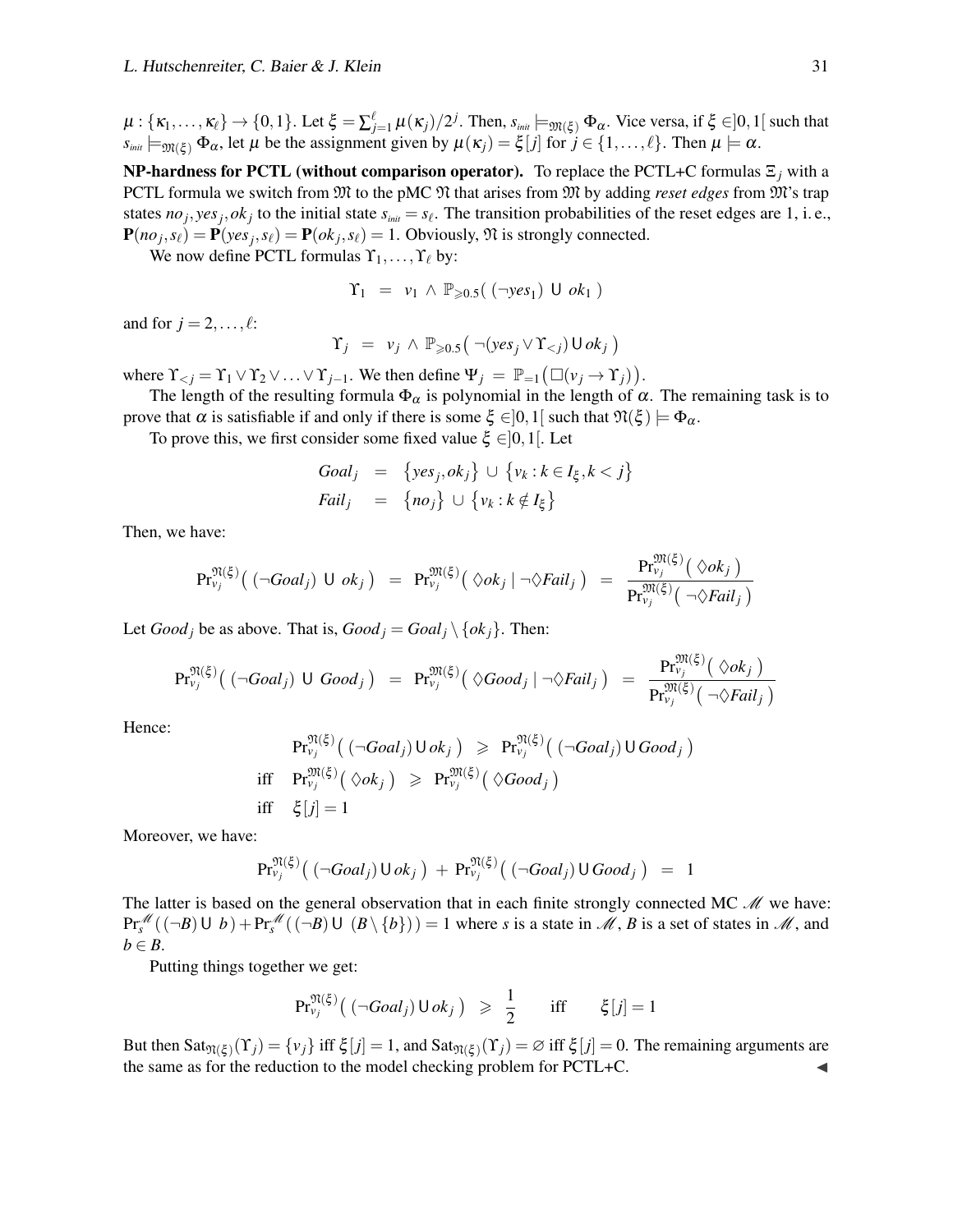#### C.4 Model checking monotonic PCTL on pMCs

In this section, we suppose that  $\mathfrak{M} = (S, s_{init}, E, \mathbf{P})$  is a univariate (plain) polynomial pMC on a single parameter *x*. Recall that  $E_+$  denotes the set of edges  $(s,t) \in E$  such that the polynomial  $P(s,t)$  is monotonically increasing in *X*, i. e., whenever  $\xi_1, \xi_2 \in X$  and  $\xi_1 < \xi_2$  then  $P(s,t)(\xi_1) \leq P(s,t)(\xi_2)$ . The set  $S_+$  is defined as the set of states *s* such that for each finite path  $\pi = s_0 s_1 \dots s_m$  with  $s_m = s$  we have  $(s_i, s_{i+1}) \in E_+$  for  $i = 0, 1, \ldots, m-1$ . The states in  $S_+$  will be called *monotonic* states.

<span id="page-31-0"></span>**► Lemma 20.** *Let*  $A, B \subseteq S_+$  *and*  $\varphi$  *be one of the path formulas*  $A \cup B$ ,  $A \cap B$ ,  $\Diamond B$  *or*  $\Box B$ *. Then, for all* ξ<sub>1</sub>, ξ<sub>2</sub>  $\in$  *X* with ξ<sub>1</sub>  $\lt$  ξ<sub>2</sub> and all states s:

$$
\mathrm{Pr}^{\mathfrak{M}(\xi_1)}_s(\pmb{\varphi}) \ \leqslant \ \mathrm{Pr}^{\mathfrak{M}(\xi_2)}_s(\pmb{\varphi})
$$

 $Moreover,$   $\text{Sat}_{\mathfrak{M}(\xi_1)}(\mathbb{P}_{\geqslant c}(\varphi)) \subseteq \text{Sat}_{\mathfrak{M}(\xi_2)}(\mathbb{P}_{\geqslant c}(\varphi)) \subseteq S_+$  *for each*  $c \in ]0,1]$ *. The analogous statement holds for strict probability thresholds "*> *c"*

Recall that the fragment of monotonic PCTL formulas is generated from the grammar:

$$
\Phi \quad ::= \quad a \in S_+ \mid \Phi \wedge \Phi \mid \Phi \vee \Phi \mid \mathbb{P}_{\geq c}(\varphi) \mid \mid \mathbb{P}_{>c}(\varphi)
$$
\n
$$
\varphi \quad ::= \quad \bigcirc \Phi \mid \Phi \cup \Phi \mid \Phi \mathsf{R} \Phi \mid \Diamond \Phi \mid \Box \Phi
$$

where  $c \in \mathbb{Q}_{>0}$ . The following lemma asserts the monotonicity of the satisfaction function Sat<sub>M</sub>( $\Phi$ ) : *X*  $\to$  2<sup>S</sup> for monotonic formulas Φ. (Recall that Sat<sub>M</sub>(Φ)(ξ) = Sat<sub>M(ξ)</sub>(Φ).)

**I Lemma 21.** *If*  $\mathfrak{M}$  *and*  $\Phi$  *are monotonic then for any two valuations*  $\xi_1$  *and*  $\xi_2$  *of x with*  $\xi_1 < \xi_2$ *:* 

$$
Sat_{\mathfrak{M}(\xi_1)}(\Phi) \subseteq Sat_{\mathfrak{M}(\xi_2)}(\Phi) \subseteq S_+
$$
 (\*)

**Proof.** We will prove this by structural induction. Consider two arbitrary but fixed valuations  $\xi_1$  and ξ<sub>2</sub> of *x* satisfying  $\xi_1 < \xi_2$ . The claim is obvious for the case where Φ is an atomic formula  $a \in S_+$ . In the induction step we consider a PCTL-formula Ψ of the form  $\Phi = \Psi_1 \wedge \Psi_2$ ,  $\Phi = \Psi_1 \vee \Psi_2$ ,  $\Phi = \mathbb{P}_{\geq c}(\phi)$ or  $\Phi = \mathbb{P}_{> c}(\phi)$  where  $c > 0$  and  $\phi \in \{\bigcirc \Psi, \Psi_1 \cup \Psi_2, \Psi_1 \cap \Psi_2, \Diamond \Psi, \Box \Psi\}$ . The cases  $\Phi = \Psi_1 \wedge \Psi_2$  and  $\Phi = \Psi_1 \vee \Psi_2$  are obvious consequences of the induction hypothesis. Let us now consider the case where  $\Phi$  has the form  $\mathbb{P}_{\geq c}(\varphi)$  where  $\varphi$  is one of the four formulas above. We now can rely on the following two facts:

(1) If  $A \subseteq A'$ ,  $B \subseteq B'$  and  $\xi \in X$  then  $\Pr_s^{\mathfrak{M}(\xi)}(A \cup B) \leqslant \Pr_s^{\mathfrak{M}(\xi)}(A' \cup B')$ , and therefore,

$$
\mathsf{Sat}_{\mathfrak{M}(\xi)}\big(\,\mathbb{P}_{\geq c}\big(A\,\mathsf{U}\,B\big)\,\big)\;\subseteq\; \mathsf{Sat}_{\mathfrak{M}(\xi)}\big(\,\mathbb{P}_{\geq c}\big(A'\,\mathsf{U}\,B'\big)\,\big)
$$

The analogous statement holds for strict probability thresholds " $> c$ " and the release operator R, the next operator  $\bigcap$  and the derived operators  $\Diamond$  and  $\Box$ .

(2) If  $A, B \subseteq S_+$  and *s* is a state such that  $s \models \exists \varphi$  where  $\varphi$  is one of the formulas  $\bigcirc B, A \cup B, A \cap B, \Diamond B$ or  $□B$  then *s* is a predecessor of a state in  $A ∪ B ⊆ S_+$ . Hence,  $s ∈ S_+$  (by definition of  $S_+$ ).

These observations together with Lemma [20](#page-31-0) will now be used to establish the monotonicity property of the satisfaction functions of monotonic formulas.

Consider the case  $\Psi = \mathbb{P}_{\geq c}(\varphi)$  where  $\varphi = \Psi_1 \cup \Psi_2$ . Let  $\xi_1, \xi_2 \in X$ ,  $\xi_1 < \xi_2$  and let  $A = \text{Sat}_{\mathfrak{M}(\xi_1)}(\Psi_1)$ ,  $A' = \text{Sat}_{\mathfrak{M}(\xi_2)}(\Psi_1)$  and  $B = \text{Sat}_{\mathfrak{M}(\xi_1)}(\Psi_2)$ ,  $B' = \text{Sat}_{\mathfrak{M}(\xi_2)}(\Psi_2)$ , Then  $A \subseteq A' \subseteq S_+$  and  $B \subseteq B' \subseteq S_+$  by induction hypothesis. Using (1) we get:

$$
\mathsf{Sat}_{\mathfrak{M}(\xi_1)}(\Phi) = \mathsf{Sat}_{\mathfrak{M}(\xi_1)}(\mathbb{P}_{\geq c}(A\cup B)) \subseteq \mathsf{Sat}_{\mathfrak{M}(\xi_1)}(\mathbb{P}_{\geq c}(A'\cup B')) \subseteq \mathsf{Sat}_{\mathfrak{M}(\xi_2)}(\mathbb{P}_{\geq c}(A'\cup B')) = \mathsf{Sat}_{\mathfrak{M}(\xi_2)}(\Phi).
$$